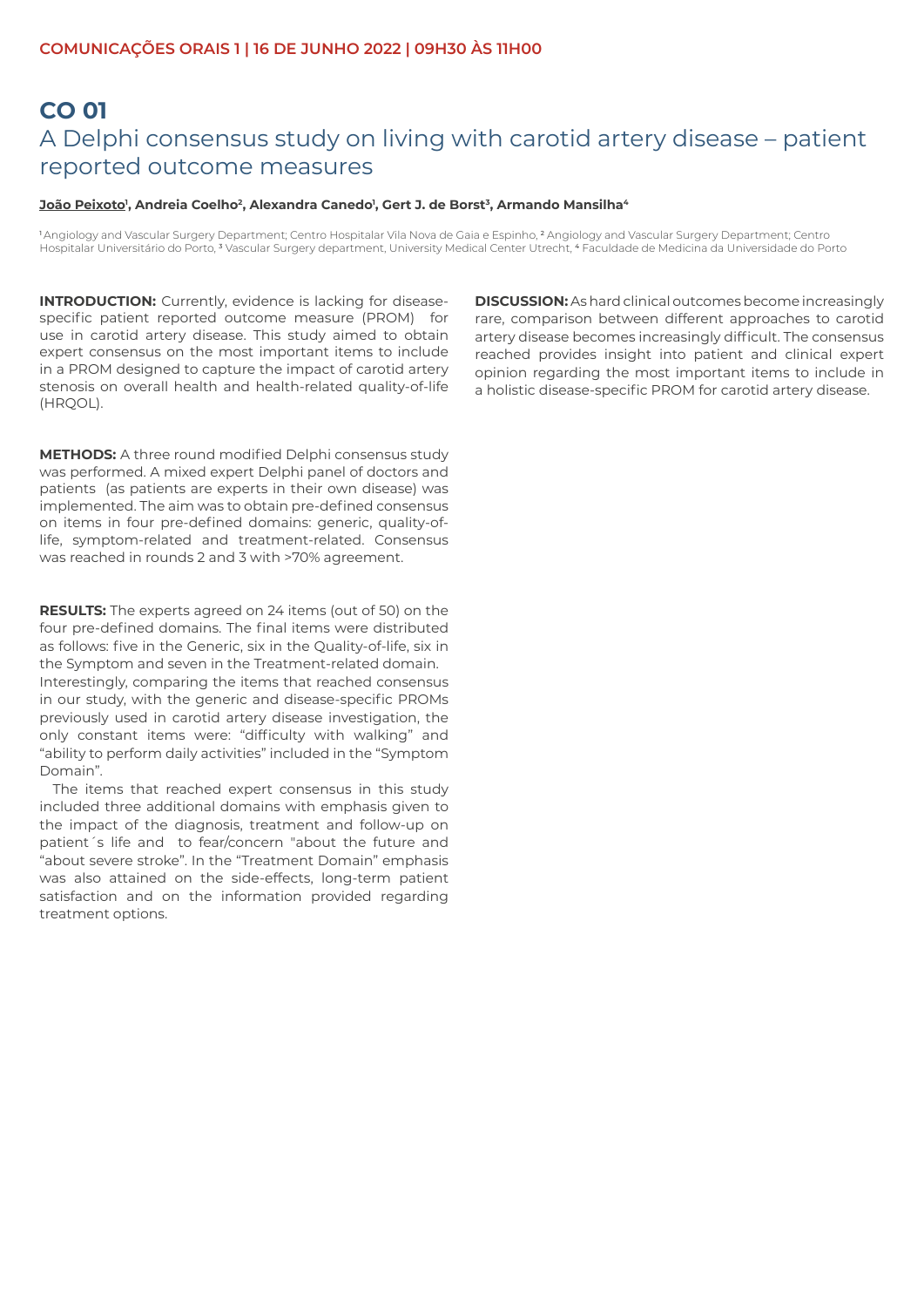### **CO 02**  Effect of smoking cessation on abdominal aortic aneurysm growth: a systematic review and meta-analysis

#### <u>Filipa Melo</u>', Ryan Gouveia e Melo', Gonçalo Silva Duarte', Carlota Fernández Prendes<sup>2</sup>, Mickael Henriques', Ruy Fernandes e **Fernandes1 , Daniel Caldeira1 , Luís Mendes Pedro1**

1Hospital de Santa Maria, 2 Ludwig Maximilian University Hospital

**OBJECTIVE:** Smoking is the single most important factor associated with the development of abdominal aortic aneurysms (AAA), however the effect of smoking cessation on AAA growth in poorly understood. We aimed to conduct a systematic review and meta-analysis of the effect of smoking cessation in abdominal aortic aneurysm growth compared to active smokers and non-smokers.

**METHODS:** A systematic review was performed following the PRISMA guidelines. We searched MEDLINE, CENTRAL, PsycInfo, Web of Science Core Collection and OpenGrey databases from inception to December 2021 for studies reporting on aneurysm growth according to smoking habits. AAA was defined as an infra-renal aortic diameter >3cm. The main outcome was to estimate the mean difference of abdominal aortic aneurysms growth between smokers, former smokers, and nonsmokers. The estimates were pooled through a random-effects model meta-analysis and heterogeneity assessed through the I2 statistic. The protocol was published in PROSPERO (CRD 42021295315)

**CONCLUSION:** After 567 abstracts reviewed and 17 full text studies, 6 studies were included in the review and meta-analysis. Studies reported data from 1987-2017, encompassing a population of 2960 people with diagnosis of AAA, which 972 were active smokers, 1254 were former smokers and 679 were nonsmokers. The pooled calculated mean difference of AAA growth was -0.41mm/year for former smokers compared to active smokers (95% CI: -0.62; -0.20; p<0.001; I<sup>2:</sup>13%). The pooled calculated mean difference of AAA growth was -0.52 for nonsmokers compared to active smokers (95%CI: -0.95; -0.08; *p*=0.02; I<sup>2</sup> :63%). The pooled calculated mean difference of AAA growth was -0.07 for nonsmokers compared to former smokers (95%CI: -0.59; 0.45; p=0.10; l<sup>2</sup>:56%).

**CONCLUSION:** Smoking cessation seems to reduce the growth rate of AAA to rates similar to non-smokers, being a potential therapeutic target. These findings should lead to a higher awareness of the importance of smoking eviction in AAA patients and to future studies on this matter.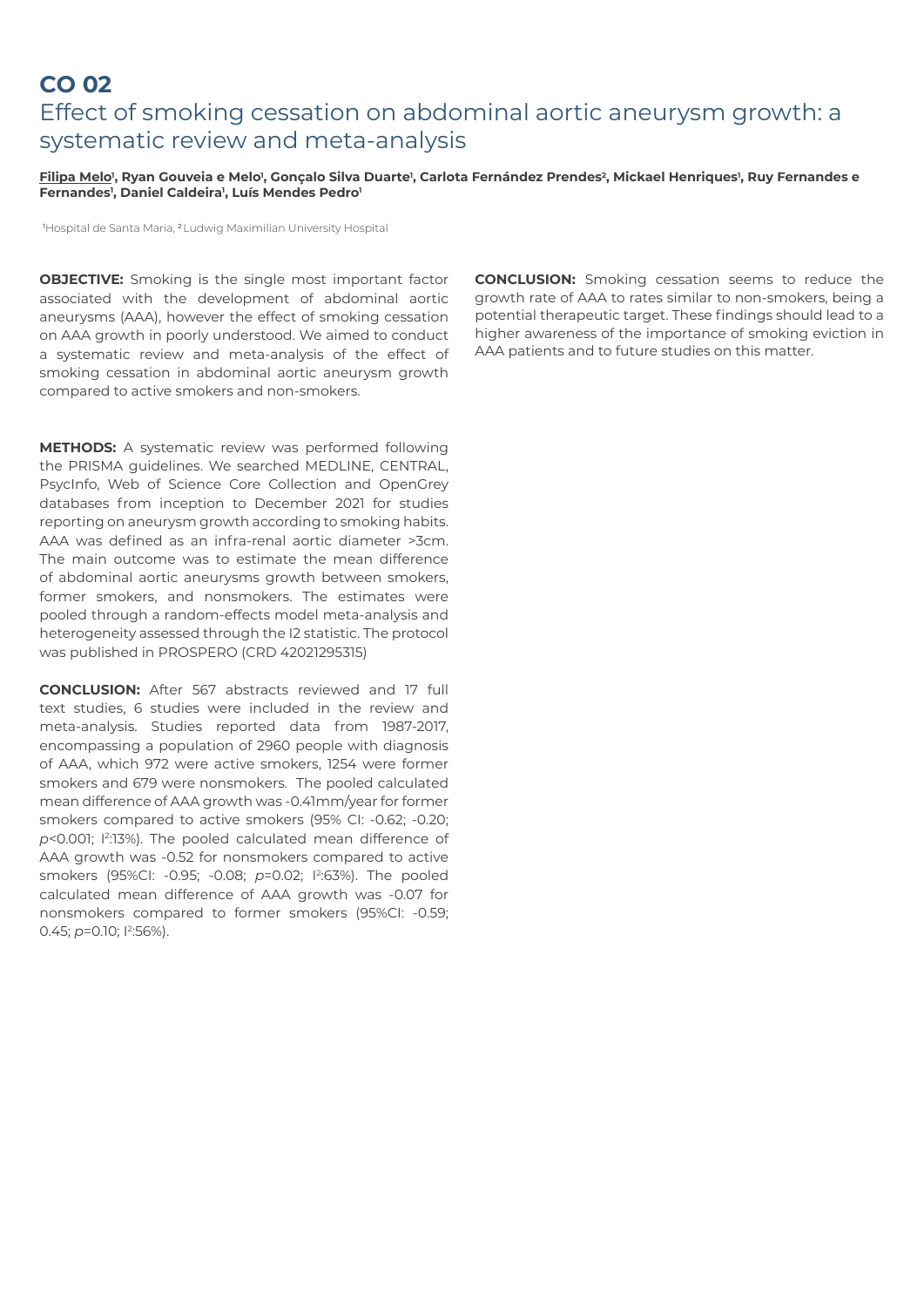### **CO 03**

# The experience of a tertiary center in the total endovascular aortic arch repair with a double-branch platform

### **Alice Lopes, Pedro Amorim, Ryan Gouveia e Melo, João Rato, Luís Mendes Pedro**

CHULN - Hospital de Santa Maria

**INTRODUCTION:** Endovascular repair of aortic arch pathology has reduced the invasiveness associated with open surgery and therefore broadened the spectrum of patients amenable to treatment. The aim of this study is to assess the early and mid-term results of the endovascular aortic arch repair using a double inner branch endovascular stentgraft.

**METHODS:** A prospective cohort study including all patients treated for aortic arch pathology with endovascular repair using a double-branch stentgraft was conducted between January 2019 and April 2022. The technical success, mortality, major complications and need for reintervention are reported.

**RESULTS:** During the study period, 9 patients were treated with the Relay® double-branch system (Terumo Aortic, Sunrise, FL, USA) for degenerative aneurysms (n=6), post-dissection aneurysms or endoleaks (n=2) and syphilitic aneurysm (n=1). All patients underwent staged Ishimaru zone 2 arch debranching. A Proctor was present in 7 cases. The technical success was 88.9% (n=8) as one patient required open conversion due to an intraoperative retrograde dissection. No early type IA/IB endoleaks were recorded. There were no disabling strokes nor spinal cord ischemia during the post-operative period; however, a nondisabling transient ischemic attack occurred in one patient (11.1%). The aortic-related mortality was 11.1% (1 patient with an intra-operative retrograde dissection that died 38 days after emergency open repair). Two additional patients died due to non-vascular related causes (septic shock due to respiratory infection and ventilator-associated pneumonia). During the mid-term follow-up period (median follow-up 35 months, IQR 13.75 – 38.5) one patient was diagnosed with a type A aortic dissection, refused repair (Jehovah Witness) and died in other hospital. No late re-interventions were needed and the follow-up imaging showed adequate exclusion of the aneurysms and stability of the stentgrafts.

**CONCLUSION:** The results of this cohort support endovascular arch repair as a viable alternative for highrisk patients. However, despite an acceptable aortic-related mortality, the overall mortality in this short initial experience was high, raising the importance of an adequate patient selection.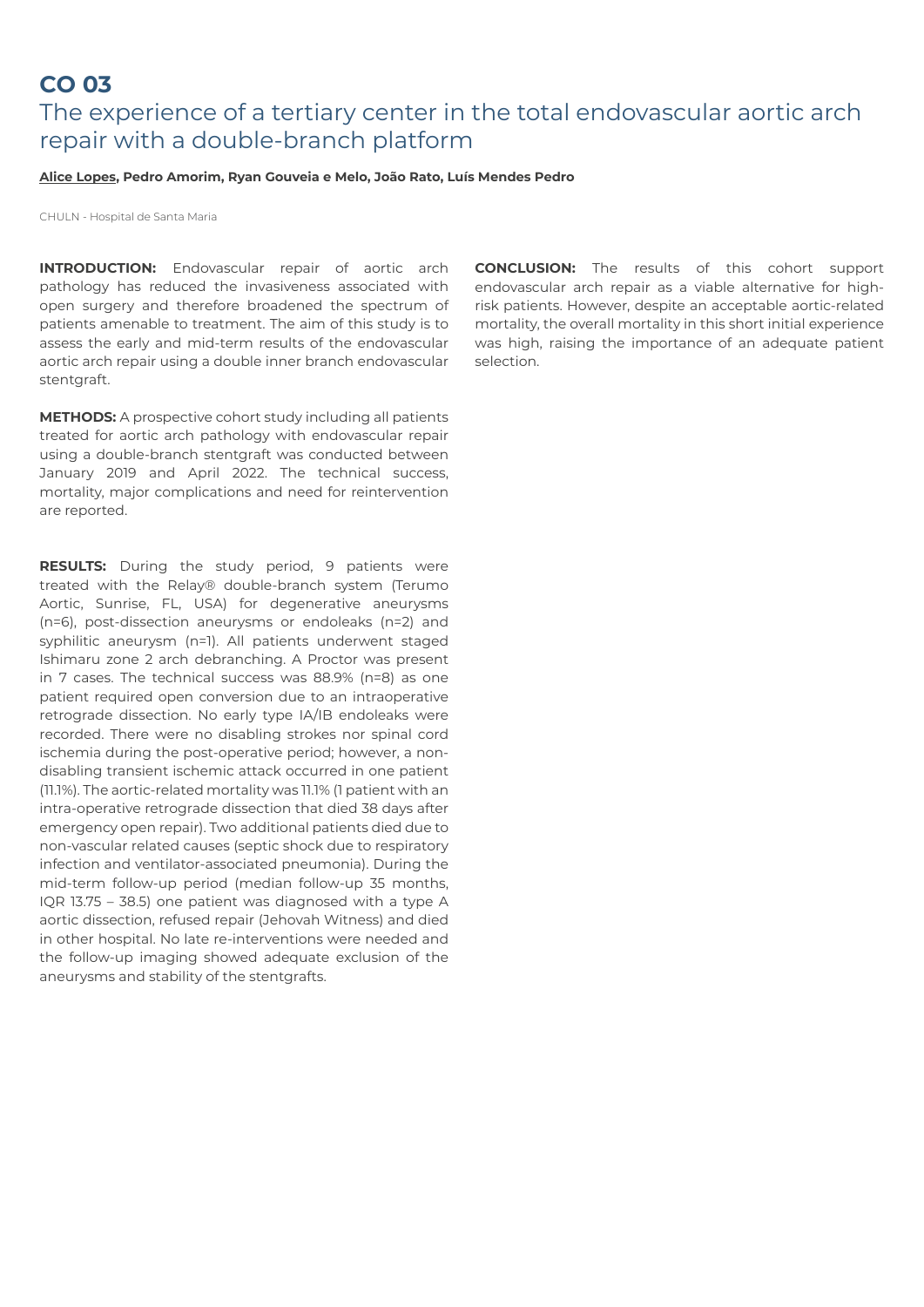### **CO 04**

# Octopus endograft technique in complex aortic pathologies – retrospective single-center review

#### **Tiago F. Ribeiro, Rita Soares Ferreira, Rita Garcia, Rita Bento, Fábio Pais, Joana Cardoso, Alberto Henrique, Frederico Bastos Gonçalves, Carlos Amaral, Maria Emília Ferreira**

Hospital Santa Marta - Centro Hospitalar Universitario Lisboa Central

**INTRODUCTION:** Customized endografts, namely f/bEVAR, present favorable outcomes compared to open repair in complex aortic pathologies. However, f/bEVAR carries a waiting time for customization and requires specific anatomic features. Alternatively, adapting off-the-shelf readily available commercial devices has been used with variable success. Among these strategies is the Octopus technique, where a standard bifurcated EVAR is deployed in the thoracic aorta and up to four bridging stentgrafts are used to revascularize visceral branches. Despite an off-label combination of commercial devices, it can play a role when f/bEVAR is unavailable or inapplicable.

**METHODS:** Single center retrospective study. All consecutive patients treated with the Octopus technique since 2015 until March 2022 were included. Patients were identified through institutional files. Baseline characteristics, aortic pathology, procedural, post-operative and follow-up data were obtained. Primary endpoint is clinical success. Secondary endpoints are complications and secondary interventions in all follow-up.

**RESULTS:** Between May 2015 and February 2022, six patients, 50% male, with a mean(SD) age of 74(9) were identified. Most common comorbidities were hypertension(5/6) hyperlipidemia(5/6) and cardiac disease(4/6). Indications included three type 1 endoleaks and 3 thoracoabdominal aneurysms without prior intervention, one of which mycotic. (Table 1) Mean(SD) aortic diameter was 62(6.7)mm. Four procedures were elective and the remaining emergent. Other than emergent setting, this technique was chosen in 3 patients due to anatomical constraints and in other due to limited life expectancy. All procedures went under general anesthesia. CSF drain was used in 1 procedure. Excluder and Incraft endografts were used in 5 and 1 cases, respectively. Thirteen visceral branches were revascularized with Viabahns (6 SMA, 4 renal and 3 celiac), with no failed branch implantation attempts. Branches not revascularized were due to occlusion, previous embolization or because distal sealing was proximal to their origin. Final angiography showed gutter endoleaks in 2 patients, without further intraoperative procedures. Two percutaneous axillary access hemorrhage were noted and treated with stentgrafts. Mean(SD) blood loss, surgery time and contrast use was 483(300)mL, 288(73)min and 120(57)mL, respectively. Mean(SD) hospitalization was 26(19.5) days. Most frequent postoperative complications were acute renal failure(2/6), paraplegia(2/6), and infection(2/6).(Table 2) Two patients had

early reinterventions: one relining with bare stent due to renal branch compression and gutter coil embolization; and one axillary hematoma drainage. One perioperative death occurred. On follow-up, there were no new endoleaks or endoleak-related interventions. Four patients died within two years, one with aneurysm related complication(endograft infection). Other deaths were not aneurysm related.

**CONCLUSION:** Octopus technique offers a valuable off-theshelf solution for patients with complex aortic pathologies, particularly in anatomical constraints or emergent setting limiting the use of customized grafts. Despite a high technical success rate, there is a learning curve to consider and significant early morbidity and high mid-term mortality in a frail group of patients. In our small series, durability was reasonable with no need for secondary interventions. Our outcomes are in accordance with other reported outcomes.

|                                                         | Total     |
|---------------------------------------------------------|-----------|
| Urgent, $n(%)$                                          | 2(33%)    |
| Electric, n(%)                                          | 4 (67%)   |
| Previous endovascular aortic intervention, n(%)         | $3(50\%)$ |
| -TEVAR + coil embolization celiac artery                | 1(17%)    |
| -AUI EVAR + femoral crossover + proximal aortic         | 1(17%)    |
| extension cuff                                          |           |
| -EVAR + IBD + limb extension + proximal Palmaz<br>stent | 1(17%)    |
| Pathology                                               |           |
| - Ruptured mycotic aneurysm                             | 1(17%)    |
| - rEVAR due to type 1a endoleak                         | 1(17%)    |
| -Type 1a EL post-EVAR                                   | 1 (17%)   |
| -Type 1b EL post-TEVAR                                  | 1(17%)    |
| $-T\gamma$ pe 4 $TAAA$                                  | 1(17%)    |
| $-Tvpe$ 5 TAAA                                          | 1 (17%)   |
|                                                         |           |

| 30-day outcomes                  |          |
|----------------------------------|----------|
| ICU stay, days, mean (SD)        | 6(2.7)   |
| Hospitalization, days, mean (SD) | 26(19.5) |
| Renal, n(%)                      | 2(33%)   |
| Infection, $n(%$                 | 2(33%)   |
| Pulmonary, n(%)                  | 1(17%)   |
| Cardiac, $n(%$                   |          |
| Paraplegia, n(%)                 | 2(33%)   |
| Other neurologic, n(%)           | 1(17%)   |
| Pot-implantation Syndrome, n(%)  | 1(17%)   |
| Branch compression, n(%)         | 1(17%)   |
| Branch thrombosis, n(%)          |          |
| Reintervention, n(%)             | 2(33%)   |
| Mortality, n(%)                  | 1(17%)   |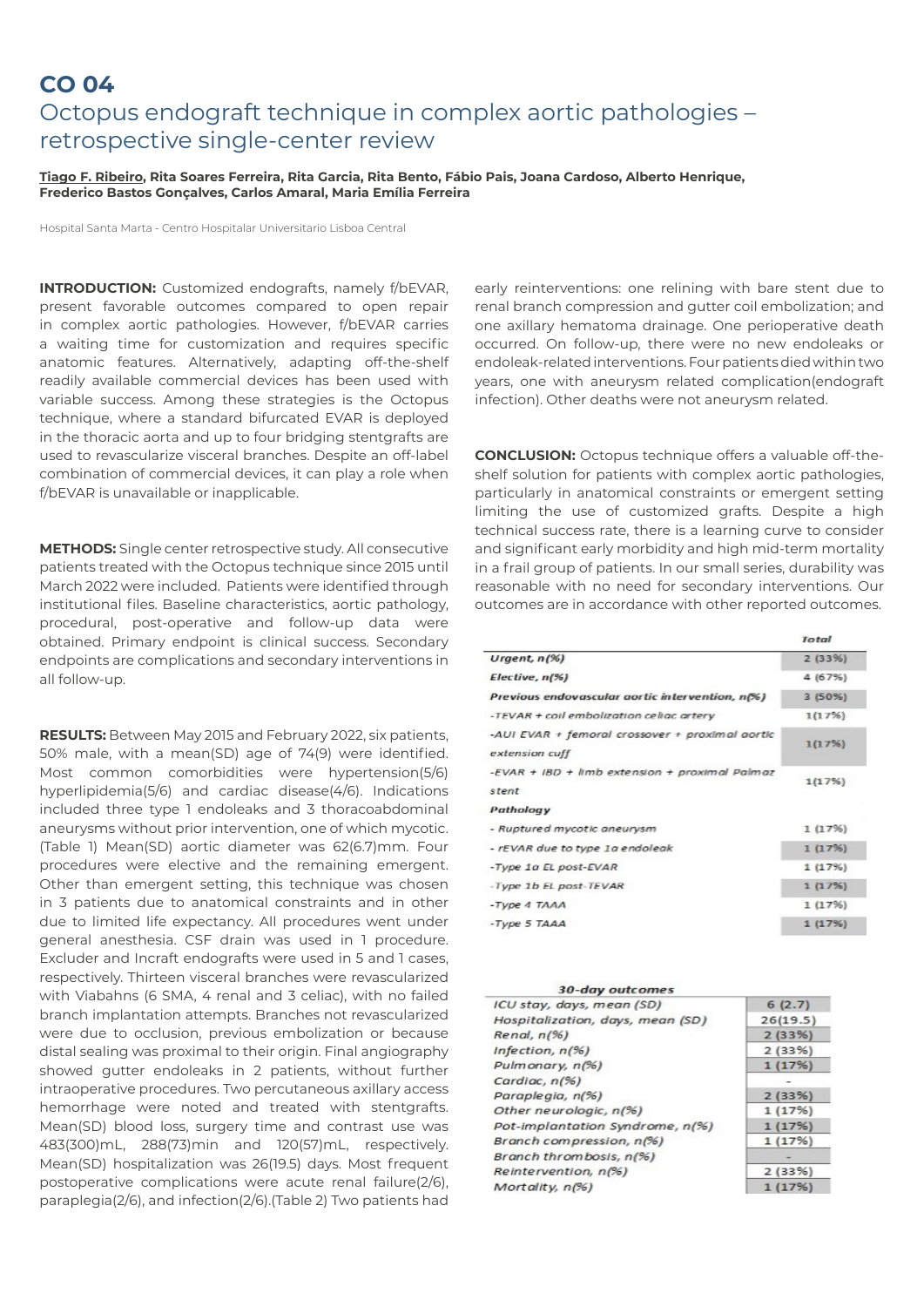## **CO 05**  A systematic review and meta-analysis of the incidence of acute aortic dissections in population-based studies. Retrospective single-center review

<u>Ryan Gouveia e Melo</u>', Mariana Mourão<sup>2</sup>, Daniel Caldeira', Mariana Alves1, Alice Lopes', António Duarte', Ruy Fernandes e Fernandes<sup>1</sup>, Luís Mendes Pedro<sup>1</sup>

1 Centro Hospitalar Universitário Lisboa Norte, 2 Faculdade de Medicina da Universidade de Lisboa

**OBJECTIVE:** Acute aortic dissections (AAD) are considered one of the most serious aortic diseases with a significant associated morbidity and mortality. Epidemiologic data regarding these serious conditions is widely dispersed.5,7,8 Described incidence rates vary between studies and population-based information regarding clinical data such as need of repair, risk factors and mortality is scarcely reported. This expresses the need for a pooled estimate of incidence of AAD and an overall analysis on their outcomes. We sought out to fill this gap in the literature by performing a systematic-review and meta-analysis of all population-based studies reporting on incidence of acute aortic dissections worldwide.

**METHODS:** We searched MEDLINE, EMBASE, CENTRAL and Open Grey databases from inception to August 2020 for population-based studies reporting on the incidence of AAD. A systematic review was conducted following the PRISMA guidelines using a registered protocol (CRD42020204007). Data was pooled using a random-effects model of proportions using Freeman-Tukey double arcsine transformation. The main outcome was the incidence of AAD. Secondary outcomes were incidence type A aortic dissections (TAAD) and type B aortic dissections (TBAD); incidence of aortic dissection repair and medical management and incidence of in-hospital mortality. In addition, we estimated the proportion of aortic dissection repair and mortality (in hospital, overall and specific mortality according to subtype) among patients with AAD.

**RESULTS:** Thirty-three studies were included. The pooled incidence of AADs was 4.8 per 100 000 individuals/year (95%CI: 3.6; 6.1). Incidence of TAAD was 3.0 per 100 000/year (95%CI: 1.8; 4.4) and incidence of TBAD was 1.6 per 100 000/ year (95%CI: 1.1; 2.2). The incidence of AAD needing repair was 1.4 per 100 000/year (95%CI: 1.0; 2.0) [1.4 (95%CI: 1.2; 1.7) for TAAD and 0.4 (95%CI: 0.2; 0.7) for TBAD]. Incidence of medically managed AAD was 3.4 per 100 000/year (95%CI: 2.4; 4.5). Incidence of in-hospital death due to AAD was 1.3 per 100 000 individuals/year (95%CI: 0.9; 1.9); 1.0 (95%CI: 0.6; 1.4; I297%) for TAAD and 0.3 for TBAD (95%CI: 0.2; 0.4; I296%).

**CONCLUSION:** A global estimate regarding the incidence rate of acute aortic dissections was achieved. Incidence of acute aortic dissection varied significantly between study designs and geographical regions. More accurate information on acute aortic dissection epidemiology is crucial for public-health decisions, clinical understanding, and healthcare management.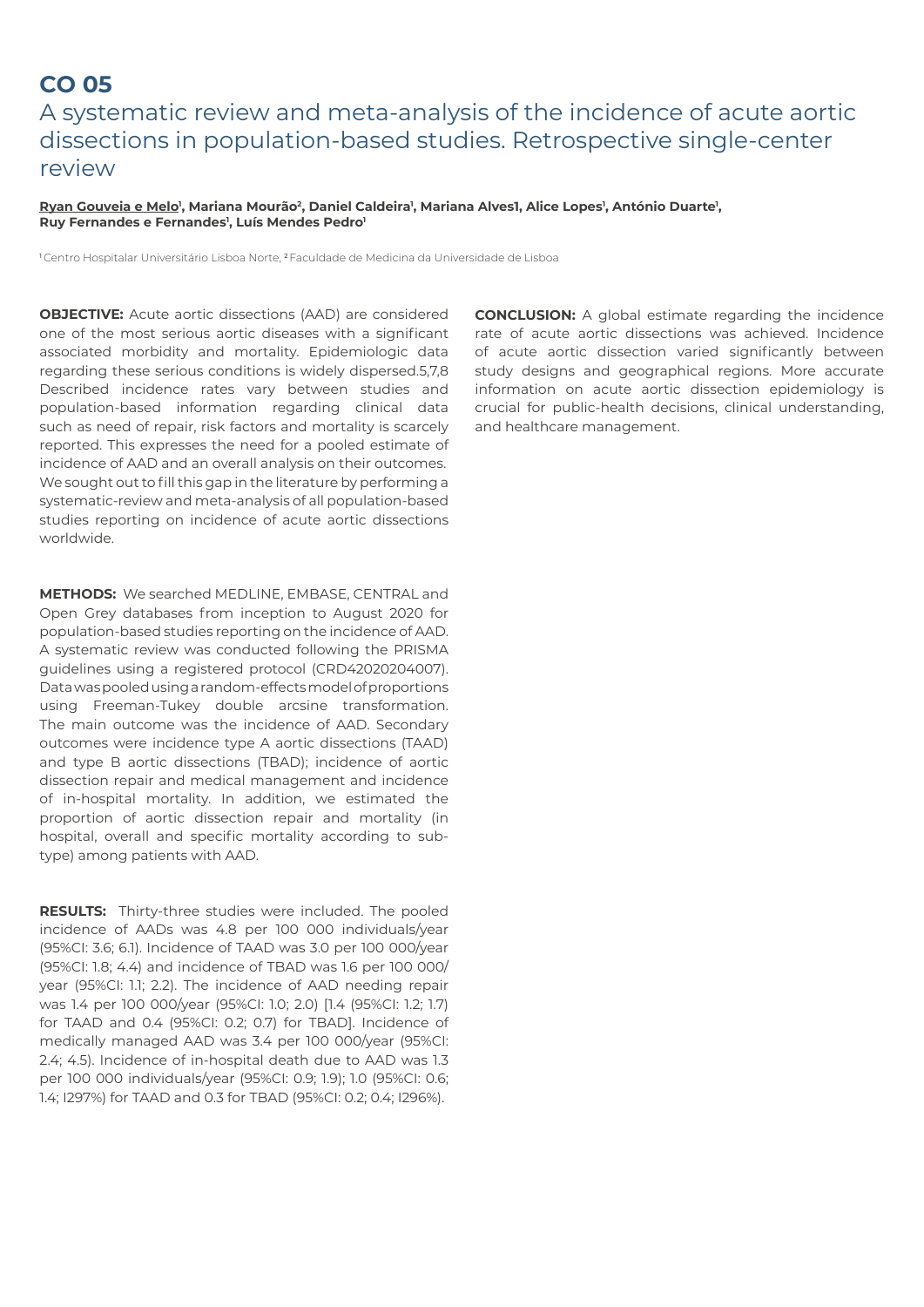### **CO 06**  Blunt traumatic injuries of thoracic aorta and supra-aortic trunks, a portuguese single centre's experience

### **Leonor Baldaia, Luís F. Antunes, Miguel Silva, Eduardo Silva, Celso Nunes, Vânia Constâncio, Joana Silva, Manuel Antunes**

Centro Hospitalar e Universitário de Coimbra

**INTRODUCTION:** Despite advances in surgical techniques, ruptured aortic aneurysm is still associated with extremely high mortality. The presence of preoperative factors related to shock have been associated with 30-day mortality after ruptured abdominal aortic aneurysm surgery. This study aimed to identify pre-operative risk factors for 48-hour and 30-day mortality after both abdominal and thoracic aorta aneurysm rupture.

**METHODS:** All patients with ruptured descendent thoracic and abdominal aorta aneurysms who entered the operating room for surgical repair attempt from a 30-month period in our institution were retrospectively identified. Demographic data, comorbidities including chronic anticoagulation, 48 hour and 30-day mortality rate and complications, data concerning to aneurysm diameter, transfer from other institution and time to operating room, surgery duration, endovascular/open surgery, massive transfusion, minimum pre-operative systolic arterial pressure and pre-operative analysis including haemoglobin, platelets, leukocytes, neutrophil-to-lymphocyte ratio (NLR), creatinine, albumin, C-reactive protein and lactates were collected.

Fisher and Mann-Whitney U tests were used to evaluate difference between results in thoracic and abdominal aneurysms. Logistic regression was used to evaluate significant factors for 48-hour and 30-day mortality. ROC curves were used to predict cut-off values in the relevant parametric data. A P-value of <0.05 was considered as statistical significance.

**RESULTS:** During this period 53 patients with aortic rupture entered the operating room, in 4 of them surgery was not completed. Only 15.1% were descendent thoracic aortic ruptures. 84.9% were male and average age was 77.4±8.6 years. There was a 37.7% 48-hour mortality and a 50.9% 30 day mortality rate. The only significant difference between thoracic and abdominal rupture was surgery duration (p=0.03, inferior in thoracic aorta surgery). No difference in mortality rate was noted (p=0.31).

Lowest pre-operative minimum systolic arterial pressure and increased NLR were the most significant pre-operative factors related to 48-hour mortality (p=0.01 and p=0.04, respectively). An optimal Youden Index was identified as a pre-operative minimum systolic pressure of <81mmHg with 85.0% sensitivity and 66.6% specificity and a NRL>8.58 with 76.9% sensitivity and 64.0% specificity for 48-hour death. A value <52mmHg minimum systolic pressure had 15.0% sensitivity and 93.9% specificity and NRL>15.0 had 53.8% sensitivity and 92.0% specificity for early per-operative

mortality. Endovascular repair was identified as a protective factor for 30-day mortality (35.3% in endovascular versus 70.6% in open repair, OR=0.31, p=0.02) but not for 48h death (p=0.77). Low albumin was the most significant factor associated with 30-day mortality (p=0.02), with an optimal Youden Index <2.25 allied to a 52.9% sensitivity and 90.0% specificity and a cut-off <1.5 to a 23.5% sensitivity and 95.0% specificity for 30-day mortality.

**CONCLUSION:** The identified risk factors are easily assessed in the emergency setting and may provide additional information to the development of a more precise preoperative mortality scoring system. This information may contribute to improve identification of patients with ruptured aortic aneurysm suitable for attempted repair.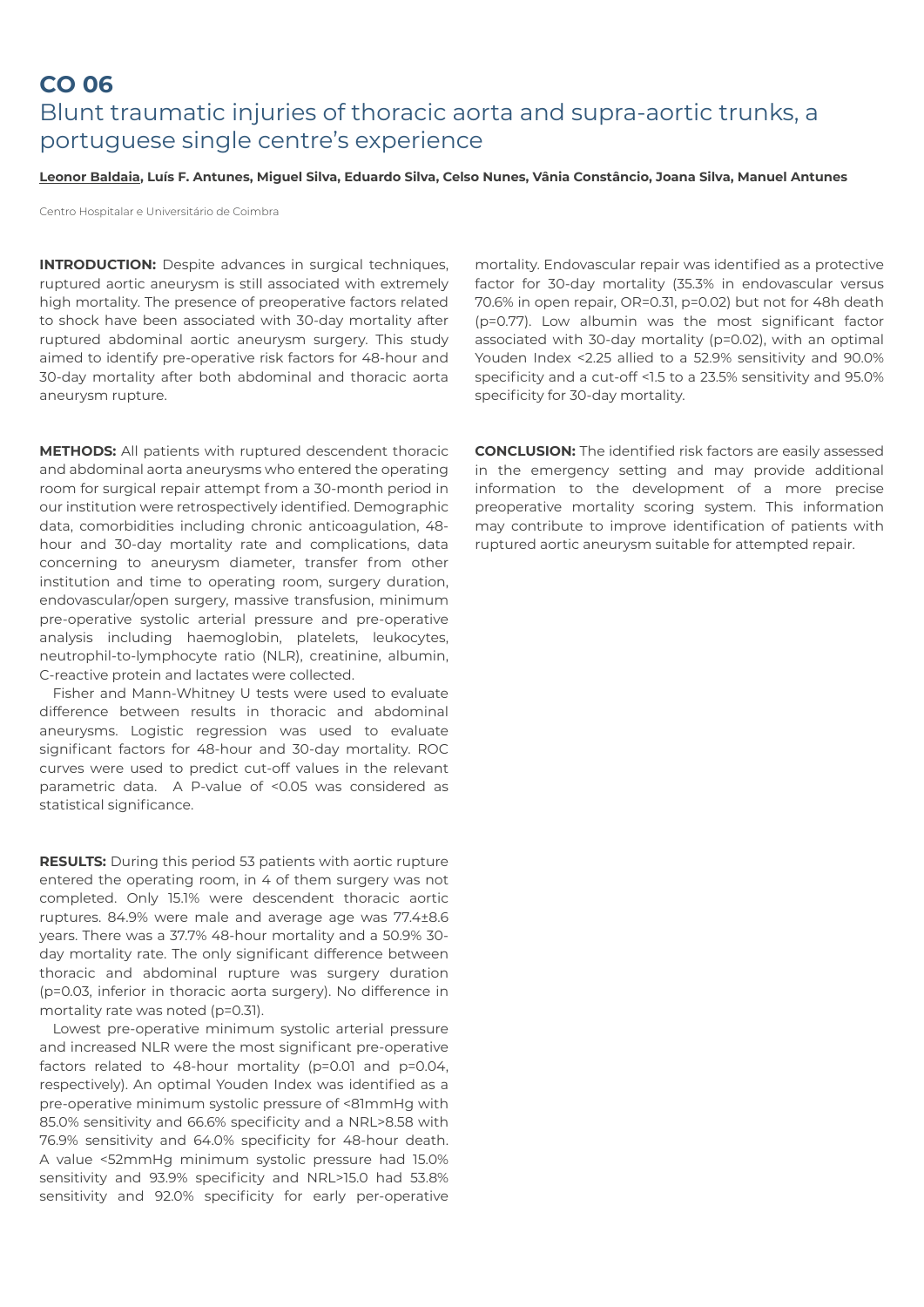### **CO 07**  Preoperative predictors of 48-hour and 30-day mortality in ruptured aortic aneurysms: a retrospective analysis

#### **Joana Cruz Silva, Vânia Constâncio Oliveira, Eduardo Silva, Celso Nunes, Leonor Baldaia, Miguel Castro, Gabriel Anacleto, Manuel Fonseca**

Centro Hospitalar e Universitário de Coimbra

**INTRODUÇÃO:** A disseção aórtica tipo B (DAB) é uma síndrome aórtica aguda que apresenta elevada taxa de mortalidade. Atualmente, na fase aguda, preconiza-se o tratamento médico nos casos de DAB não complicada, ficando a cirurgia reservada para os casos de DAB complicada (rutura, síndrome de má perfusão, dor/hipertensão refratária, expansão rápida ou progressão proximal/distal).

**CASO CLÍNICO:** Apresentamos o caso de uma mulher de 70 anos, com antecedentes de hipertensão e dislipidémia que recorreu ao serviço de urgência em Novembro de 2021 por quadro de dor abdominal e hematemese. À admissão, apresentava hipotensão, taquicardia e dor à palpação abdominal. A endoscopia digestiva alta não identificou hemorragia ativa nem lesões estruturais. A angio-TC mostrou DAB com origem após a emergência da artéria subclávia esquerda, com extensão até à ilíaca primitiva esquerda. As artérias viscerais, com exceção da artéria renal direita, emergiam do verdadeiro lúmen (VL), que se encontrava colapsado a este nível; a artéria renal direita, apesar de emergir do falso lúmen (FL), mantinhase permeável. Destacava-se ainda dilatação aneurismática (6 cm) da aorta torácica descendente proximal e volumoso hemotórax esquerdo.

**RESULTADOS:** Por se tratar de um caso de DAB complicada de falso aneurisma/rotura e de má perfusão visceral, no contexto de colapso do VL, a doente foi submetida a cirurgia urgente: implantação de endoprótese torácica (TEVAR) na aorta torácica descendente, de stent descoberto na aorta toracoabdominal (PETTICOAT) e angioplastia com implantação de stent coberto nas artérias renal direita, ilíacas primitivas ("kissing stent") e ilíaca externa direita. No final da cirurgia foi colocado dreno torácico, com saída imediata de 600cc de conteúdo hemático.

O pós-operatório, na unidade de cuidados intensivos, foi complicado de AVC isquémico do hemisfério direito (plegia do membro superior esquerdo e paresia do membro inferior esquerdo, sem tradução imagiológica), detetado às 48h de pós-operatório, após extubação. Durante o internamento recuperou francamente dos défices motores, tendo alta ao 21º dia pós operatório, após resolução social, sem mais intercorrências.

A angio-TC de controlo aos 2 meses mostrou expansão do verdadeiro lúmen com adequada perfusão das artérias viscerais, exclusão do falso lúmen exceto em zonas focais de realce extraluminal em relação com endoleak tipo II, à custa das artérias intercostais, mantendo derrame pleural residual. **CONCLUSÃO:** A DAB complicada tem elevada taxa de mortalidade estando recomendado o tratamento cirúrgico. A cirurgia endovascular apresenta taxas de morbimortalidade francamente inferiores à cirurgia aberta, estando recomendada quando possível.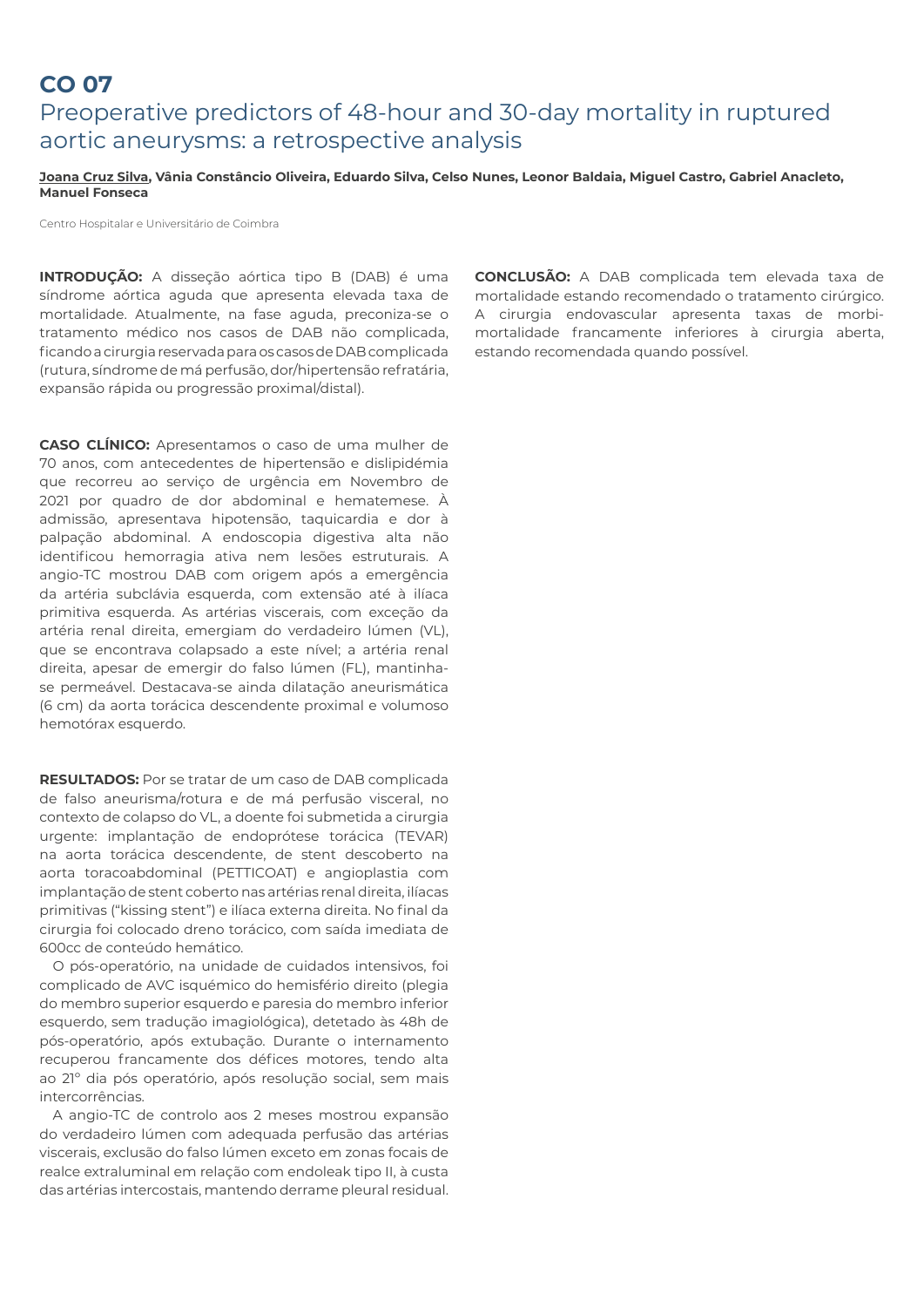# **CO 08**  Cardiovascular outcomes after renal angioplasty: what changed after the coral trial?

#### **António Duarte, Alice Lopes, Gonçalo Sobrinho, Luís Mendes Pedro**

Centro Hospitalar Universitário Lisboa Norte, Lisbon, Portugal

**INTRODUCTION:** As a form of peripheral artery disease, renal artery stenosis carries a significant burden in vascular patients. Its incidence ranges from 1 to 5% in recent epidemiological series. Apart from medical therapy, renal angioplasty was proposed as an approach for renovascular hypertension and acute renal failure due to renal artery stenosis. Nevertheless, the landmark clinical trials ASTRAL and CORAL did not show a clear clinical benefit when performing this technique. This study aims to evaluate cardiovascular outcomes after renal angioplasties performed before and after the publication of these trials in a university center.

**METHODS:** We designed a longitudinal cohort study from patients submitted to isolated renal angioplasty between 1999 and 2021 in a tertiary center. Patients were selected from electronical surgical records using the following ICD-10 codes: "renovascular hypertension", "atherosclerosis of renal artery" or "hypertensive chronic kidney disease." Renal arteriograms were excluded from the analysis. Patients were divided into two cohorts: 1999-2013 (before CORAL) and 2014-2021 (after CORAL). The total number of procedures, demographic data, cardiovascular comorbidities, and baseline kidney function and lesions were assessed. Patients were followed up for a minimum period of 12 months. Changes in creatinine, glomerular filtration rate, and hypertensive control were evaluated during follow-up.

**RESULTS:** 180 renal angioplasties were performed in 147 patients during the study period. The median follow-up period was 37.5 months IQR (17.5-81). There was a 60% decline in the number of procedures after 2014 (105 vs. 42 procedures). A total of 33 patients (22.45%) were subjected to bilateral renal angioplasty. Patients in the pre-CORAL cohort were non-significantly older (67.6 ± 13.1 vs 63.9 ± 10.9; p .11) and predominantly male (75% vs 71.4%; p .69). The median number of preoperative antihypertensive drugs was significantly higher in patients subjected to renal angioplasty before 2014 (2.7 vs. 1.9; p < .001). Mean serum creatinine levels were significantly higher in patients submitted to angioplasty before 2014 (1.60 mg/dL vs 1.13 mg/dl; p .003). Renal stenoses were significantly more severe in patients submitted to angioplasty in the early cohort (85.1% vs. 80.4%; p . 04). Most lesions were at the renal artery origin (45.9%), followed by proximal lesions (36.4%).

6 to 12 months after the procedure, over 47% of all patients managed to withdraw one or more antihypertensive drugs, with no statistical difference between both cohorts (47.8% vs. 47.6%; p .986). Patients undergoing interventions before 2014 had a mean 20% reduction in creatinine levels, while patients after 2014 had a 15% increase in postoperative creatinine levels (p .005).

**CONCLUSION:** Following the publication of the ASTRAL and CORAL trials, there was an overall decrease in the number of renal angioplasties and the severity of the treated lesions. Despite similar comorbidities, patients subjected to renal angioplasty after the landmark clinical trials had significantly lower preoperative creatinine levels and were taking less antihypertensive drugs preoperatively. Nevertheless, renal angioplasty seemed to offer some clinical benefit regarding hypertensive control, although with different results regarding renal function.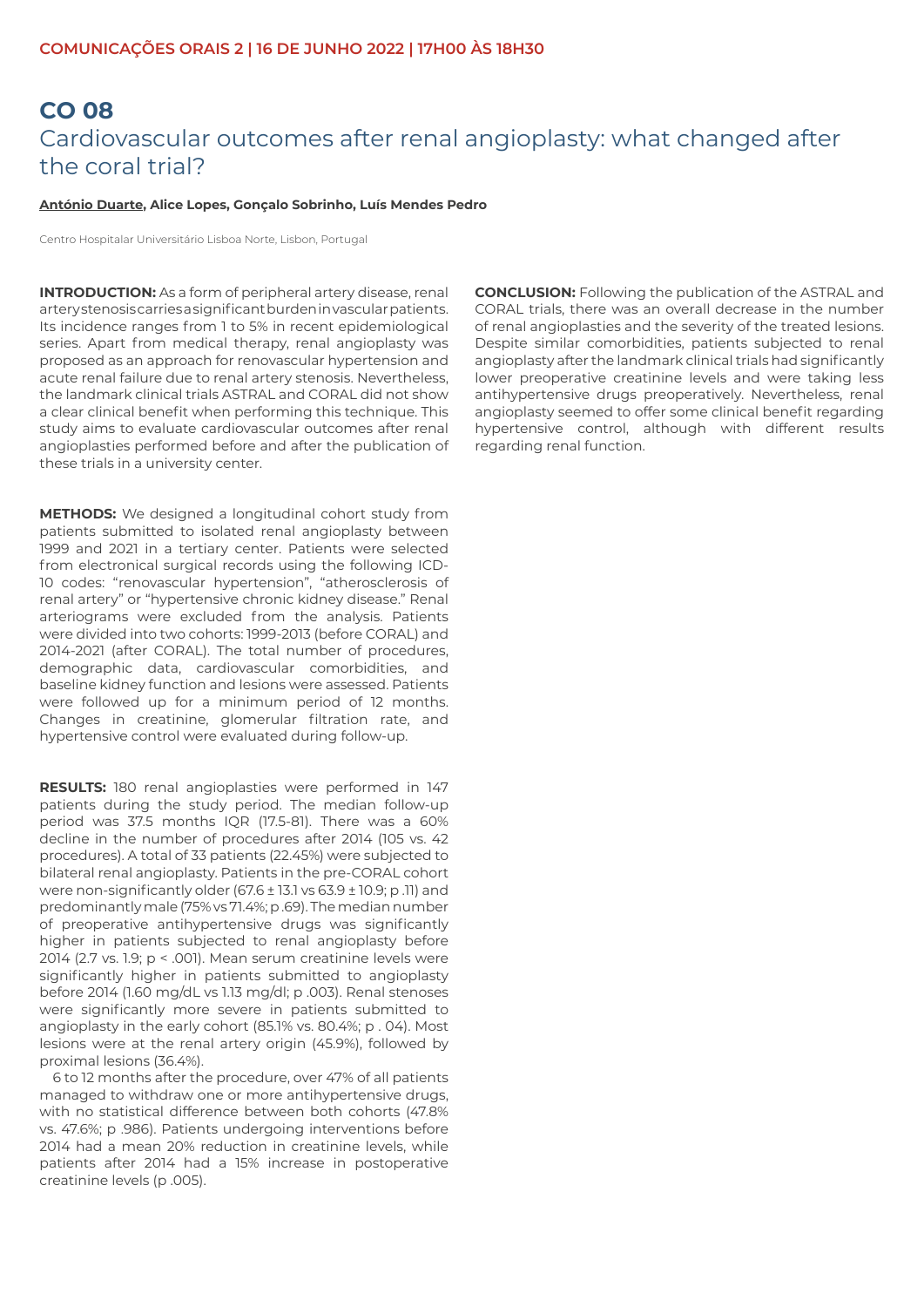### **CO 09**  Cognitive and balance evaluation after carotid endarterectomy in asymptomatic patients: a prospetive study

#### **Joana Cruz Silva, Vânia Constâncio Oliveira, Eduardo Silva, Gabriel Anacleto, Manuel Fonseca**

Centro Hospitalar e Universitário de Coimbra

**INTRODUCTION:** Recent studies proved impaired mobility, balance and cognition in patients with significant asymptomatic carotid stenosis (ACAS) in comparison to general community adult population, with higher limitations in patients with severe stenosis. In our study, we tested the hypothesis that patients with severe ACAS (unilateral or bilateral ≥70% diameter-reducing stenosis) will have cognitive and balance improvement after carotid revascularization.

**METHODS:** All asymptomatic patients who underwent carotid endarterectomy between 2020 and 2021 in our institution were enrolled in the study. Patients with past history of stroke/amaurosis fugax more than 6 months ago with complete clinical recovery were included. Cognitive, mobility and balance tests were performed the week before surgery and were randomized to post-operative reevaluation at 6-8 months or 12-14 months. Executed tests were Mini-Mental State Exam (MMSE), Timed Up and Go test (TUG), 2 Minute Walk Test (2MWT), Berg Balance Scale (BBS) and Activities-specific Balance Confidence (ABC) Scale. Cognitive defect was considered if MMSE≤22 if ≤2 years education and MMSE≤24 if 3-6 years education. A TUG score of ≥13.5 seconds was used to identify individuals at higher risk of falling. 2MWT was used to calculate gait speed and classified as risk of frailty if <0.8m/s. Impaired balance was diagnosed using 14-item BBS if score <45 or ABC scale <80%. Student's t tests were used to evaluate difference between baseline and post-operative results and McNemar's test to compare frequency of patients with pre-operative and postoperative impairment in each test. Pearson's correlation was used to examine relationship between cognitive and balance change after surgery. A P-value of <.05 was considered as statistical significance.

**RESULTS:** 18 patients were recruited. The mean age was 70.1±7.3 years. 72.2% were man. 44.4% had severe unilateral stenosis and the remaining had bilateral stenosis. One patient was lost in follow-up. Patients showed reduced scores at baseline, ranging from 11.1% to 38.9% depending on the evaluated test. Also, 44.4% of the patients had MMSE<28 at baseline. Statistical difference was noted between pre and post-operative changes in the majority of the tests (p<.05, except for TUG). Greatest significant improvement was noted in BBS score (38.9% impaired baseline results versus 5.9% after surgery, p=.004) and MMSE score (11.1% cognitive deficit before surgery versus 0% after revascularization, p<.001). After surgery significant improvement in absolute score was noted in overall and impaired patients using

balance scale BBS (p=.001) and for patients with baseline cognitive deficit using MMSE (p=.04). Patients with lower balance and cognitive scores had higher improvement after revascularization (r=0.82 for BBS and r=0.87 for MMSE, p<.001). Time of post-operative evaluation did not influence tests scores.

**CONCLUSION:** Carotid endarterectomy improved balance and cognitive scores in asymptomatic patients with severe unilateral or bilateral stenosis. Greatest improvements were noted in patients with most impaired scores at baseline.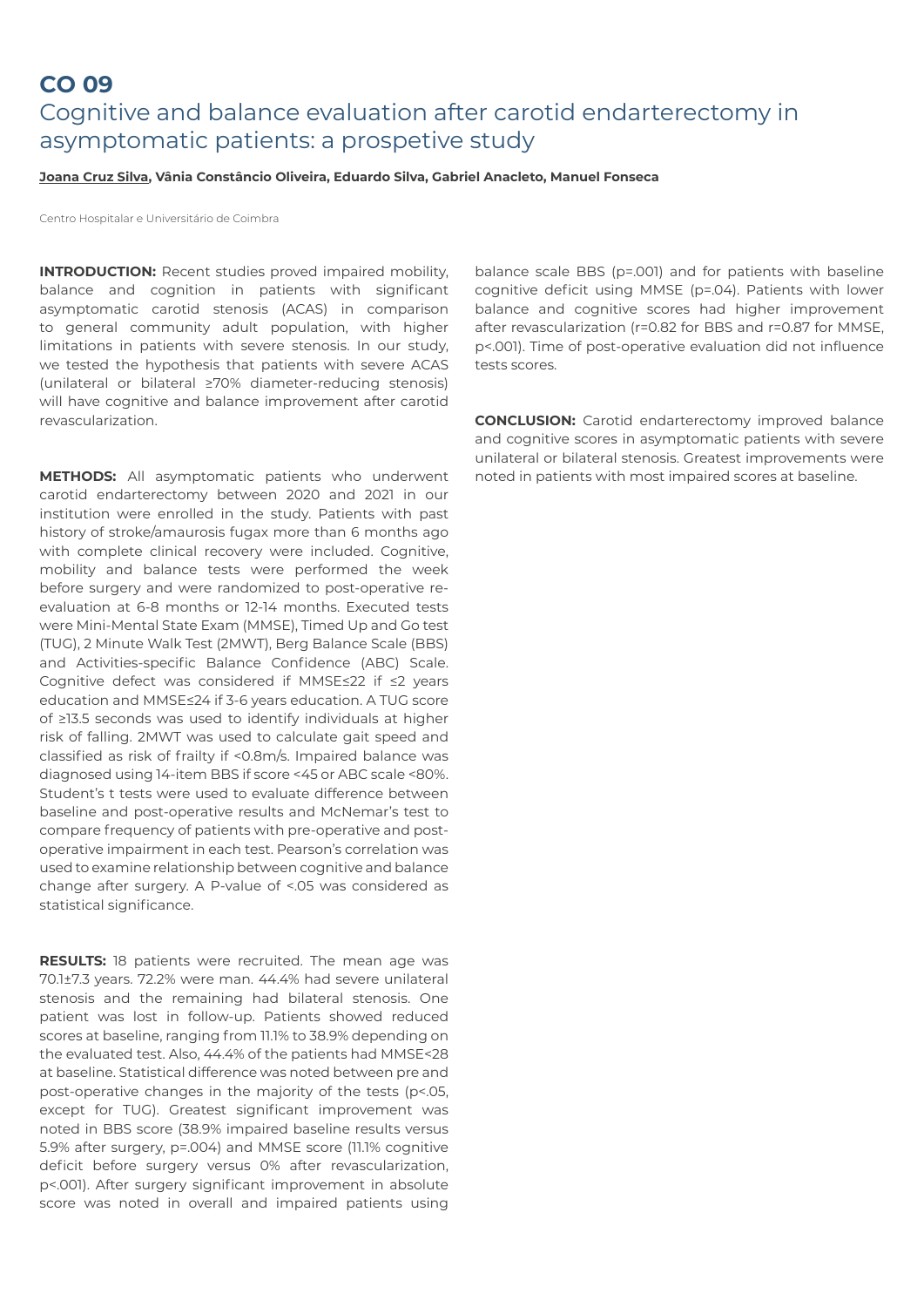### **CO 10**  Impact of charlson comorbidity index adjusted to age in prognosis after endovascular abdominal aortic aneurysm repair

**Vânia Constâncio Oliveira, Joana Cruz Silva, Eduardo Silva, Celso Nunes, Miguel Castro, Leonor Baldaia, Ricardo Vale Pereira, Manuel Fonseca**

Centro Hospitalar e Universitário de Coimbra

**BACKGROUND:** Baseline comorbidity adjustment is an important component of health services research and clinical prognosis and can be obtained considering comorbidities individually or through the use of summary measures such as Charlson Comorbidity Index adjusted to age (CCIa), the most widely validated and used comorbidity assessment tool in research. There are many studies proving its value as predictor of mortality for a variety of conditions including cancer, stroke, acute mesenteric ischemia, coronary artery bypass grafting and COVID-19 patients; however, its prognosis value in patients submitted to elective endovascular abdominal aortic aneurysm repair (EVAR) has not been studied.

**METHODS:** Asymptomatic patients submitted to EVAR implantation between January 1, 2017 and December 31, 2021 in our Vascular Surgery Department were retrospectively evaluated. After exclusion criteria were applied, 123 patients were included. Patient characteristics, pre- and post-operative period variables were collected and CCIa calculated. Surgical complications were classified according to Clavien-Dindo. The area under the curve (AUC) of the receiver operating characteristic curves (ROC) was calculated to validate and determine the discriminating ability of CCIa in predicting complications and mortality. Youden index was used to determine the critical value. A p value of <0.05 was considered statistically significant.

**RESULTS:** The mean age was 73,49±7.95 years and the mean follow-up 30,55±16,49 months. 30-day complication rate was 16%, 30-day mortality 1,63% and overall mortality 16%. Patients with higher CCIa had higher overall mortality (p=.002, AUC 0.718 (95% CI 0.576-0.861)) but CCIa had no impact on 30 day complications (p=.740) and 30-day mortality (p=.0889). Logistic regression showed that even after adjusting for patients' comorbidities individually, CCIa was the only independent mortality predictor (p=.003). The optimal cutoff associated with higher overall mortality was found to be 5.5. Conclusions: CCIa does not seem to be a good predictor of complications and early mortality after elective EVAR, however it seems to be a good predictor of overall mortality. These results show the limited role of this score in predicting the outcomes after surgery of these patients but may help to identify a sub-population whose shorter life-expectancy should be considered towards the benefits of elective EVAR.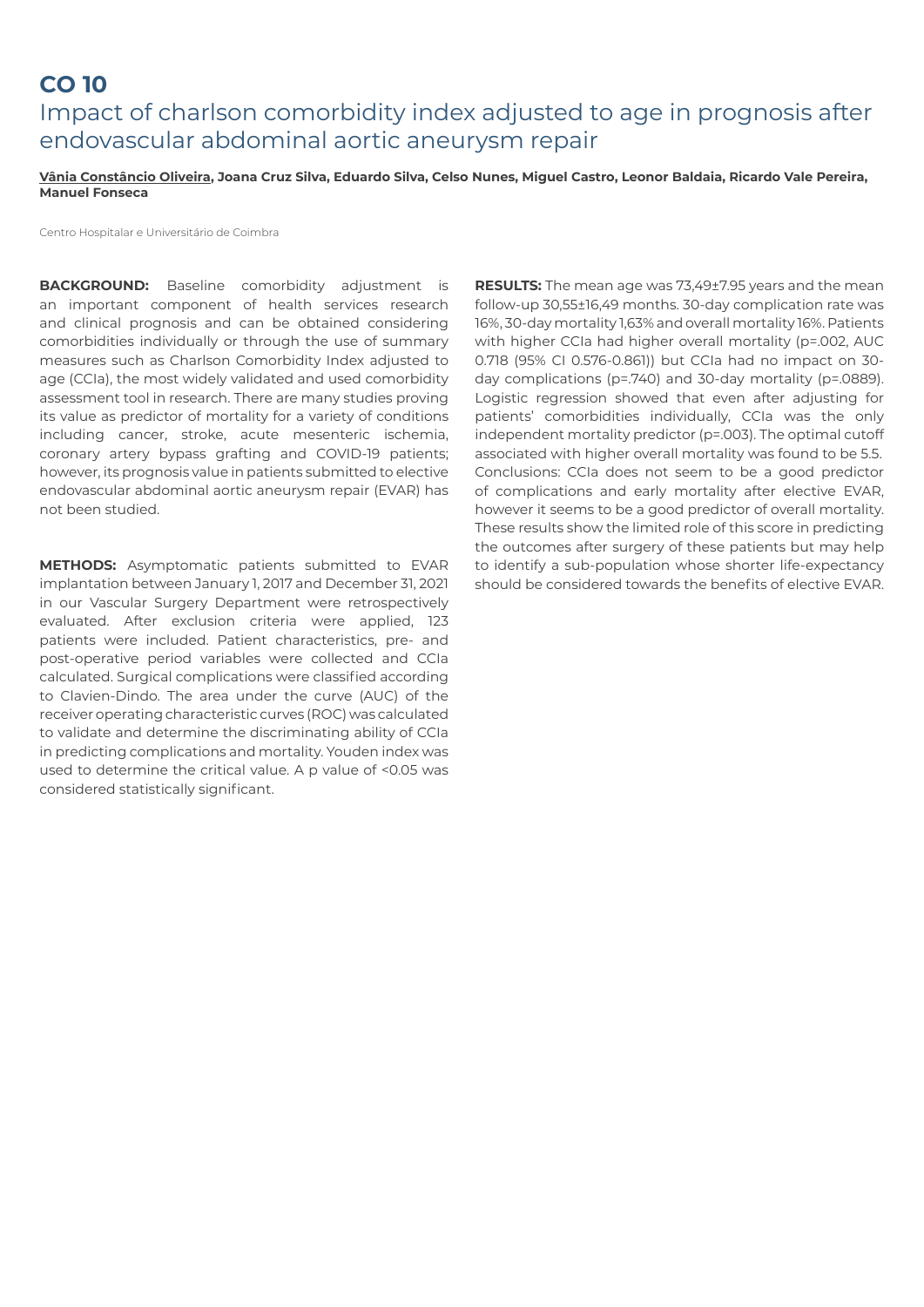# **CO 11** Incidence of acute aortic dissections in patients with out of hospital cardiac arrest: a systematic review and meta-analysis of observational studies

<u>Ryan Gouveia e Melo</u>', Carolina Machado<sup>2</sup>, Daniel Caldeira', Mariana Alves', Alice Lopes', Maria<sup>3</sup>, Ruy Fernandes e Fernandes', **Luís Mendes Pedro1**

1 Centro Hospitalar Universitário Lisboa Norte, **2** Faculdade de Medicina da Universidade de Lisboa, 3 Serrano

**INTRODUÇÃO:** Acute Aortic dissection (AAD) may present as out-of-hospital cardiac arrest (OHCA). However, the incidence of this presentation is not well known. Our aim was to perform a systematic review and meta-analysis of all observational studies reporting on the incidence of AAD in patients with OHCA.

**METHODS:** We searched MEDLINE, CENTRAL, PsycInfo, Web of Science Core Collection and OpenGrey databases from inception to March-2021, for observational studies reporting on the incidence of AAD in patients with OHCA. Data was pooled using a random-effects model of proportions. The primary outcome was the incidence of AAD in OHCA patients. Secondary outcomes were the incidence of type A aortic dissections (TAAD) and type B aortic dissections (TBAD) in OHCA patients, overall mortality following AAD-OHCA and risk of death in AAD-OHCA patients compared to risk of death of non-AAD-OHCA patients.

**RESULTS:** Fourteen studies were included. The pooled calculated incidence of OHCA due to AAD was 4.39% (95%CI: 2.55; 6.8). Incidence of OHCA due to TAAD was 7.18% (95%CI: 5.61; 8.93) and incidence of OHCA due to TBAD was 0.47% (95%CI: 0.18; 0.85). Overall mortality following OHCA due to AAD was 100% (95%CI: 97.62; 100). The risk of death in AAD-OHCA patients compared with non-AAD-OHCA patients was 1.10 (95%CI: 0.94; 1.30).

**CONCLUSION:** AAD as a cause of OHCA is more frequent than previously thought. Prognosis is dire, as it is invariably lethal. These findings should lead to a higher awareness of AAD when approaching a patient with OHCA and to future studies on this matter.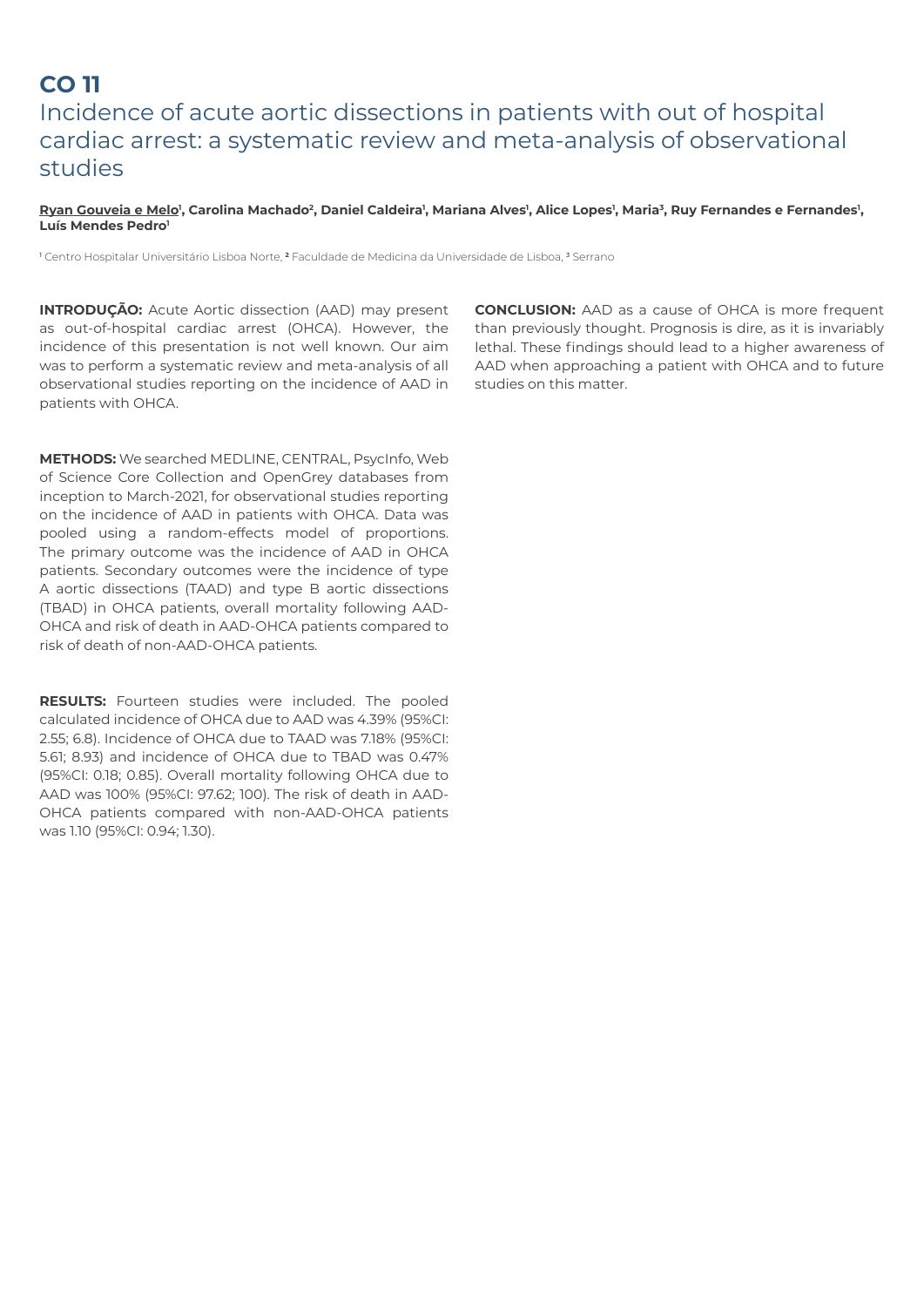### **CO 12**  Time goals na rotura de aneurisma da aorta abdominal – experiencia de um centro de referenciação

#### **João Pedro Rato, Pedro Amorim, Alice Cabral Lopes, Ryan Gouveia e Melo, Mariana Moutinho, Luís Mendes Pedro**

Centro Hospitalar e Universitário Lisboa Norte

**INTRODUÇÃO:** A elevada morbimortalidade associada à rotura de aneurisma da aorta exige que o tratamento desta patologia seja feito de forma o mais célere possível – esta é uma norma amplamente aceite na literatura atual, existindo inclusive recomendações internacionais nesse sentido.

Este trabalho tem como objetivo principal avaliar a influência do tempo decorrido entre o diagnóstico e a instituição de tratamento bem como a sua eventual relação com a taxa de mortalidade.

**MATERIAL E MÉTODOS:** Foi realizado um estudo observacional, tipo coorte, unicêntrico, no qual foram incluídos todos os doentes com o diagnóstico de aneurisma da aorta abdominal justa ou infra-renal em rotura ou sintomáticos, referenciados ao nosso centro entre 2012 e 2021.

**RESULTADOS:** Durante o período do estudo foram tratados 150 doentes (90.7% homens; idade média 78.3 anos, dp 8.7). A apresentação clínica foi de rotura em 86% dos casos, correspondendo os restantes 14% a aneurismas sintomáticos. O tempo médio entre a realização de exame de imagem (estabelecimento de diagnóstico) e a entrada do doente no bloco operatório (instituição de tratamento) foi de 150 +/- 198 minutos. Em apenas 22% da totalidade dos casos foram cumpridas as recomendações internacionais - tempo abaixo dos 90 minutos; a distribuição temporal dessa percentagem de doentes manteve-se inalterada ao longo do período de tempo analisado.

Não se observou uma diferença estatisticamente significativa nos tempos apresentados entre sobreviventes e óbitos às 24 horas (p = 0.907, 95%IC), 48 horas (p = 0.743, 95%IC) ou aos 30 dias após (p = 0.650, 95%IC).

A idade do doente foi o único fator preditor de mortalidade a 48 horas e a 30 dias (não a 24 horas), ajustado para género e para o tempo entre diagnóstico e instituição de tratamento. **CONCLUSÃO:** Apenas 22% dos doentes com aneurismas da aorta em rotura/sintomáticos são tratados dentro dos tempos recomendados. Apesar da ausência de impacto estatístico sobre a mortalidade no coorte apresentado, a distribuição uniforme ao longo dos anos dos doentes que cumprem o critério dos 90 minutos até ao início do tratamento deve funcionar como um alerta para a comunidade vascular não só pela baixa taxa registada como pela ausência de evolução ao longo do tempo.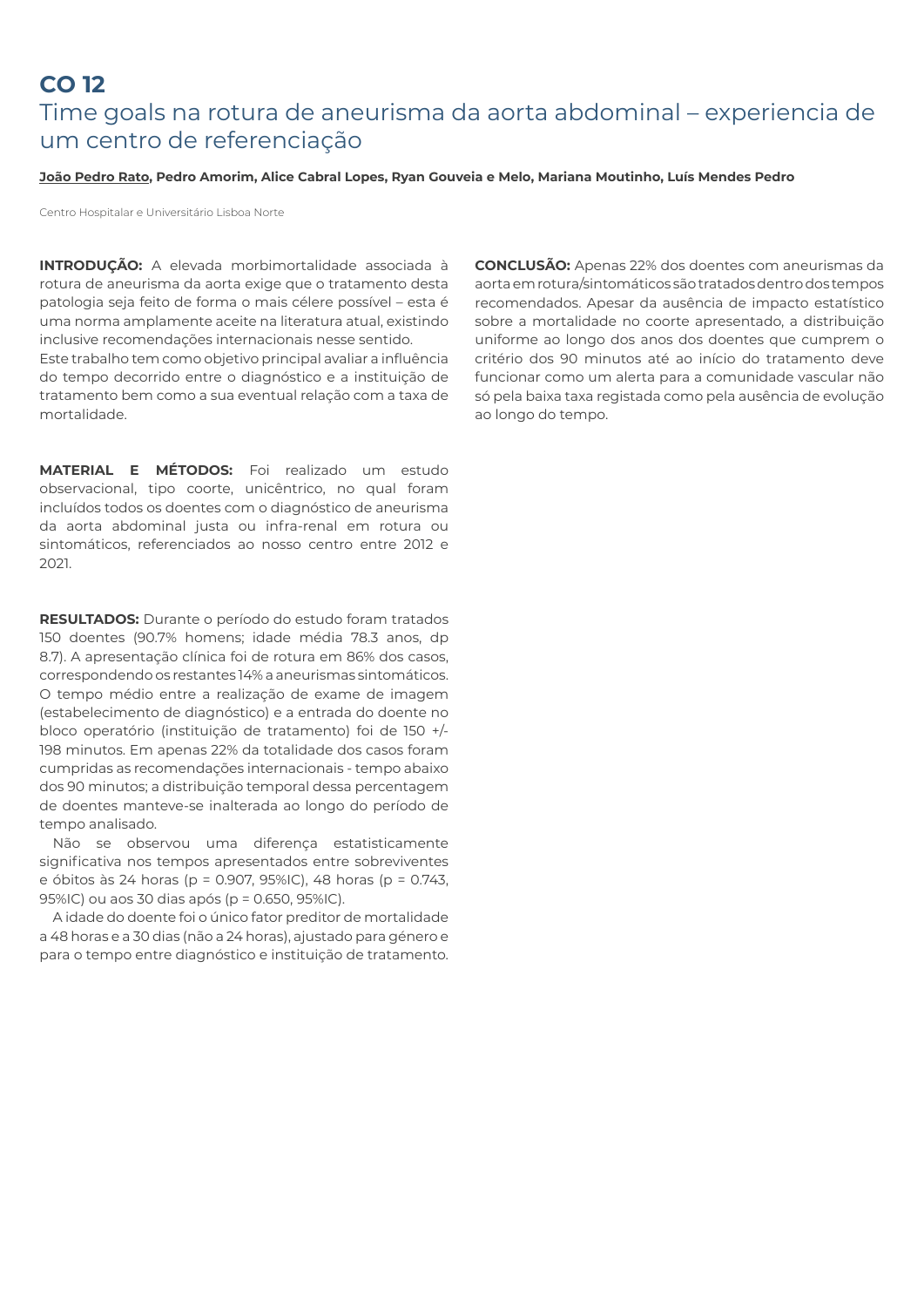## **CO 13** Internal carotid artery trauma due to elongated styloid process – a case study

#### **Celso Nunes, Juliana Sousa, Joana Silva, Vânia Constâncio, Eduardo Silva, Leonor Baldaia, Miguel Silva, Manuel Fonseca**

CHUC

**INTRODUCTION:** Eagle syndrome was first described by W. Eagle who estimated the length of a normal styloid process at 2.5–3.0 cm. Two groups have been defined: classic form, typically seen in patients after pharyngeal surgery. Ipsilateral cervical pain, dysphagia, tinnitus or otalgia are possible symptoms due to cranial nerves anatomical proximity; the vascular form is caused by the conflict with the vascular structures leading to carotid artery dissection (CAD) or compression, thus, possible neurological events. Being headache the most common initial symptom in patients with spontaneous CAD, eagle syndrome could be one explanation for some so-called spontaneous dissections.

**METHODS:** extensive electronic search of the literature using PubMed and Embase databases. The combination of keywords used in our search strategy was the following: (Eagle syndrome OR stylocarotid syndrome) AND (carotid artery dissection OR compression OR stenosis). We ended up with 8 cases related to carotid artery compression and 32 cases of CAD from 33 articles.

**RESULTS:** We divided the sample into two groups: the compression group and the CAD group. The first group consisted of 1 female and 7 male patients, with a mean age of 55.8 years. All cases presented with transient neurological events triggered by cervical rotation. Six out of eight cases had clinical symptoms for over one year and only two patients presented with symptoms for a month. All patients were treated with resection of the styloid process on the symptomatic side, except for one with bilateral involvement, who had a preventive resection. No patient had symptoms relapse after surgical management. The CAD group showed that 71.9% were generally fit and the mean age was 47.5 years old. The condition was more common in men with a ratio of 2.2:1. Four patients had no focal neurological deficits and presented with sudden headache, being this symptom present in one-third of the patients. In terms of initial management, 22 patients were managed with medical therapy only; 5 underwent endovascular and/or intra-arterial fibrinolysis and 5 patients were managed with angioplasty and stent placement. Acute recurrence symptoms were observed in 34% of patients, 9 were initially treated with medical therapy leading to balloon angioplasty and stent placement in 4. After initial management 17 patients were selected for styloidectomy. Three cases reported recurrence symptoms during follow-up.

**CONCLUSION:** On one hand, in the compression group, patients present with reproducible symptoms with cervical rotation. Neurological sequelae are not common since these events are most transient. After establishing the relationship between the carotid artery and the styloid process, the treatment with surgical resection seems logical and very effective. On the other hand, in CAD group, the clinical presentation is usually sudden. In our case study, there was no significant difference between the anti aggregating and anticoagulation therapy in terms of symptoms recurrence but since more than one-third of the patients experienced symptoms despite medical treatment, we can assume the recurrence rate is quite high. The presence of deteriorating clinical neurologic symptoms despite medical treatment in this subgroup of CAD makes stenting one treatment of choice. Whether delayed styloidectomy after medical management plays a role in CAD, as it does for the compression group, is something to investigate.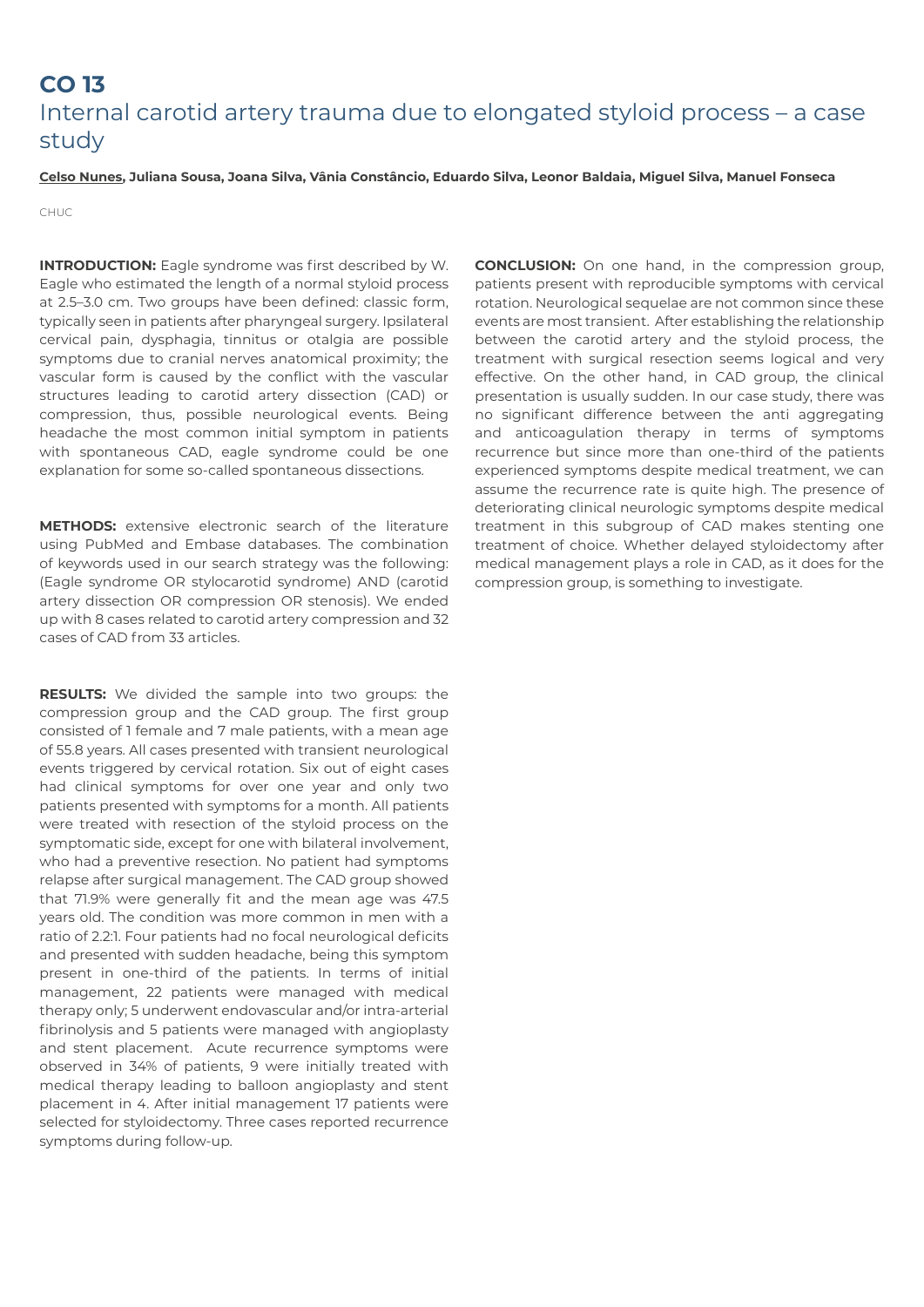# **CO 14**  Doxycycline is not effective in reducing abdominal aortic aneurysm growth: a systematic review and meta-analysis of randomized controlled trials

#### <u>Ryan Gouveia e Melo</u>!, Marta Romão Rodrigues', Daniel Caldeira?, Mariana Alves<sup>3</sup>, Ruy Fernandes e Fernandes<sup>4</sup>, **Luís Mendes Pedro4**

<sup>1</sup>Vascular Surgery Department, Hospital Santa Maria, Centro Hospitalar Universitário Lisboa Norte (CHULN). Avenida Professor Egas Moniz, 1649-028, Lisboa, Portugal., <sup>2</sup>Serviço de Cardiologia, Hospital Universitário de Santa Maria (CHULN). Avenida Professor Egas Moniz, 1649-028, Lisboa, Portugal.,<sup>3</sup> Serviço de Medicina III, Hospital Pulido Valente (CHULN), Lisboa, Portugal, <sup>4</sup> Vascular Surgery Department, Hospital Santa Maria, Centro Hospitalar Universitário Lisboa Norte (CHULN). Avenida Professor Egas Moniz, 1649-028, Lisboa, Portugal

**INTRODUCTION:** Abdominal aortic aneurysms (AAA) are an entity that, although widely studied and with significant progress in surgical repair, still has no effective pharmacological therapy. Surgical options are offered for definitive treatment but many patients are diagnosed with "small aneurysms" (i.e. below surgical treatment threshold). For these patients, reducing aneurysmal growth rate seems to be ideal. To date, no drug has been found to meet these criteria. One option would be to target the inflammatory pathway mediated by metalloproteinases and doxycycline has been shown to reduce the level of these enzymes in both animal models and humans and it's effect on aneurysm growth has seemed significant in the first. We sought out to perform a systematic review and metaanalysis of randomized controlled trials analyzing the effect of doxycycline compared to placebo in the reduction of aneurysm growth (PROSPERO CRD42020201058).

**METHODS:** Our search was conducted in Medline, Embase and CENTRAL databases, from inception to July 2020, for all studies reporting on the effect of doxycycline versus placebo or non-exposure on aneurysm growth. Articles were screened and data appraised and extracted by two authors. Data were pooled using a random effects model, and quantitative analysis was performed using the Review Manager Version 5.4 (The Cochrane Collaboration, 2020). Statistical heterogeneity was reported through the I2 measure. Main outcome was the mean difference in aneurysm growth during the time of the study. Secondary outcome was the risk ratio of progression leading to aneurysm diameter eligible for repair.

**RESULTS:** A total of 695 articles were pooled. After title and abstract review, 20 were fully evaluated and only 3 met the criteria for qualitative and quantitative synthesis. All studies were randomized placebo-controlled clinical trials. Different daily doses of doxycycline and follow-up periods were used. Baxter et all studied 100mg td for an intended follow-up of 2 years, Meijner et al. 100mg od for a follow-up of 18 months and Mosorin et al. studied 150mg od for 3 months, for a followup of 18 months. Initial aneurysm diameters also varied, in Baxter et al., patients were included with diameters of 3.5- 5.0cm for men and 3.5-4.5cm for women, in Meijner et al.,

AAA between 3.5-5.0cm and in Mosorin et al. AAA between 3-5.5 cm. Outcome assessment also varied, with CTscans in the first vs abdominal ultrasound in the latter two studies. A total of 572 patients were analyzed, 290 in the doxycycline and 282 in the placebo arm. Baseline aneurysm diameter was similar in both groups except for Mosorin et al., which had non-significant higher baseline diameter in the placebo group. This study, however, showed a high risk of bias due to unclear risk regarding sequence generation, selective outcome reporting and baseline differences. Doxycycline did not show a reduction in aneurysm growth, with a pooled mean difference between groups of 0.24mm (95%CI -0.61 to 1.08; p=0.58; I2 65%). The need for surgical repair also appeared unaltered (pooled risk ratio 1.19 (95%CI: 0.70 to 2.03; p=0.52; I2 17%).

**CONCLUSION:** Results obtained show that doxycycline was not effective in preventing both small AAA growth and need for repair. This might be explained by other interactions in the cascade that dull this effect. A continuous need for research, both in therapeutic strategies and maybe even in our core preconceptions of pathophysiology of AAA may be at stake.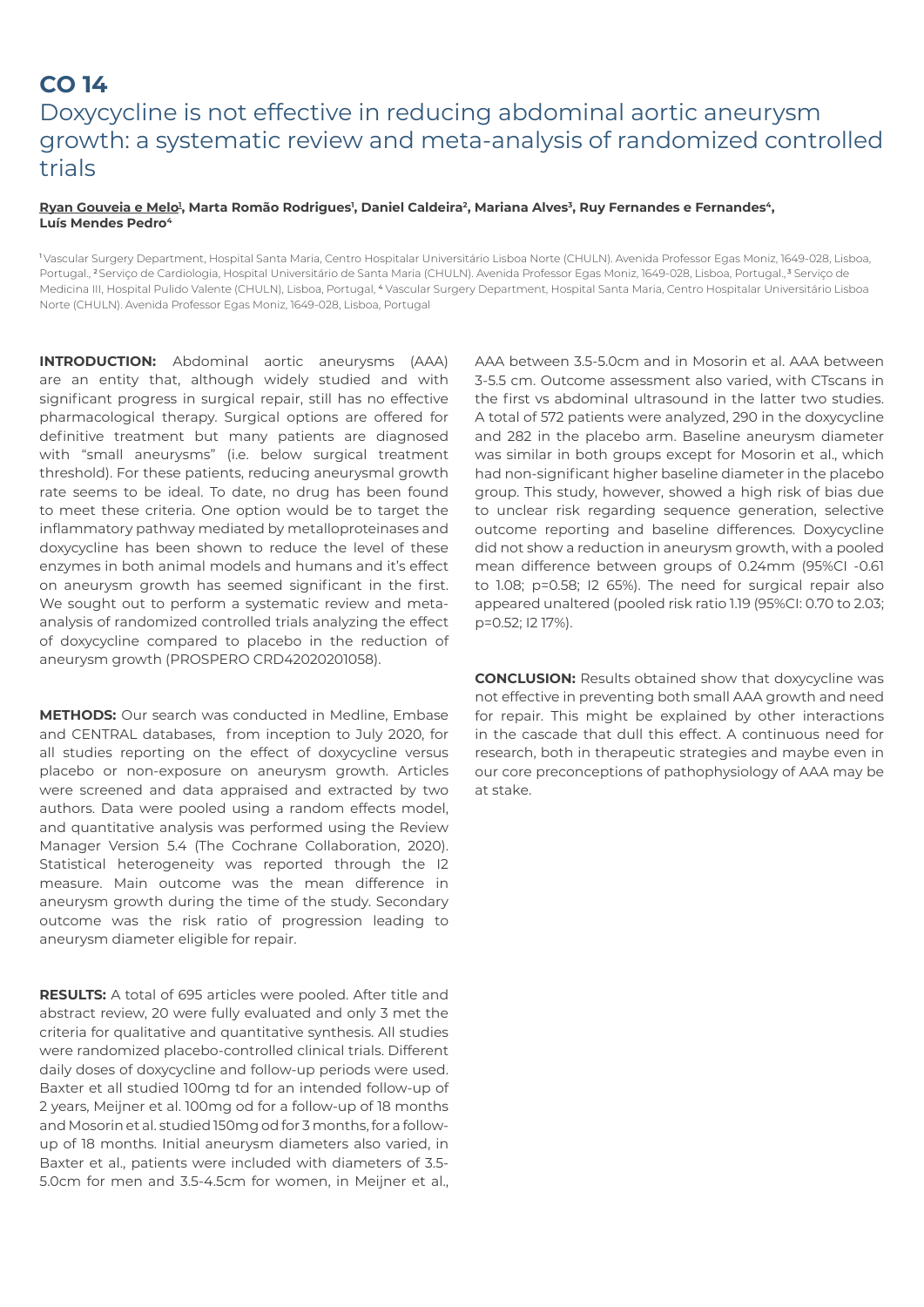### **CO 15**  Inflammation and chronical limb threatening ischaemia

<u>Joana Ferreira</u>', Pedro Cunha<sup>2</sup>, Alexandre Carneiro<sup>3</sup>, Susana Roque', Isabel Vila<sup>2</sup>, Cristina Cunha<sup>2</sup>, Cristina Silva<sup>2</sup>, Teresa Medeitos<sup>5</sup>, Adhemar Longatto-Filho<sup>4</sup>, Amílcar Mesquita<sup>2</sup>, Jorge Cotter<sup>2</sup>, Margarida Correia-Neves<sup>4</sup>, Armando Mansilha<sup>6</sup>

<sup>1</sup>CHTMAD, <sup>2</sup> Hospital da Senhora da Oliveira-Guimarães, <sup>3</sup> ULSAM, <sup>4</sup> Life and Health Science Research Institute (ICVS), Escola de Medicina da Universidade do Minho, <sup>5</sup>Hospital Pedro Hispano, <sup>6</sup>Centro Hospitalar Universitário de São João

**INTRODUCTION:** Lower extremity peripheral arterial disease (PAD) is one of the most common manifestations of atherosclerosis. Atherosclerosis is a chronic inflammatory disease of the vessel wall and inflammation is deeply involved in the initiation and progression of atherosclerosis. This study aims to determine the differences in the inflammatory parameters of patients with claudication and with chronical limb threatening ischaemia (CLTI). The second goal is to analyze the evolution of inflammatory parameters after revascularization in patients with CLTI.

**METHODS:** An observational, prospective, longitudinal study, including patients with PAD, was conducted from january 2018 to december 2021. Inclusion criteria: patients with PAD suggested by the clinical history and objective examination and confirmed with ankle-brachial index. The patients were observed at admission or immediately prior revascularization and after three months. The following data was registered at this two time-points: clinical characteristics; cardiovascular risk factors, usual medication, routine analytic evaluation and inflammatory parameters. The inflammatory parameters registered were: positive acute phase proteins (C-reactive Protein- CRP- and fibrinogen), negative acute phase proteins (albumin, total cholesterol and high-density lipoprotein- HDL). A panel of cytokines were measured at admission (Bio-Plex Pro Human Cytokine 27-plex Assay #M500KCAF0Y- Bio-Rad Laboratories).

**RESULTS:** 116 patients (mean age: 67.65±9.53 years-old) 64% with claudication and 46% with CLTI were enrolled in the study. No differences were registered between patients with claudication and CLTI on age, cardiovascular risk factors and medication. Analyzing the inflammatory parameters, we noted that patients with CLTI, compared with claudicants had increased serum levels of positive acute phase proteins: CRP (35.73±46.61mg/L versus 9.18±26.12mg/L, p=0.000), and fibrinogen (466.18±208.07mg/dL versus 317.37±79.42mg/ dL, p=0.000). CLTI patients had decreased negative acute phase proteins: albumin (3.53±0.85g/dL versus 3.91±0.72g/ dL, p=0.001), total cholesterol (145.41±38.59mg/dL versus 161.84±34.94mg/dL, p=0.013) and HDL (38.70±12.19mg/dL versus 51.31±15.85mg/dL, p=0.000). CLTI patients also had significantly higher cytokines serum levels (TNF-D; IL-1ra; IL-17a; FGF basic; IP-10)(Fig. 1). When analyzing the data at the third month of follow-up, it became evident that after resolution of CLTI there is a reversion in the inflammatory parameters (Fig.2). In CLTI patients there is an increase in negative acute phase proteins (albumin, total cholesterol and HDL) and a decrease in positive acute phase proteins (CRP, fibrinogen, albumin)(Fig. 2). Analyzing these data, in patients with claudication, no significant changes were

noted at three months of follow up(Fig.2). Despite this "inflammatory improvement" in patients with CLTI, their "inflammatory burden" remains higher than in claudicants (Fig. 2).

**CONCLUSION:** Patients with CLTI have an inflammatory state, with potential deleterious consequences, that can be at least partially reversed after revascularization. Recognizing that patients with CLTI have an inflammatory state with lethal consequences, that can be partially reversed is an opportunity to implement a timely revascularization and to optimize medical treatment.



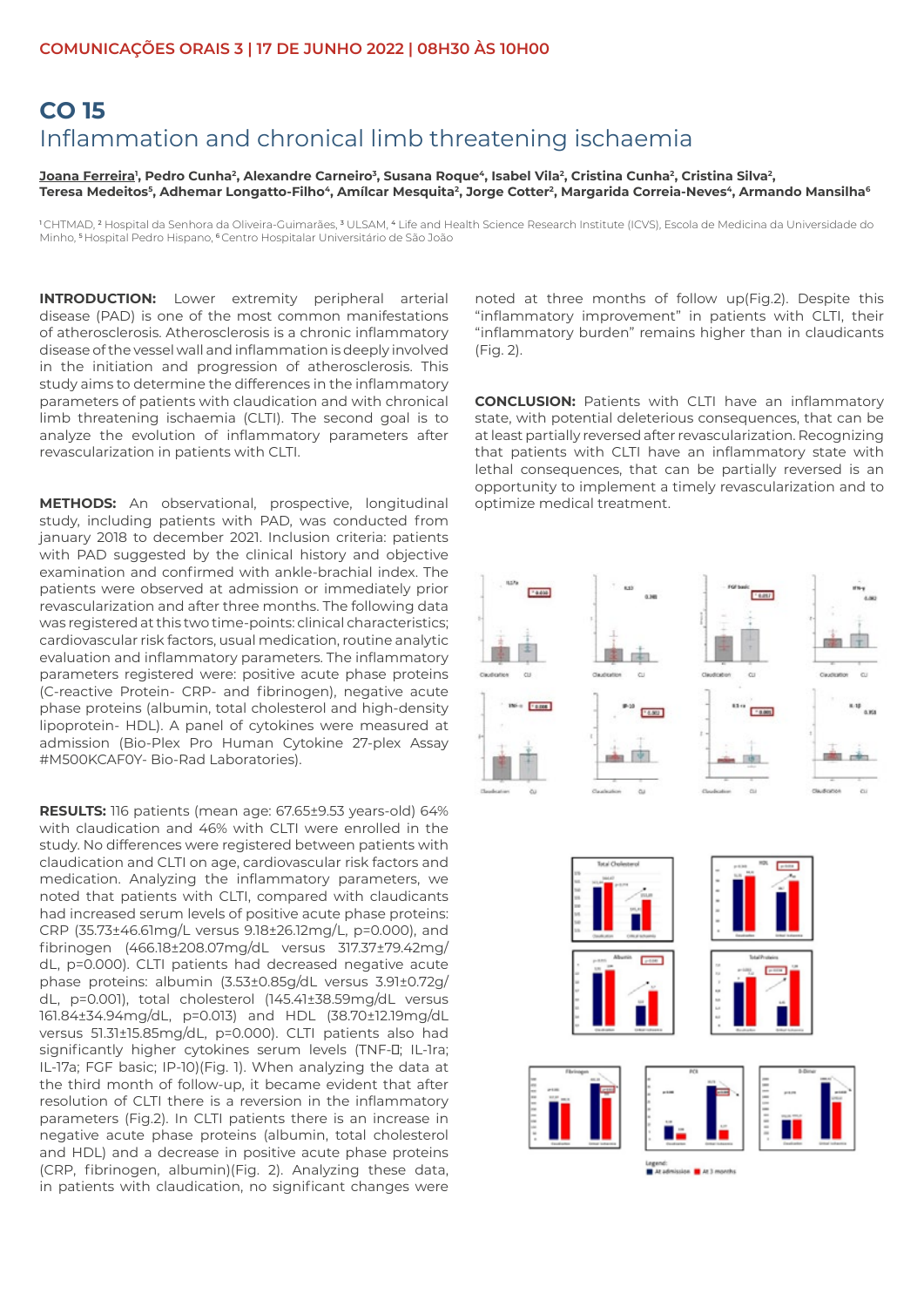### **CO 16**  Abordagem endovascular como terapêutica de primeira linha nas malformações arterio-venosas congénitas

**Andreia Pinelo, Luís Loureiro, Paulo Almeida, Daniel Mendes, Carlos Veterano, Henrique Rocha, João Castro, Henrique Almeida, Miguel Queirós, Rui Almeida**

Centro Hospitalar Universitário do Porto

**INTRODUÇÃO:** As malformações vasculares congénitas são entidades com um amplo espectro de apresentações e prognóstico variável, manifestando-se desde pequenas lesões cutâneas com envolvimento apenas capilar até grandes comunicações arterio-venosas com sintomas compressivos e impacto hemodinâmico. Apresentamse tipicamente em idade jovem e estão historicamente associadas a cirurgias de ressecção extensas e com elevada morbilidade associada. Este trabalho tem como objetivo avaliar os resultados da embolização de malformações arterio-venosas como abordagem de primeira linha.

**MATERIAIS E MÉTODOS:** Foi realizada uma análise retrospetiva dos casos clínicos de doentes com malformações arterio-venosas submetidas a embolização no nosso centro entre 2019 e 2021. Foi aplicada a Classificação de Schöbinger para categorização do estadio clínico e os achados angiográficos foram reportados conforme a Classificação de Yakes. A diminuição do grau de Schöbinger após tratamento, a necessidade de reintervenção e as complicações associadas foram os principais outcomes considerados. Tendo em conta o reduzido número de doentes incluídos na série foi apenas realizada uma análise estatística descritiva.

**RESULTADOS:** Foram avaliados 9 doentes submetidos a embolização de malformações artério-venosas, todas do tipo extratroncular infiltrativo, contabilizando-se um total de 17 intervenções. Verificou-se uma preponderância do sexo feminino (n=6; 66,7%) e a idade média de referenciação à consulta de Cirurgia Vascular e do primeiro tratamento foi de 16,8 (±12,9) e 20,9 (±14,5) anos, respetivamente. Todos os doentes se encontravam em estadio II (n=4; 44,4%) ou III (n=5; 55,6%) de Schöbinger. O tipo de MAV, classificado através do estudo angiográfico segundo a Classificação de Yakes, guiou a abordagem. O subtipo IIa foi encontrado mais frequentemente (n=5; 55,6%), seguido pelo tipo IV (n=2; 22,2%), tipo IIb (n=1; 1,1%) e tipo IIIb (n=1; 1,1%). Os doentes foram submetidos a embolização da MAV por via transarterial, transvenosa ou por punção direta do nidus com agentes esclerosantes, embolizantes líquidos, micropartículas e microcoils, em separado ou em combinação. O número mediano de intervenções por doente foi de 1 (1 – 4) e o tipo IV de Yakes parece estar associado a uma maior taxa de reintervenção. A redução do estadio de Schöbinger foi conseguida em 7 (77,8%) doentes com resolução clinica em 3 (33,3%). A necrose cutânea foi a única complicação reportada nesta série (n=3; 33,3%).

**CONCLUSÕES:** O tratamento endovascular de malformações arteriovenosas através da embolização do nidus e/ou aferentes/eferentes requer uma caracterização angiográfica pormenorizada mas parece ser uma estratégia terapêutica eficaz e com baixo risco de complicações. A classificação de Yakes, além auxiliar na escolha da abordagem pode ser também um preditor da necessidade de reintervenção.

| Sen.               | Aforta de<br>reterentede<br>post. | Mado de<br>in plann point<br>$-$ | Livalização              | <b>Sempre del</b><br>inguissaria<br>porces. | TAKES                                                                                                                                                                                                                                                                                                                                                           | Vo do<br>doctors                | Material de<br>anteriorgia                     | 121.04<br>interesting | Scholzkage<br>jest costed myled | Scholziger<br>de la seculación galiar | Compliciading     | <b>Takens</b><br>eningion |
|--------------------|-----------------------------------|----------------------------------|--------------------------|---------------------------------------------|-----------------------------------------------------------------------------------------------------------------------------------------------------------------------------------------------------------------------------------------------------------------------------------------------------------------------------------------------------------------|---------------------------------|------------------------------------------------|-----------------------|---------------------------------|---------------------------------------|-------------------|---------------------------|
| $^{12}$            | 35                                | 15                               | Inpoinal                 | <b>M</b>                                    | $^{12}$                                                                                                                                                                                                                                                                                                                                                         | 18                              | Pulisheared<br>Chapt <sup>4</sup>              | $\geq$                | $\overline{a}$                  | $\frac{1}{2}$                         | a.                | rice.                     |
| $\mu$              | $\pm$                             | ×                                | Sapra<br><b>POCATION</b> | $\sim$                                      | $\mathbb{R}^n$                                                                                                                                                                                                                                                                                                                                                  | $_{\rm NL}$                     | Politicand<br>After you will                   | ٠                     | $\mathbf{u}$                    | $\alpha$                              | ×                 | nin                       |
| $\overline{v}$     | $\pi$                             | $\mathbb{R}$                     | Corp.                    | ٠                                           | $_{\rm He}$                                                                                                                                                                                                                                                                                                                                                     | 78                              | Policiecand<br>Affirmation<br>PW 100 G Bak     |                       | $\mathbf{H}$                    | n.                                    | recious inclines. | site:                     |
| $\sim$             | 10                                | 16                               | <b>GEORG</b>             | $\alpha$                                    | $\rightarrow$                                                                                                                                                                                                                                                                                                                                                   | $^{12}$                         | Pull Life Frigan                               | ×                     | $\alpha$                        | $\mathbf{r}$                          | ×                 | 150                       |
| $^{12}$            | 28                                | $\mathbb{R}^n$                   | GEORGI                   | 12                                          | $\sim$                                                                                                                                                                                                                                                                                                                                                          | 18                              | Politicand<br>Gran <sup>21</sup>               | $\overline{ }$        | $\sim$                          | ٠                                     | o.                | star                      |
| $\lambda$          | 22                                | $\rightarrow$                    | 15                       | 38                                          | $\sim$                                                                                                                                                                                                                                                                                                                                                          | 깫                               | Palificanal<br>Graph <sup>e</sup><br>Microsoft | $\alpha$              | $\alpha$                        | $\sim$                                | recent nellong    | $_{\rm min}$              |
| $\mathcal{I}$      | 10                                | $\sim$                           | $^{14}$                  | 38                                          | $\sim$                                                                                                                                                                                                                                                                                                                                                          | 14<br><b>THE</b><br><b>HOME</b> | Publicand<br>Out-                              | $\mathbf{r}$          | $\blacksquare$                  | ٠                                     | recors orders.    | <b>Hotel</b>              |
| $\boldsymbol{\pi}$ | $\boldsymbol{\gamma}$             | $\alpha$                         | Perius.                  | 37                                          | $\frac{1}{2} \sum_{i=1}^{n} \frac{1}{2} \sum_{i=1}^{n} \frac{1}{2} \sum_{i=1}^{n} \frac{1}{2} \sum_{i=1}^{n} \frac{1}{2} \sum_{i=1}^{n} \frac{1}{2} \sum_{i=1}^{n} \frac{1}{2} \sum_{i=1}^{n} \frac{1}{2} \sum_{i=1}^{n} \frac{1}{2} \sum_{i=1}^{n} \frac{1}{2} \sum_{i=1}^{n} \frac{1}{2} \sum_{i=1}^{n} \frac{1}{2} \sum_{i=1}^{n} \frac{1}{2} \sum_{i=1}^{n$ | $T\alpha$                       | Politicianal                                   | ×                     | $\scriptstyle\rm II$            | ٠                                     | $\alpha$          | $\frac{1}{2}$             |
| $^{12}$            | $\mathcal{L}^{\text{H}}$          | $\sim$                           | Cons.                    | 78                                          | $_{\rm He}$                                                                                                                                                                                                                                                                                                                                                     | $^{12}$                         | Day:                                           | ٠                     | $\alpha$                        | $\overline{a}$                        | $\alpha$          | sign.                     |

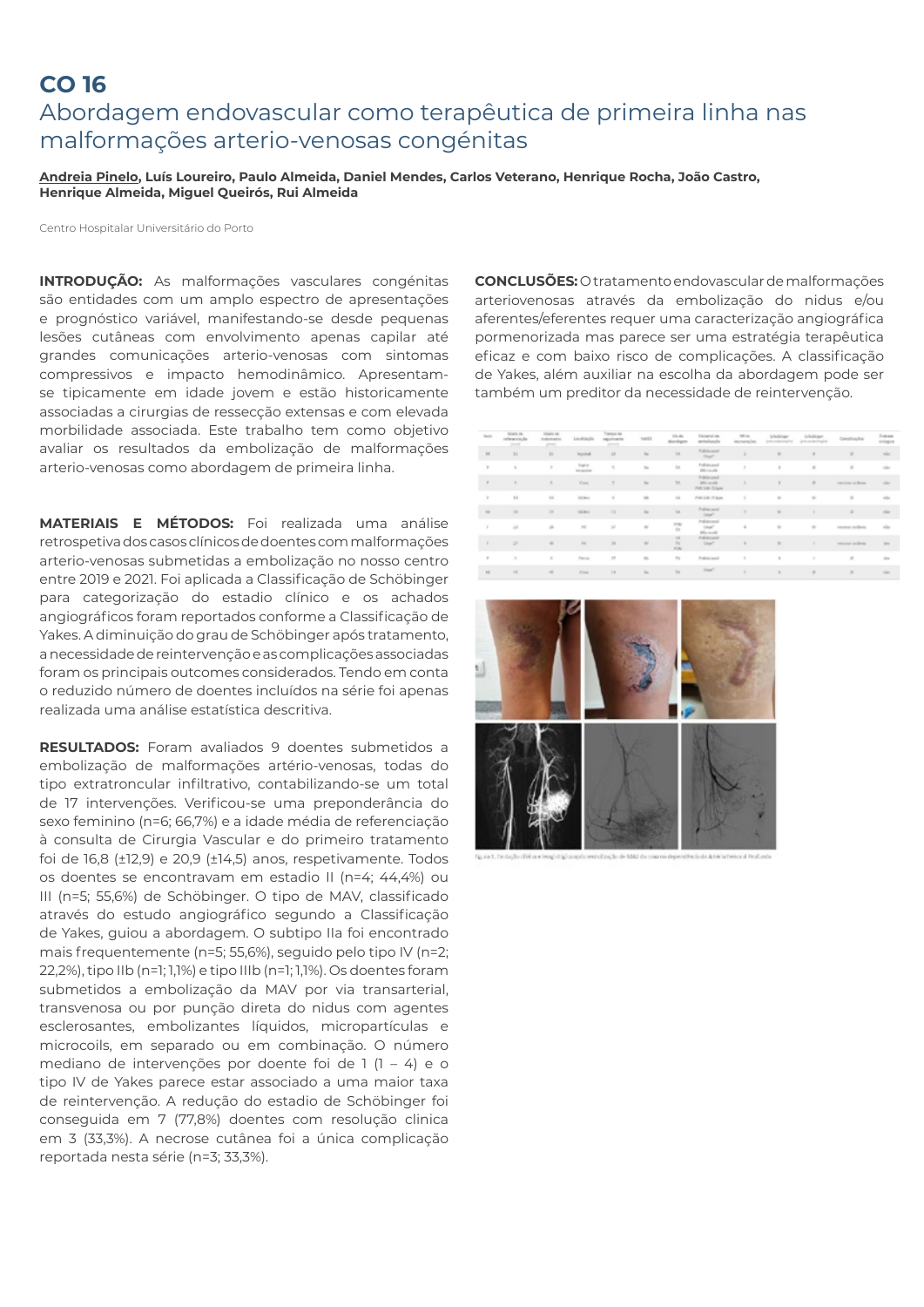# **CO 17** Sex disparities in peripheral arterial occlusive disease

#### **Leonor Baldaia, Luís F. Antunes, Miguel Silva, Eduardo Silva, Celso Nunes, Vânia Constâncio, Joana Silva1, Manuel Fonseca**

Centro Hospitalar e Universitário de Coimbra

**INTRODUCTION:** Recently published studies on peripheral arterial occlusive disease (PAOD) have revealed marked sex disparities in patient selection and treatment outcomes. Female patients tend to be older at the time of invasive treatment, have worse peri-operative morbidity and mortality rates, and they are also less likely to be taken optimal pharmacological treatment (OPT) at long-term followup, compared to male patients. In a recent retrospective study published in the European Journal of Vascular and Endovascular Surgery (EJVES), with a population of 1 164 497 patients from 11 different countries, Portugal was highlighted as one of the countries with greater sex discrepancies related to PAOD treatment. We aimed to analyze sex specific differences in the treatment of symptomatic PAOD, concerning different variables, in a single hospital centre, in Portugal.

**METHODS:** Data on treatment of symptomatic PAOD patients from October 1st, 2020, to December 31st, 2021, were retrospectively collected from clinical registries from a single portuguese hospital centre. Different variables were analyzed dichotomized by sex, such as discrepancies in age, comorbidities, presentation (Leriche-Fontaine classification II, III or IV), treatment modality, mean length of hospital stay, and pharmacological treatment for PAOD at the time of invasive treatment. Differences in post-operative outcomes (90-day mortality and 90-day need of a major amputation) were also assessed.

**RESULTS:** A total of 220 patients, 15,9% female and 84,1% male, were treated for PAOD, in the selected period, in a hospital centre from Portugal. Female patients were older (mean age of 73.8 years versus 69.5 years in male patients) and had a higher proportion of octogenarians (37.1% versus 17.3% in the male group). Comorbidities distribution was similar between the two sex groups, except for known smoking history that was much more prevalent in men with PAOD, compared to women (49.7% male versus 8.9% female). Women were less likely to be treated for intermittent claudication (Leriche-Fontaine classification II in 3% of women versus 6% of men). Instead, they were more often treated at a more advanced stage of the disease with trophic lesions (Leriche-Fontaine classification IV in 91% of women versus 74% of men). Female patients were more frequently treated with endovascular procedures (40% versus 26% treated with OSR), with the opposite occurring for male patients (42% treated with OSR versus 32% treated with endovascular procedures). Hybrid surgery was performed in 8% of the female versus 5% of the male patients. Females were significantly more likely to be offered primary major amputation (14% versus 3% of male patients). Also, they were less likely to be taken statins as part of PAOD OPT (65.7% versus 77.8% of male, with a total discrepancy of -12.1%). Although 90 day mortality rate was higher in women (17.1% versus 6.5% in

men), they had a lower 90-day major amputation rate (5,7% versus 11,4% in men).

**CONCLUSIONS:** Remarkable sex discrepancies in the treatment of PAOD were found in our portuguese hospital centre. This study brings awareness to the scientific medical community for sex disparities in the management of patients with PAOD. Future research is needed to better understand the impact of selection sex bias in PAOD treatment outcomes.



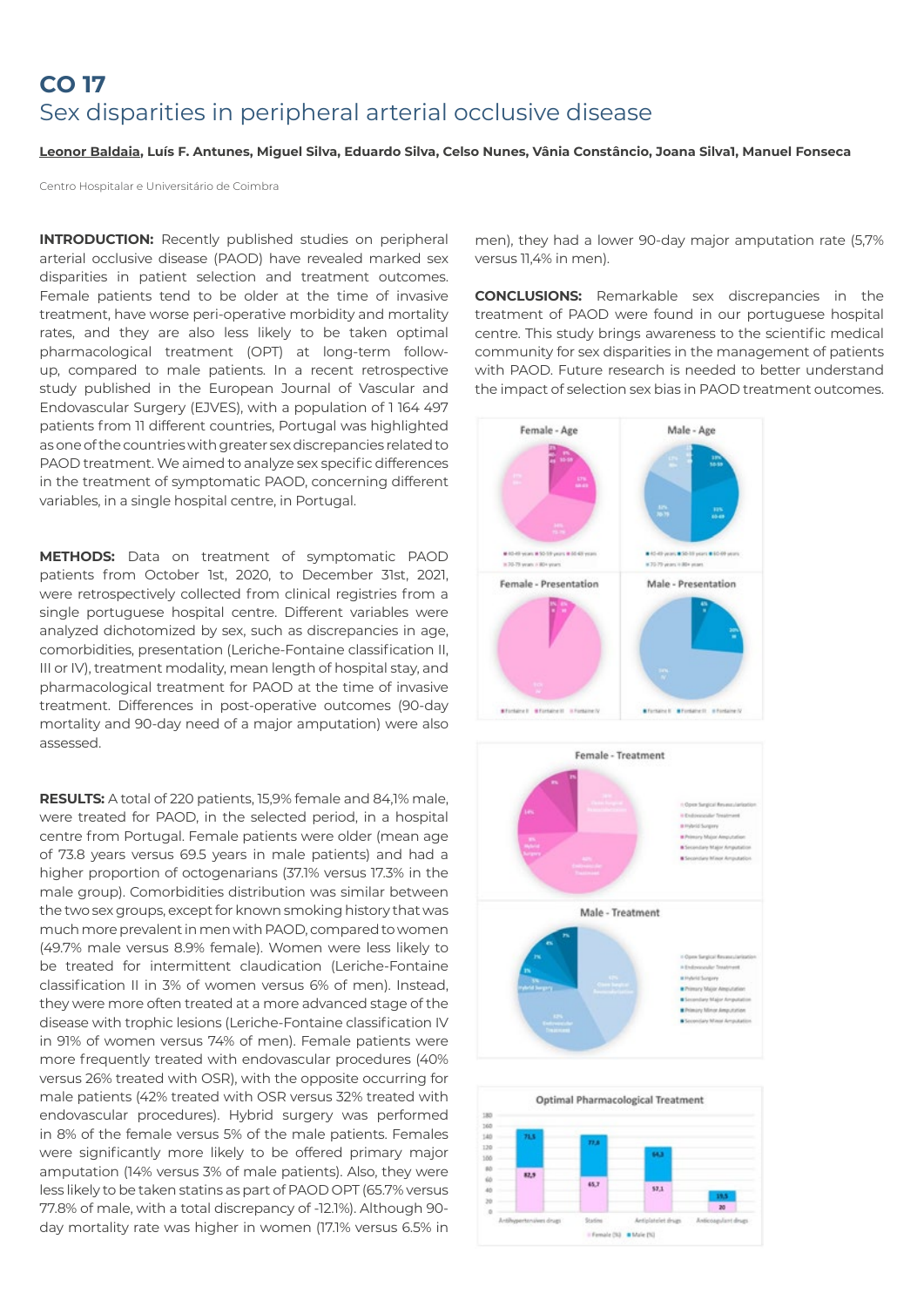# **CO 18**  Ultra-distal revascularization in chronic limb-threatening ischemia: results are never out of fashion

### **Gonçalo Cabral, Tony Soares, Tiago S. Costa, José Manuel Tiago, José L. Giménez, Armanda Duarte, Diogo Cunha e Sá**

Hospital Beatriz Ângelo

**INTRODUCTION:** The progression of diabetes mellitus to a global epidemic resulted in an increased prevalence of tibioperoneal disease in chronic limb-threatening ischemia (CLTI). Distal disease still poses an enormous challenge to vascular surgeons. Crural angioplasty was formerly restricted to patients with short stenotic lesions or to poor candidates for bypass surgery. Despite the heterogenous results, endovascular therapy has been used preferentially over bypass surgery in most centers.

Aim: To analyze the results of open ultra-distal revascularization in a single-center with a limb preservation program for CLTI.

**METHODS:** A single-center retrospective analysis of all patients with CLTI submitted to below the ankle bypass. The end points of the present study were limb-based patency (LBP), primary patency (PP) and secondary patency (SP) rates, freedom from CLTI, freedom from new CLTI, freedom from major index limb amputation, amputation freesurvival, and overall survival. Patients were categorized in subgroups based on age (above or below 75 years), dialysis status, wound and infection grade (0 and 1 vs 2 and 3 in WIfI classification). Statistical analysis was carried out using Stata 12.1 (StataCorp®, Lakeway Drive, College Station, Texas, USA). Time-to-event end points were presented with Kaplan– Meier estimates, censored at major amputation, death, or last follow-up, and compared with the logrank test.

**RESULTS:** A total of 134 limbs in 123 patients with CLTI (83% male, median age of 68 years) were submitted to below the ankle bypasses. The median follow-up was 33.7 months. LBP, PP and SP were, respectively, 78%, 78% and 92% at 1 year, 73%, 73% and 88% at 2 years, and 62%, 62% and 79% at 4 years. At 1 year, 83% of the limbs were free from CLTI. 89% and 74% of the limbs remained without recurrences during a follow-up of 2 and 4 years, respectively. Eighty-two percent of the patients were free from major index limb amputation at 4 years. 30-day mortality was 1.6% (2 patients). 1-year and 2-year survival was 90.5% and 82.5%, respectively. Age, dialysis status and wound/infection grade (WIfI classification) did not influence patency rates.

**CONCLUSIONS:** Below the ankle bypass is safe and has excellent clinical outcomes. The present study emphasizes the value of open surgery in a challenging territory, with high rates of patency, limb salvage, freedom from CLTI and from new CLTI. These results were not affected by patient status or clinical severity factors. Ultra-distal revascularization is a first line treatment that every vascular surgeon involved in CLTI should master.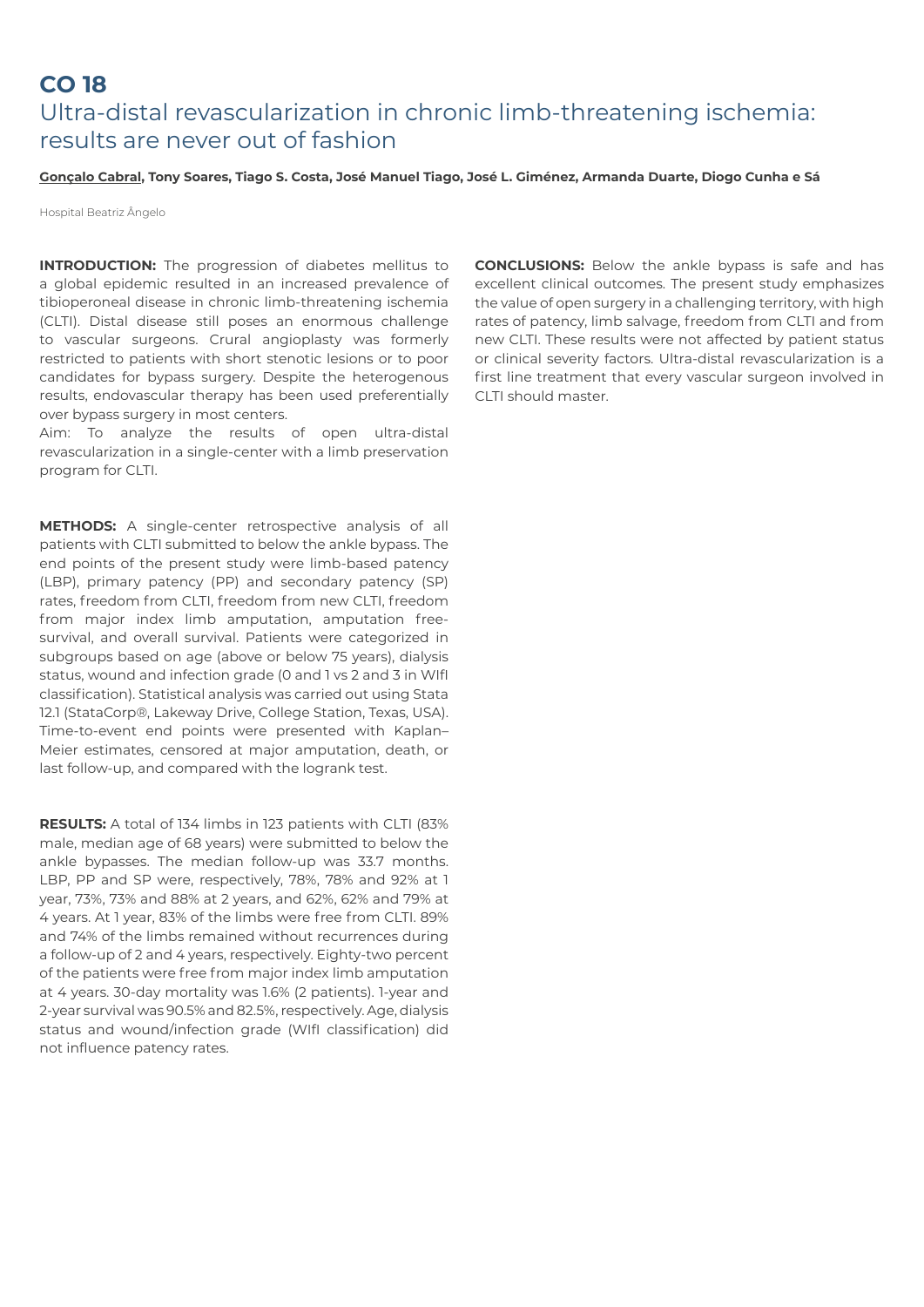### **CO 19**

### An systematic review of the natural history of donor artery aneurysm degeneration after arteriovenous access for hemodialysis

**Daniel Azevedo Mendes, Sérgio Teixeira, Rui Machado, Paulo Almeida, Carlos Veterano, Henrique Rocha, João Castro, Andreia Pinelo, Henrique Almeida, Miguel Queirós, Rui de Almeida**

CHUC

**INTRODUCTION:** True aneurysms of the upper extremity arteries are rare, usually associated with trauma or infection. Arterial aneurysmal degeneration could also occur proximally to arteriovenous hemodialysis access, a complication that has been reported more frequently.

This study aims to define the anatomical characteristics and natural history of true arterial upper extremities aneurysms associated with hemodialysis arteriovenous access.

**METHODS:** We performed a systematic review of the literature in the MedLine, Scopus, and Cochrane databases from 1991 to 2021. Cases of pseudoaneurysms and anastomotic aneurysms were excluded. A total of 47 articles referring to 98 patients were included. Demographic characteristics, patient comorbidities, history of vascular diseases, detailed characteristics of vascular access (location and duration), symptoms, previous kidney transplant, surgical or endovascular treatment, and follow-up were analyzed. A database was constructed based on the reported clinical data from each patient. Since we only identified case reports and small series, no meta-analysis could be performed.

**RESULTS:** Most patients included were male (85%) with a mean age of 51 years (20-77 years). The brachial artery was the most frequently affected in 87% of cases (n=86), with the axillary and radial arteries being less affected. The most associated vascular accesses were autologous radiocephalic arteriovenous fistulas in 57% (n=56) and brachycephalic fistulas in 39% (n=38). Most patients had a history of kidney transplantation (88%; n=86) and previous vascular access ligation or thrombosis (84%; n=82). The median time from access ligation to aneurysm diagnosis was ten years (range 1-32 years), and the median time from kidney transplantation was 13 years (range 1-32 years).

Only 8% of patients (n=8) had a history of diabetes mellitus. Treatment was open surgery with interposition bypass or end-to-end reconstruction in most cases, and endovascular treatment was only reported in one patient to repair a ruptured axillary artery aneurysm. The median follow-up of the vascular reconstructions was 12 months (range 1-72 months), and no stenosis or thrombosis of the vascular reconstructions was reported.

**CONCLUSION:** Aneurysmal degeneration of the inflow artery proximal to the hemodialysis vascular access must be understood as an individualized entity with specific characteristics. It usually affects the brachial artery after kidney transplant and is more associated with wrist arteriovenous fistulas after ligation of the vascular access. Our review suggests that donor artery aneurysm degeneration screening with ultrasound should be considered 10 to 15 years after access ligation and kidney transplant.



Fig 1. PRISMA flow diagram.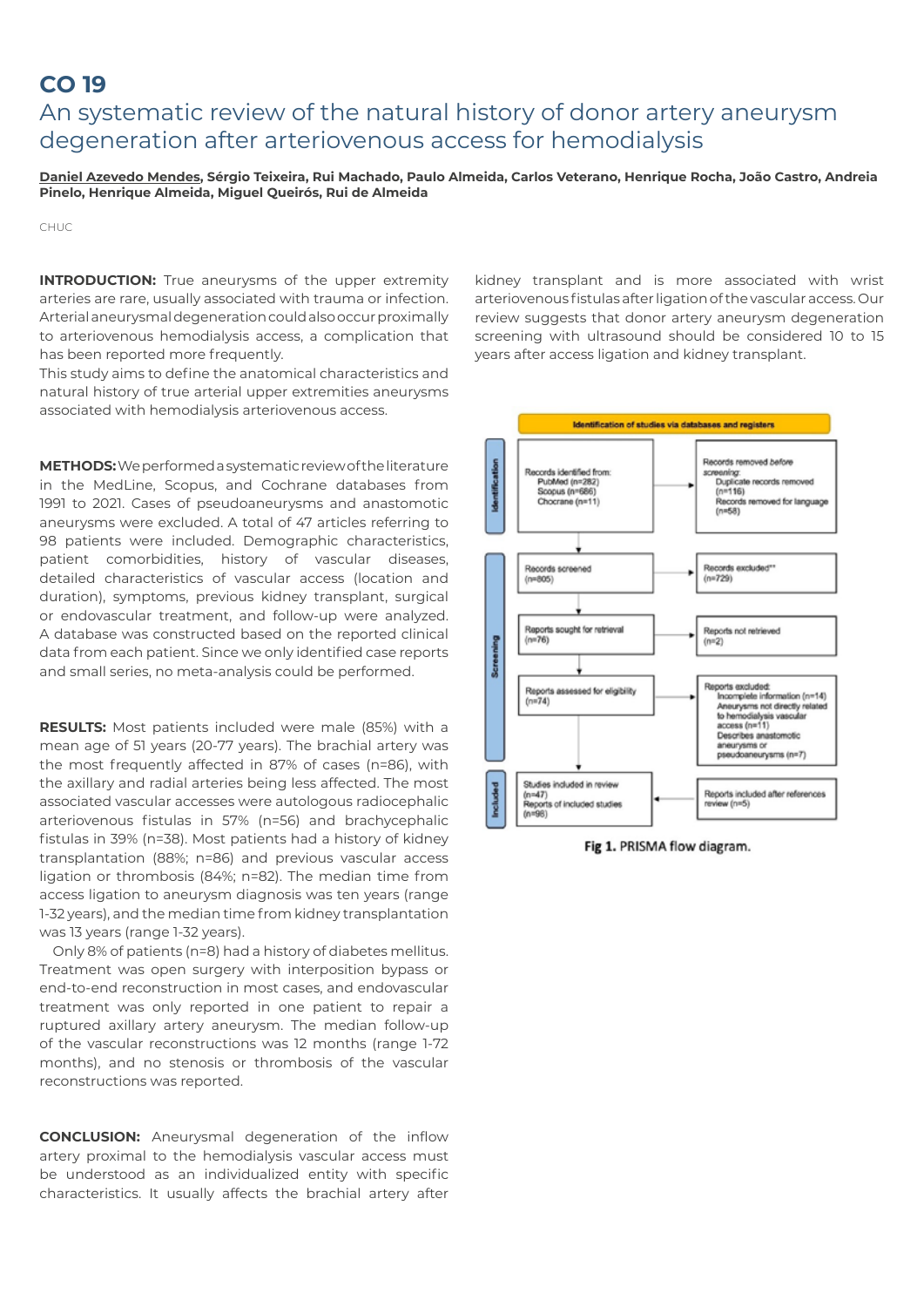### **CO 20**

## Outcomes of varicose vein surgery within hiv/aids population - nested case-control study

**António Pereira-Neves, Diogo Domingues-Monteiro, Leandro Nóbrega, Luís Duarte-Gamas, Alfredo Cerqueira, João Rocha-Neves, José Oliveira-Pinto, Armando Mansilha**

CHUSJ

**INTRODUCTION:** Nowadays, people living with HIV/ AIDS (PLWHA) attain a life expectancy similar to a non-HIV population. However, these patients experience a status of chronic inflammation, which is a known cause of arteriopathy. Yet, literature is scarce regarding the potential venous inflammatory effect, especially after varicose vein surgery. The aim of this study was to perform a descriptive analysis alongside evaluating short and long-term outcomes after varicose vein surgery in PLWHA while comparing with a control group.

**METHODS:** A retrospective nested case-control study was performed. A retrospective review was performed, in a tertiary university hospital's database, resorting to ICD 9 codification. All PLWHA patients which had any hospital interaction with the Vascular Surgery Department (either outpatient clinic, emergency or surgery) due to venous disease between April 2006 and December 2019 were identified. PLWHA found to have undergone varicose vein surgery within the study inclusion period were included. The immediately consecutive varicose vein surgery in a patient with no-HIV infection was included in the control group in a 1:1 ratio. Comorbidities were collected at the time of index event. Clavien-Dindo classification was adopted for surgical complications.

**RESULTS:** The cohort included 118 patients (59 PLWHA and 59 control) and had a mean follow-up of 86 [Interquartile range (IQR) 25-75%, 43-111] months. At baseline, PLWHA were younger (45.2 ± 10.71 vs 49.9 ± 10.69 years, p=0.017) and had a male predominance (54% vs 27%, p=0.003). Furthermore, there were a higher prevalence of smokers (54% vs 17%, p<0.001) and history of drug abuse (34% vs 2%, p<0.001) in the study group. Although not statistically significant, PLWHA presented higher pre-operative CEAP classifications. Regarding post-operative outcomes, no differences were found for complications, reinterventions or overall-mortality.

**CONCLUSION:** To the authors knowledge, this is the first study addressing varicose vein treatment in PLWHA. In summary, PLWHA undergoing varicose vein surgery seem to be younger and have higher CEAP classifications. Nonetheless, short and long-term outcomes seem to be good and similar to a control population. Further studies with larger populations and disease specific outcomes are necessary to confirm such findings.

|  | l'able 1 - Demographics |
|--|-------------------------|
|--|-------------------------|

| <b>Demographics</b>             | $HIV +$<br>$n=59(%)$ | HIV-<br>$n=59(96)$ | P-value   |
|---------------------------------|----------------------|--------------------|-----------|
| Age (years)                     | $45.2 \pm 10.71$     | $49.9 \pm 10.69$   | 0.017     |
| Male Gender                     | 32(54)               | 16(27)             | 0.003     |
| Dylipidemia                     | 24(41)               | 18 (31)            | NS.       |
| Hypertension                    | 11(19)               | 18(31)             | NS.       |
| <b>Diabetes</b>                 | 4(7)                 | 9(15)              | NS.       |
| Smoker                          | 32(54)               | 10(17)             | < 0.001   |
| CAD                             | 5(8)                 | 4(7)               | NS.       |
| CKD*                            | 6(10)                | 2(3)               | NS.       |
| BMI >30                         | 9(15)                | 8(14)              | NS.       |
| <b>History of Drug</b><br>Abuse | 20 (34)              | 1(2)               | 0.001     |
| Previous Surgery                | 6(10)                | 11(19)             | NS.       |
| History of DVT                  | 1(2)                 | 1(2)               | NS.       |
| Deep Vein<br>Pathology          | 0(0)                 | 1(2)               | NS.       |
| CEAP<br>Classification          |                      |                    |           |
| C2                              | 34 (58)              | 39 (66)            |           |
| C3                              | 9(15)                | 12 (20)            | <b>NS</b> |
| C4                              | 1(2)                 | 1(2)               |           |
| C5.                             | 2(3)                 | 0(0)               |           |
| Ċб                              | 3(5)                 | 0(0)               |           |

\*GFR <60mL/min Cockeroft-Gault

Legend: BMI - body mass index; CAD - coronary artery disease; CKD - chronic kidney disease; DVT - deep vein thrombosis; NS- Non-significant

#### **Table 2 - Outcomes**

| <b>Outcomes</b>                    | $HIV +$<br>$n = 59(%)$ | HIV-<br>$n=59(%)$ | P-value |
|------------------------------------|------------------------|-------------------|---------|
| 30-day Urgency<br>Department Visit | 3(5)                   | 5(8)              | NS      |
| Complications*                     | 3(5)                   | 6(10)             | NS.     |
| PREVAIT with<br>Re-operation       | 5(8)                   | 8(14)             | NS      |
| Mortality                          | 1(2)                   | 1(2)              | NS      |

Clavien-Dindo >1

Legend: NS- Non-significant; PREVAIT - PREsence of Varices (residual or recurrent) after InTervention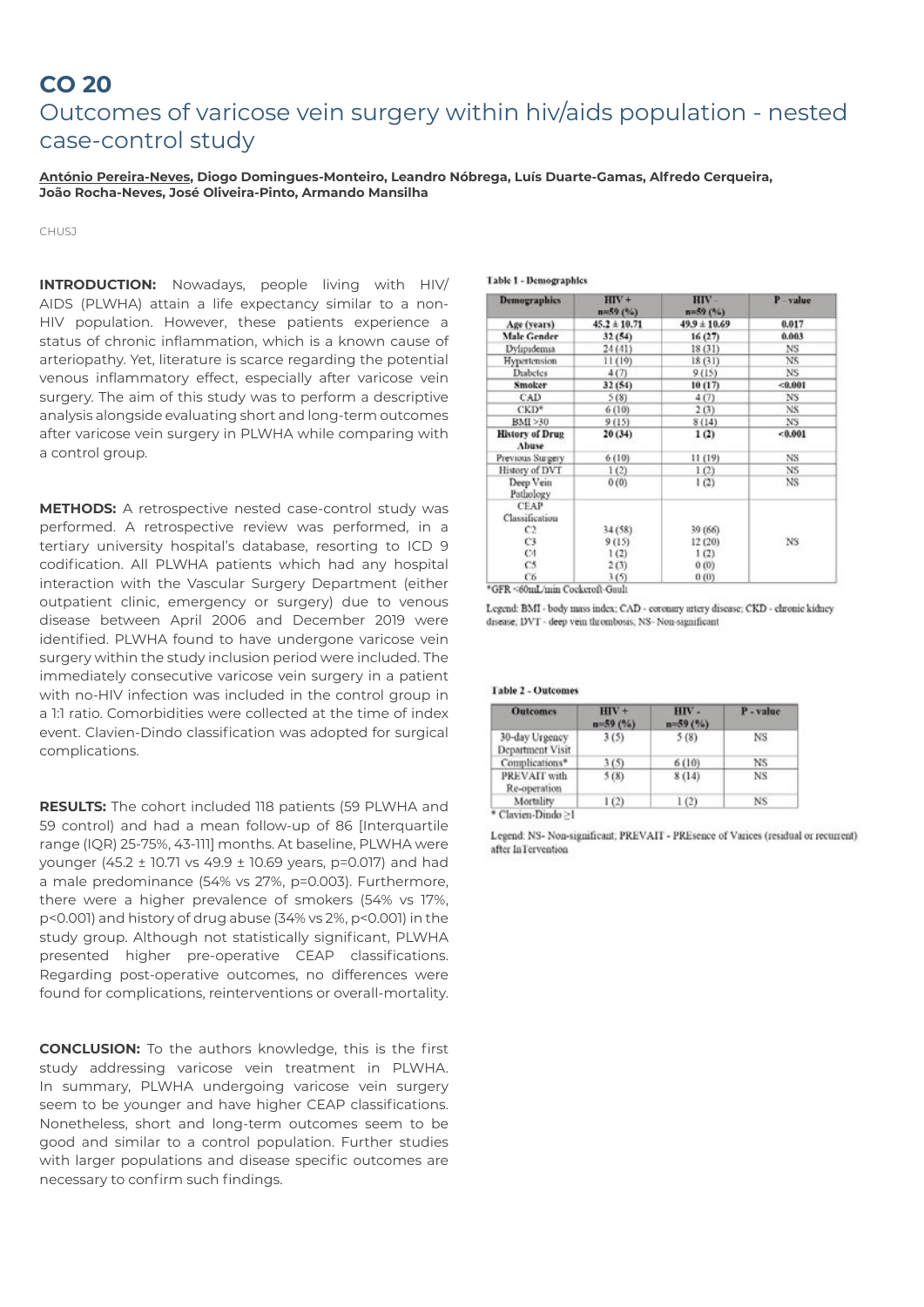### **CO 21** Aortobifemoral bypass and endovascular procedures in aortoiliac occlusive disease: a systematic review and metanalysis

#### <u>Ana Carolina Semião</u>', Clara Nogueira', Andreia Coelho<sup>2</sup>, João Peixoto', Luís Fernandes', Marta Machado', Francisco Basílio', **Alexandra Canedo1**

1 CHVNG/E, 2 CHUP

**OBJECTIVE:** Aortoiliac occlusive disease (AIOD) can be treated using either open surgical repair (OSR) or endovascular repair (ER). The aim of this review was to report limb patency and re-interventions, as well as on risk factors and management.

**METHODS:** A systematic review was conducted according to the recommendations of the PRISMA (Preferred Reporting Items for Systematic reviews and Meta-Analyses) statement.

**RESULTS:** After a PubMed and Cochrane search, five studies were included. A total of 712 patients (71.2% male) were assessed. OSR group comprised 335 patients (47.1%) and ER group included 377 patients (52.9%). Clinical presentation was chronic limb threatening ischemia (CLTI) in 23.6% and 20.6% of patients in OSR and ER groups, respectively. The number of patients with reported TASC C and D lesions patients were 217 (30.5%) and 446 (62.6%), respectively. TASC D patients were more commonly treated with open surgery (OR 3.05, 95% CI 1.21, 7.68).

Both populations were similar concerning cardiovascular risk factors, but in the ER group patients were older than in OSR group (OR -4.31, 95% CI -6.50, -3.12). Adjunctive femoral endarterectomy was performed in 115 (34.3%) patients in the OSR group and in 97 (25.7%) patients in ER group. Length of stay (LOS) was shorter was 3.9 days for ER and 10.7 days for OSR group (OR 6.44, 95% CI 5.93, 6.96). Reported antiplatelet follow-up regimens for ER patients included dual antiplatelet regimen with aspirin and clopidogrel for six weeks to 24 months, and then aspirin alone. All OSR patients were prescribed with aspirin alone.

Primary patency rates at six years for OSR vs ER ranged from 91-95.5% vs 81.4-83% (OR 2.75, 95% CI 1.75, 4.32) and secondary patency 97-98% vs 85-93% (OR 5.00, 95% CI 1.92, 13.05), respectively. Post-procedural limb thrombosis was reported in 5.7% in OSR group and 13.7% in ER group. In this meta-analysis, there was a higher re-intervention rate in the ER group (OR 0.37, 95% CI 0.15, 0.93).

Mean overall follow-up was between 1-96 months and follow-up strategy comprised clinical evaluation and duplex ultrasound (DUS) at 3, 6, 12 months and annually thereafter. OSR showed a tendency towards higher mortality that did not reach statistical difference (odds ratio 7.31, 95% CI 0.85, 63.07, p = 0.07).

Several studies concluded that female sex, hyperlipidemia and ipsilateral superficial femoral artery disease with iliac artery occlusion were independent risk factors associated with loss of primary patency in the ER group, with no

statistically significant independent predictors for loss of primary patency in the OSR group.

**CONCLUSIONS:** Although OSR still presents a significantly better long term patency than the currently available endovascular strategies for TASC C/D AIOD associated morbidity and delay in return to normal activities are greater than for the endovascular approach. The ER group had a shorter LOS at a cost of a higher re-intervention rate and shorter patency rate. Although it did not reach statistical difference, OSR showed a tendency towards higher mortality, reflecting the post-operative risk in this group of patients. Only randomized controlled trials could validate outcomes between both procedures to define the best treatment option for patients with AIOD.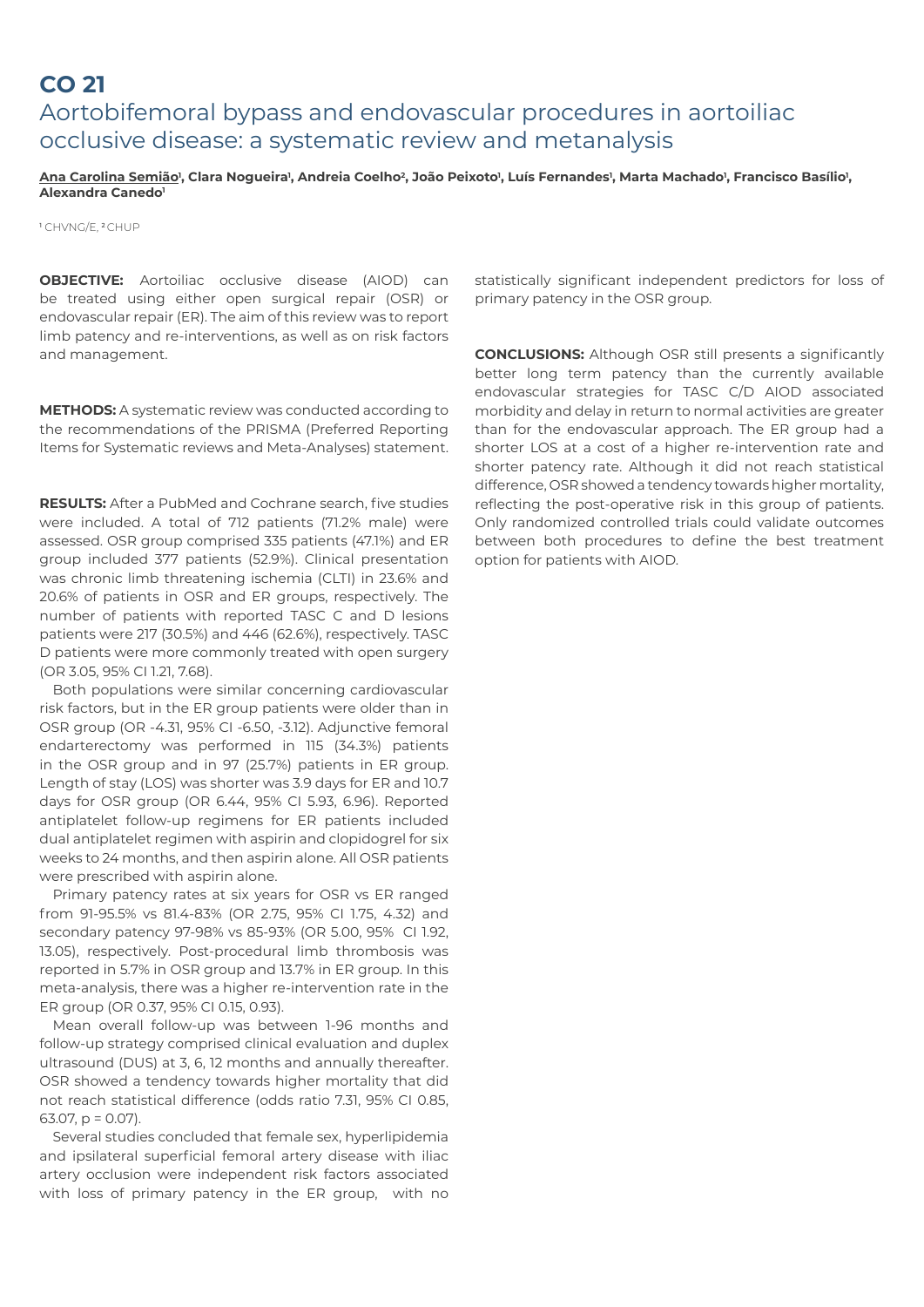### **CR 01**  Coral reef aorta: literature review and analysis of 49 published cases in the last 20 years

**Leonor Baldaia, Miguel Silva, Eduardo Silva, Celso Nunes, Vânia Constâncio, Joana Silva, Manuel Fonseca, Luís F. Antunes**

Centro Hospitalar e Universitário de Coimbra

**INTRODUCTION:** Coral reefaorta (CRA) is a rare atherosclerotic disease characterized by heavily calcified exophytic plaques that grow into the lumen of the suprarenal and juxtarenal aorta. The etiology and pathogenesis of this entity remains unclear. Malperfusion of the intestinal, renal, and lower limbs arteries can occur as a consequence of significant stenosis, which may lead to intermittent claudication, renovascular hypertension, abdominal angina or renal insufficiency. The optimal treatment for CRA has not yet been established.

**METHODS:** We performed a thorough electronic search of the literature using PubMed and Embase databases. We used the following combination of key words in our search strategy ((coral reef) AND (aorta) AND (vascular surgery\* OR treatment\*). After duplicates removal, titles and abstracts' screening and fully reading the remaining articles, we end up with 23 studies to compose our review, with a total of 49 patients. Articles not in English were excluded. We only included articles published in the last 20 years. Information about patients' characteristics, symptoms and type of treatment were extracted. The primary outcomes were improvement of signs and symptoms and postoperative complications.

**RESULTS:** We studied 49 cases of patients with CRA, 27 (55%) females and 22 (45%) males, with a mean age of 59 years [37- 84 years]. The main signs and symptoms encountered were intermittent claudication in 30 (61%) patients, refractory hypertension in 30 (61%) patients, intestinal angina in 15 (31%) patients, renal insufficiency in 13 (27%) patients, heart failure/acute pulmonary edema/peripheral edema in 6 (12%) patients, pain at rest in the lower limbs in 6 (12%) patients, weight loss in 3 (6%) patients, and trophic lesions in the lower limbs in 2 (4%) patients. Of all the 49 patients in the study, 38 (78%) were treated with open surgery (aortic endarterectomy, extra-anatomic bypass graft or both), 8 (16%) with endovascular treatment (balloon angioplasty, stent graft, intravascular lithotripsy, or a combination of these techniques) and 3 (6%) by laparoscopy with aortic endarterectomy and aortobifemoral bypass. The mean follow-up time was 41 months [0-180 months] after open surgery, 6 months [4-6 months] after endovascular treatment, and 23 months [1-38 months] after laparoscopic surgery. Postoperatively, most patients experienced a great relief or resolution of the symptoms, control of hypertension and/or improvement in renal function. Of the patients treated by open surgery, 4 needed reinterventions, 2 for revascularization and 2 for bleeding. Other complications included occlusion of aortic branches, splenic rupture, and brain and myocardial infarction. In the group of patients treated with endovascular procedures or laparoscopic surgery, no postoperative complications were described.

**CONCLUSIONS:** CRA is a rare condition, but we should be aware of this diagnosis in patients with intermittent claudication, refractory hypertension, renal impairment, or intestinal angina. From what we gathered, both open surgery and endovascular treatment could be a valid therapeutic option. Open surgery seems to be associated with more postoperative complications and need for reintervention. However, there are less published studies about endovascular treatment and they have a significantly shorter mean follow-up time. Treatment strategy should be made by a multidisciplinary team and be specific for each individual patient.



| $\frac{1}{100}$ | and the last                                                                            | $\mathbb{R} \qquad \qquad \mathbb{R} \qquad \qquad \mathbb{R}$ | <b>September Second Ford of</b>                                                                               | <b>Bullet and the</b> | and allow of the completes, increase is with finalized | 55 |
|-----------------|-----------------------------------------------------------------------------------------|----------------------------------------------------------------|---------------------------------------------------------------------------------------------------------------|-----------------------|--------------------------------------------------------|----|
|                 | Table 7 - Summary should of the court with cored real antica treated with specimens are |                                                                | with the control of the control of the control of the control of the control of the control of the control of |                       |                                                        |    |
|                 |                                                                                         |                                                                |                                                                                                               |                       |                                                        |    |
|                 |                                                                                         |                                                                |                                                                                                               |                       |                                                        |    |

|                                                   | TITLE                                                                                                                           | <b><i>RATHENTS</i></b> | <b>SEX</b> | $_{\text{MIE}}$  | <b>JIMDOVCH</b>                                                                | <b>MANAGEMENT</b>                                                                                                                                             | <b>OUTODAS</b>                                                                                                                | FOLLOW UP                    |
|---------------------------------------------------|---------------------------------------------------------------------------------------------------------------------------------|------------------------|------------|------------------|--------------------------------------------------------------------------------|---------------------------------------------------------------------------------------------------------------------------------------------------------------|-------------------------------------------------------------------------------------------------------------------------------|------------------------------|
| <b>ALTACK</b>                                     |                                                                                                                                 |                        |            |                  |                                                                                |                                                                                                                                                               |                                                                                                                               |                              |
| <b>ROAXHOURT</b><br><b>813LBB</b>                 | dented of acception due and<br>hold an exchanged<br><b>Call AVA</b>                                                             |                        |            |                  | <b>Excellent Amendment</b>                                                     | Kinding polarization<br><b>Brooklynd</b><br>sacred ran put.                                                                                                   | becomes of real Assistant and<br>of a permany.                                                                                | <b>Excells</b>               |
| <b>CRAC IT AL</b>                                 | of international<br>n.<br>the mest well units.<br><b>CALL AND A</b>                                                             |                        | ۰          | <b>AT</b>        | deduction<br><b>Literature</b><br>adverse hands on and<br><b>Salice</b>        | Tadix seletenda bahasi<br>$-4$<br>who souls. Whitney, "writed "show<br>believe according of the code and studies. Anothel of householders<br>of devised areas | Radolin<br>$\lambda$<br>. But<br><b>Crisilian</b><br>increased of each basis and                                              | <b>Excellent</b>             |
| CAPTA BY AL.<br><b>SKM</b>                        | <b>Benitown</b><br>Telepola<br>Teamers' of Good Roof Auto<br><b><i><u>International</u></i></b><br><b>California</b>            |                        |            |                  | Mary J. Balt Arboria<br>increase chiestal<br><b>Parties</b>                    | Third releaseds you will believ. MA<br>providers and hours worked.                                                                                            |                                                                                                                               | <b>Example</b>               |
| <b>ROLATLO</b><br>E<br>U. 36                      | <b>Wildell Corporation Corp.</b><br>sente.<br><b>Mr. Additionally</b><br>tent and aluminate                                     | з                      | ц          | m<br><b>IMBS</b> | make, model<br><b>Internet</b><br><b>Administrator</b><br>The co               | Eastly addressly trained tolk<br>Sandanical start graft plactanets                                                                                            | Reigh d'arrapteus                                                                                                             | <b>Expendity</b>             |
| menta 17 at.<br><b>SOX</b>                        | Bellevin expectable value and<br>the case in the funds.                                                                         |                        |            |                  | <b>Bilated</b><br>deploying of the lotteria - expectable start-puts<br>$-18.1$ | service from reduced a morning labor. Eddy instead                                                                                                            |                                                                                                                               | and month.                   |
| vasmo IT st.<br><b>With</b>                       | <b>Salicon</b><br>term insular<br>concessions.<br><b><i><u>MAGNETING</u></i></b><br>CROANS TO LOOK THAT MITS. A<br>LINE INDICAT |                        |            | 16               | Echanics oftens wholesal<br><b>Americans</b> sing false:                       | Finding public public<br><b>BELIEVED</b><br>$-0.001$<br>unavailable with halloon.                                                                             | <b>Sec.</b><br>and the series of the factory<br><b>Searces</b><br>percentained of taked fraction and<br><b>USES STATERING</b> | <b>County</b><br>v.          |
| <b><i>VIALIVERSITES</i></b><br><b>FT.CL. 1416</b> | Transport of a manuscript stop<br>and were for a which will<br>and and service                                                  |                        | ٠          | ×.               | <b>Industry</b><br><b>Internation</b><br>Analysism                             | Dates subcombs trained will now<br>March intradice by publishmently acts and                                                                                  | field of concess and comed of<br><b>Report Follows</b>                                                                        | <b><i><u>Facedur</u></i></b> |

| <b>ALL THRUNE</b>                          | <b>TITLE</b>                                                                                                                  | <b>CATE 3/15</b> | 38.5          | $-$             | <b>FUNDEMAN</b>                                                                                                                                               | <b>MANAGEMENT</b>                                                                               | <b><i><u><b>DR. T.K. KAYANE</b></u></i></b>                                                                                                                                                                                                                                                                                                                                                                      | <b>TURASH LP</b>                        |
|--------------------------------------------|-------------------------------------------------------------------------------------------------------------------------------|------------------|---------------|-----------------|---------------------------------------------------------------------------------------------------------------------------------------------------------------|-------------------------------------------------------------------------------------------------|------------------------------------------------------------------------------------------------------------------------------------------------------------------------------------------------------------------------------------------------------------------------------------------------------------------------------------------------------------------------------------------------------------------|-----------------------------------------|
| <b><i>BILLICEAA.KT</i></b><br>16,368       | Used not write exemption<br>region sex rect and<br>This chain as they                                                         |                  |               | 34              | prenument cleatication, prime<br>selevanty pain, bilistand is annote of the<br>has traditioning as the light fact.                                            | <b><i>Electron report sending</i></b><br>an include a state and<br>Deares pend.<br>seguiptinty. | Residence of the compress and trades better beared.                                                                                                                                                                                                                                                                                                                                                              | <b>WA</b>                               |
| <b>MAGAZINE</b><br>Af., 1981 61            | bais and safes in<br>permet per dels sons of<br>knet fallen.                                                                  |                  | u             |                 | Next follow with Enjage of aut<br>about adjudiction between the                                                                                               | Each Lips and<br>calculated and                                                                 | brothers of the construction and control of transitioning                                                                                                                                                                                                                                                                                                                                                        | 1 issues                                |
| <b>BLAS ET SL.</b><br>2864                 | Tueble said forestant<br>deligiousnelizer air pasterial<br>presentation of construct<br>plague.                               |                  | ×             | ×               | Arger und fallen intensieren<br>Audiovice layers whether<br><b>Insertescon</b>                                                                                | Electron room ports<br>mile formings:                                                           | Readains of the read follow and intensitions:<br>check after and watch of humitimizes. The highest<br>received                                                                                                                                                                                                                                                                                                   | Tarick-                                 |
| <b>BOWLLA ST</b><br>All., 1985.0           | And Mar Way Arts<br>host thank conditions?                                                                                    | ×                | u             | $\frac{1}{2}$   | have been dealership that one of<br>benefit three information functions.<br>subschool businessmann, sand Ballets,                                             | <b>Factive gas sees</b><br>call decades;                                                        | Reported Acts to independent                                                                                                                                                                                                                                                                                                                                                                                     | <b>With</b>                             |
| <b>JULIUS ISLAUS</b><br><b>FT 48, 58KL</b> | <b><i>SATISWITIME TRAINS</i></b><br><b>MARINE THE TAX</b><br>"enclosed "seal on?"<br><b>WITH STAGES</b>                       |                  | ×             | $\frac{1}{2}$   | Impacts investment cashnatos<br>that you, findrovinous) about<br>relative; is permanted read falsen.                                                          | <b>CAST &amp; GALLERY</b><br>relaterates                                                        | <b>Applicated at up classrooms and missionary</b><br>eventories, many respect of read function and control of<br>la perimetra.                                                                                                                                                                                                                                                                                   | If weeks.                               |
| <b>CARRISTER</b><br>\$1.50 lbs?            | <b>Bank Stedenson</b><br>Recombination of<br>Entertainment Contain Australian and                                             |                  | ٠             | m<br><b>THE</b> | 1 Levelled exturio ad first time<br>2. Extraordial exchange and constant<br><b><i>SIAMMAN GRAPES,</i></b><br>3- Junior wide required 1984.<br>+ Indemicration | Printly a spon side is<br><b>Advisor and at</b><br><b>REQUIRED ENTIRE</b>                       | Knockhoo of the complexer, increase in self is locating!<br>cover, and having or consecut as rose                                                                                                                                                                                                                                                                                                                | Ti esertius CO-<br>m                    |
| <b>KINING IT</b><br>Jr. 909                | Roberton leser Liber and<br>atended challesies<br>controller to supervision<br>area and cook.                                 |                  | ×             |                 | Real Major & gains on the thin-<br>dens interests at bodies as a re-<br>Bohn, influston brookeesing                                                           | <b>Really represents</b><br>and the collection and<br>pub reclamated.                           | Readables of the transition, increase is said. Insulate<br>inka insurance of and leader advanced of<br><b>Strawball</b> (M)                                                                                                                                                                                                                                                                                      | <b>Bander</b>                           |
| <b>WOYNOF FT</b><br>45.969                 | Record of Francischeke<br>of a read and ands; bring-                                                                          |                  | ٠             |                 | Marsher gained in laws link<br>subatter boastoices                                                                                                            | <b>Belower</b> and<br>sich tenden                                                               | Stati of Louisvillants: Terras, Salman Ba smaking<br><b>NAMES AND</b><br>and the influenced stylengiest series billumined and-<br>began from the percison possible in the extensed fiber.<br>attented counter and holiver internal actualizes for several<br>In passe that the previous goal consected is actualized<br>antel, lit is your miner up, the privation as<br>constant and follow function is accord- | H jam<br>sa c                           |
| <b>Batcher FT</b><br>ALL-364               | <b>Published all demanding the development</b><br>of decapris sub-                                                            |                  |               | $\rightarrow$   | Witness Plannin Switz charles also<br>reliation brandmaker.                                                                                                   | Finding company<br>misterstee:                                                                  | British and the complete increase in which has been<br>index and control of transmission.                                                                                                                                                                                                                                                                                                                        | <b>Transfer</b>                         |
| <b>BOLICEN ET</b><br>AT., \$65.9           | Good and auto spectrum)<br>of crime of the Graduat                                                                            |                  | ı             |                 | broadwin historic lease streaks<br>Audiotics relation himself and<br>not real available.                                                                      | Designate and<br>call-truckers                                                                  | Readering of the completes, import retent of read-<br>baction and control of hopest reline                                                                                                                                                                                                                                                                                                                       | <b><i><u>Expendity</u></i></b>          |
| <b>PEANTHULE</b><br>\$1.45, 1954           | Sapplessing Ope, Fergus.<br>Trusteent of Auto Good<br>had ad hard to check the<br>Care Rosen and Libraries<br><b>SALES</b>    | ٠                |               | <b>HER</b>      | International coll'interdiction, plan-<br>provided shiften built pains, weight basi-                                                                          | Kades rest sees<br>achievement and<br>astatulisecost.<br>house and                              | W.O.                                                                                                                                                                                                                                                                                                                                                                                                             | E-months                                |
| <b>BANTMER</b><br>17 AL 260                | Incomeda tractages of a<br>potent with pretract.<br>called arts by an<br>complex sers to the other.<br>at all a constraint in |                  |               |                 | brenches dealering is hely tight<br>and others.                                                                                                               | Electronical and/or<br>solatenteer via<br>Darrangabile.<br>anishets.                            | You've reason realize be realize as two discusses<br>have a second formation of a B-R-PaPle.<br>complete                                                                                                                                                                                                                                                                                                         | TI <sub>prov</sub>                      |
| <b>SCIENT TV #1</b><br>61, 368             | Dealers' acts of less trees<br>and of 3 motors                                                                                | $\mathbb{R}^n$   | 174<br>$\sim$ | 14.1<br>÷       | Numerous (17) shouldedge (17)<br>statement suppose 11, radiated available<br><b>BALTIMA IT: JOYN' BELL WAT THIS ! JU.</b>                                     | Türkiyi'yark akkı<br><b>Industrial Association</b>                                              | Distance of an arrange weak areas (3), and concel-<br>NEW ARRANGEMENT OF THE ASSESSMENT<br>MAY BE GA UNION LANGED THAN THE GAMERIC                                                                                                                                                                                                                                                                               | <b><i>U.saidk.D.</i></b><br><b>MAGE</b> |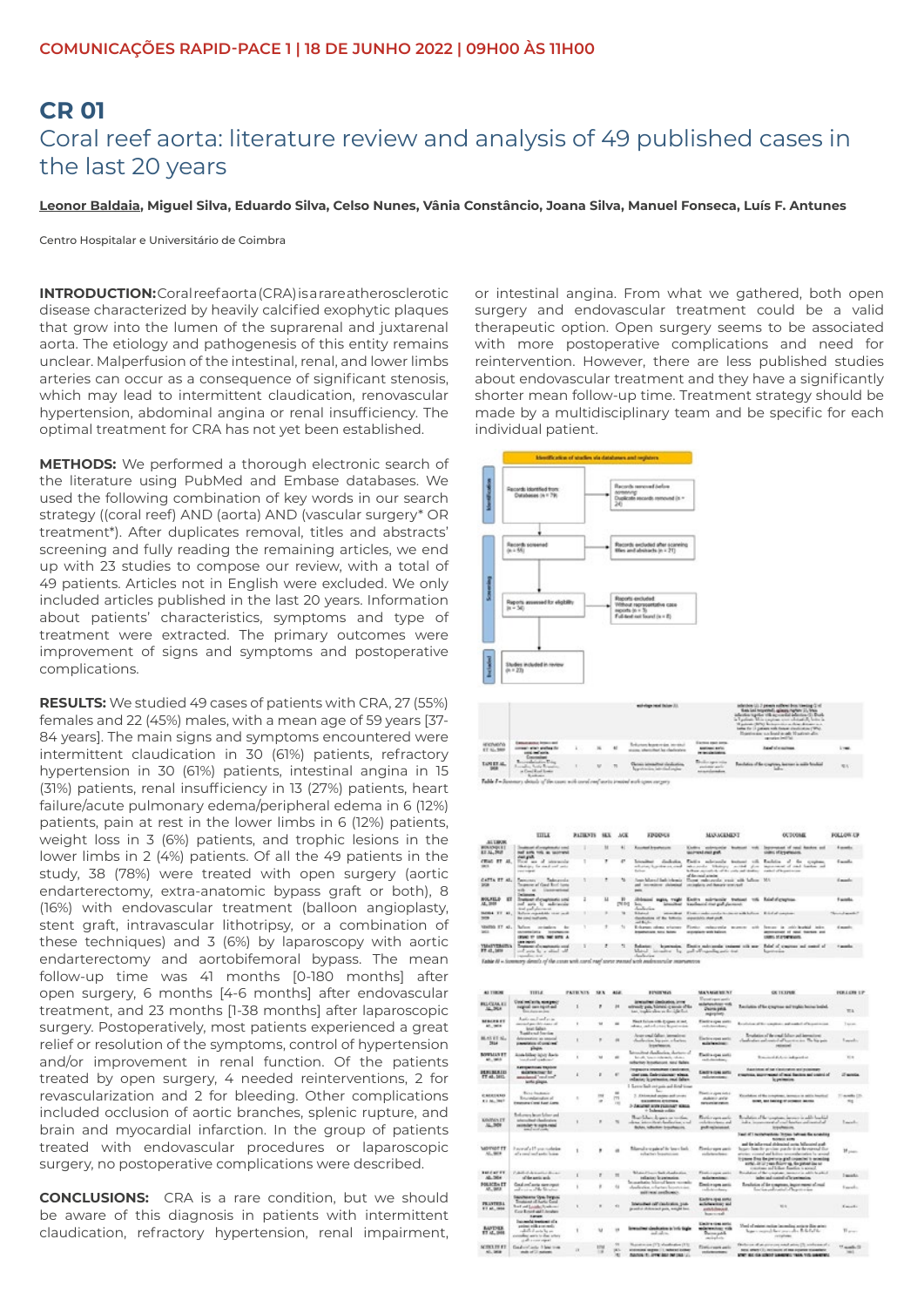## **CR 02** Is metformin the future for medical management of abdominal aortic aneurysm?

#### **Celso Nunes, Juliana Sousa, Joana Silva, Vânia Constâncio, Eduardo Silva, Leonor Baldaia, Miguel Silva, Manuel Fonseca**

CHUC

**INTRODUCTION:** The pathophysiologic mechanisms of Aortic Abdominal Aneurysm (AAA) are yet being undercovered. The imbalance of proteolytic pathways, immune/ inflammatory response and oxidative stress have been shown to have a deleterious effect on the arterial wall. Paradoxically, diabetes, a known cardiovascular risk factor, might have a protective effect on the incidence, growth rate, and rupture of AAA. Metformin, one of the most prescribed drugs for diabetes have also been linked to having this same protective effect explained by its pleiotropic antiinflammatory effects on the vasculature. However, some advocate this effect as an association with diabetes itself.

**METHODS:** We performed an extensive electronic search of the literature using PubMed and Embase databases. The combination of keywords used in our search strategy was the following: (Aortic abdominal aneurysm OR AAA) AND (metformin OR antidiabetic drugs OR biguanides). After removing duplicated articles and fully reading the remaining articles, our focus was established in 10 original articles in order to understand the effect of metformin on the incidence, growth rate, repair-related complications, and mortality of AAA in humans.

**RESULTS:** With respect to AAA incidence Hsu et al. concluded metformin was associated with a lower risk of AAA formation (OR=0.72). In fact, they suggested a doseresponse effect, since smaller odds ratios were observed when the duration of treatment was longer. Five studies were focused on illustrating the association between metformin exposure and the annual growth rate decline of AAA. Generally, all showed that metformin decreased the aneurysm expansion speed. Unosson et al. found a 51% slower growth rate in the metformin group compared with the non-diabetic patients. However, a non-significant reduction of 27%, when compared to only diabetic patients. Itoga et al. reported a 20% decrease and Fujimura et al. linked metformin to a significantly slower AAA expansion. Goledge et al. and Thompson et al. reported similar results. Agniezka et al. in their retrospective study showed that metformin was an independent lowering factor for risk of AAA repair. Although, in terms of the number of complications, no statistically significant difference has been found. Sutton et al. reported a higher risk of perioperative mortality in diabetic patients, but still lower in the metformin group. Besides, non-diabetic patients had the highest rate of AAA surgery. According to Goledge et al. patients with diabetes prescribed metformin had approximately half the incidence

of AAA events including aneurysm rupture, related death and need for surgery.

**DISCUSSION/CONCLUSION:** The prevalence and AAA growth rate are lower in diabetic patients. The studies mentioned above all tried to dissociate this factor from the metformin effect. Yet, synergistic or additive effects of diabetes and metformin are possible confounders in this type of studies. Even so, the results are promising and demanding for randomized clinical trials on non-diabetic patients, which are ongoing. The fact that metformin could be one major factor, not only in lowering the AAA formation but also in lowering the need for surgery and the risk of rupture seems promising to the future of medical treatment of AAA. Since most are discovered at an early stage, there is a window of opportunity to impede the progression of the disease, allowing to reduce the morbimortality of this pathology and its costs.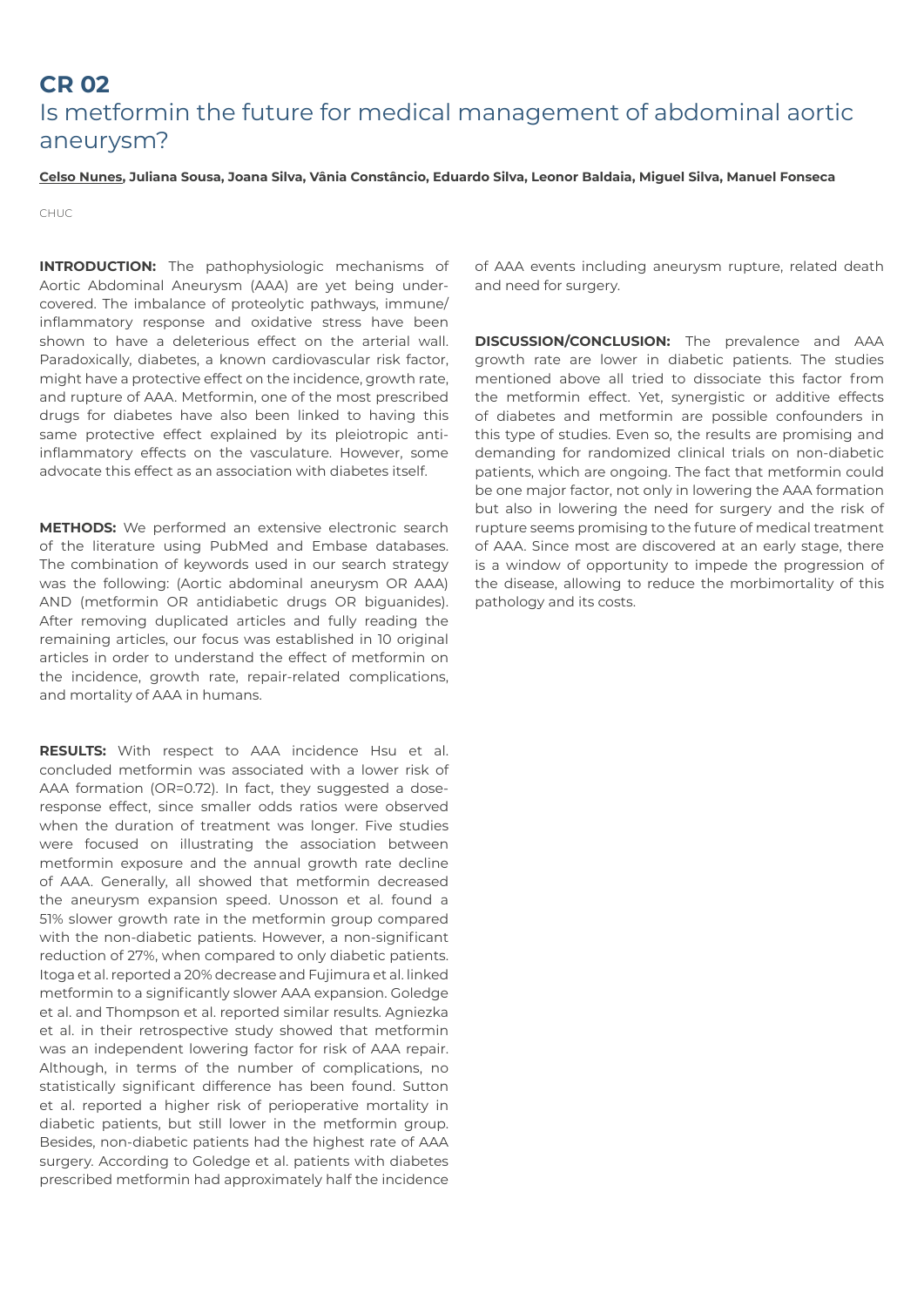# **CR 03**  Experiência de um serviço no tratamento de aneurismas verdadeiros dos troncos supra-aórticos

### <u>Joana Cardoso</u>', Gonçalo Rodrigues<sup>2</sup>, Gonçalo Alves<sup>2</sup>, Tiago Ribeiro<sup>2</sup>, Fábio Pais<sup>2</sup>, Adriana Figueiredo<sup>2</sup>, Helena Fidalgo<sup>2</sup>, Carolina Tavares<sup>2</sup>, Carlos Amaral<sup>2</sup>, Maria Emília Ferreira<sup>2</sup>

<sup>1</sup> Centro Hospitalar Universitário Lisboa Central, Hospital de Santa Marta, Lisboa, <sup>2</sup> Centro Hospitalar Universitário Lisboa Central, Hospital de Santa Marta, Lisboa

**INTRODUÇÃO:** A incidência de aneurismas verdadeiros dos troncos supra-aórticos é muito baixa. Podem apresentarse como assintomáticos ou por sintomas compressivos, de embolização distal ou, mais raramente, por rotura dos mesmos. As recomendações de diagnóstico e tratamento não são uniformes, pelo que a escolha de tratamento pode ser controversa. O objetivo deste trabalho é descrever a experiência institucional no tratamento de aneurismas verdadeiros dos troncos supra-aórticos num centro terciário de Angiologia e Cirurgia Vascular.

**MÉTODOS:** Análise retrospetiva de todos os doentes tratados por aneurismas verdadeiros dos troncos supraaórticos no serviço de Angiologia e Cirurgia Vascular de um Hospital Terciário, durante o período de 1 Janeiro de 2011 a 31 de Dezembro de 2021. A taxa de mortalidade é o endpointprimário e o tempo de internamento em enfermaria ou UCI é o endpoint secundário.

**RESULTADOS:** Durante um período de 11 anos, um total de 7 doentes foram tratados por aneurismas verdadeiros dos troncos supra-aórticos, dos quais: 4 por aneurismas da artéria carótida interna (ACI) e 3 por aneurismas da artéria subclávia. Nenhum destes doentes apresentava história de trauma anterior. A idade média foi de 58 anos (24-77 anos) e 57% (n=4) eram do sexo feminino. Relativamente à sintomatologia associada: a maioria (n=4) eram assintomáticos, 2 doentes apresentaram-se com história de lipotímias de repetição e 1 doente possuía uma massa cervical lateral pulsátil. O diâmetro máximo dos aneurismas tratados foi em média de 46 mm (21-84mm). Todos os doentes foram tratados de forma eletiva e o tratamento convencional foi o método de tratamento preferido (usado em 5 dos 7 doentes). Os doentes com aneurisma carotídeo (n=4) foram submetidos a: excisão de aneurisma carotídeo e anastomose topo-atopo da ACI (n=2); transposição carótida externa-interna (n=1) e a interposição da artéria carótida comum-ACI com veia (n=1). Os doentes com aneurismas da artéria subclávia (n=3) foram submetidos a: bypass carótido-carotídeo e TEVAR (n=1); interposição do tronco braquiocefálico- artéria subclávia (n=1) e a embolização com coils de aneurisma da artéria subclávia (n=1). Apenas num dos doentes foram observadas complicações, nomeadamente, endoleak tipo 1b e hematoma do local de acesso. Näo foram observados óbitos e os doentes estiveram em média 14 dias internados.

**CONCLUSÃO:** Apesar de existirem poucos estudos que caracterizem o tratamento de aneurismas verdadeiros das artérias dos troncos supra-aórticos, este tipo de patologia pode estar associado a morbilidade considerável (particularmente os casos sintomáticos), pelo que o seu tratamento embora não esteja padronizado pode prevenir complicações graves.

Palavras-chave: aneurismas verdadeiros; troncos supraaórticos; cirurgia vascular; morbi-mortalidade.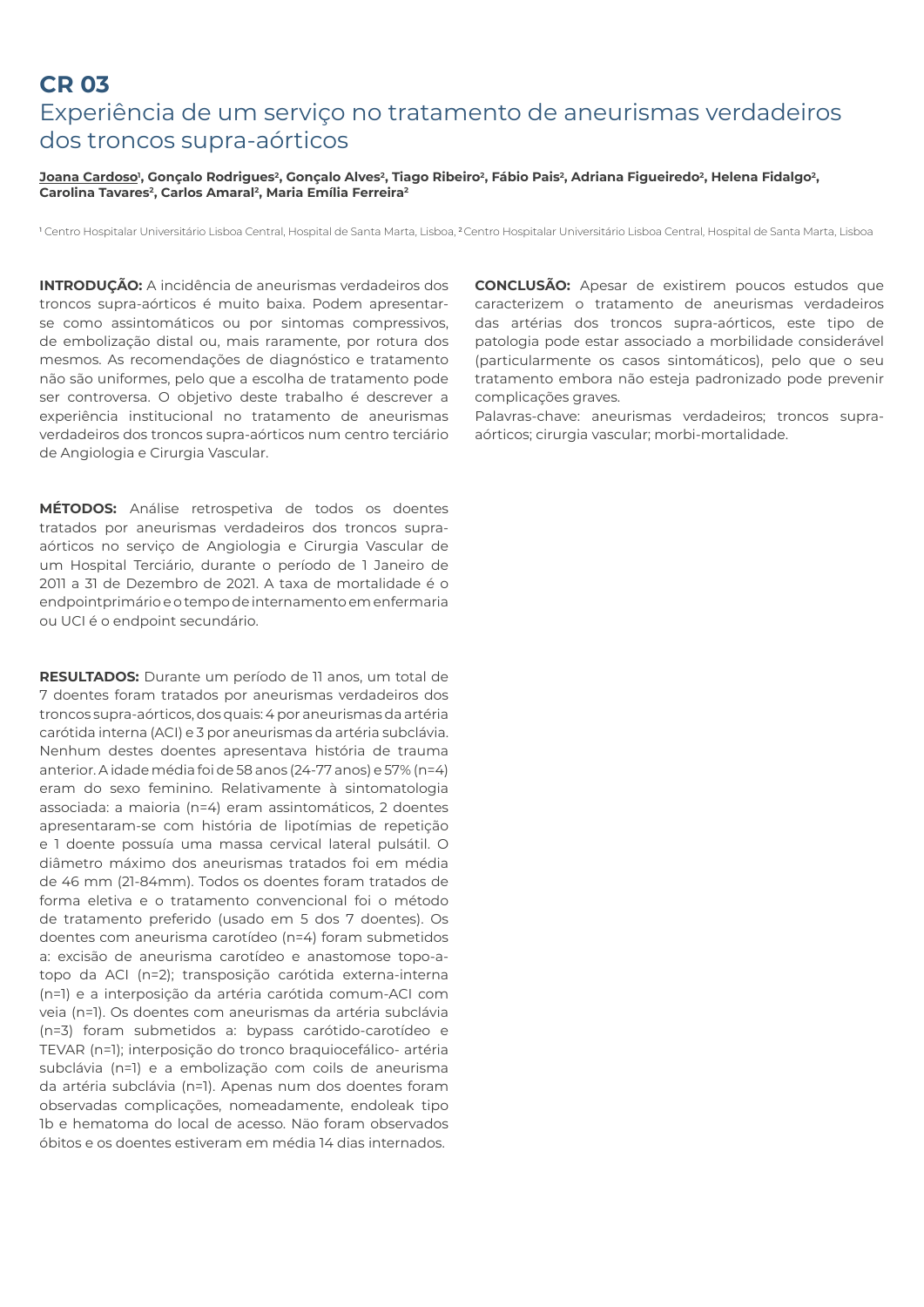### **CR 04** Six-months results of an high-pressure angioplasty balloon for treatment of hemodialysis vascular access stenosis

#### <u>Luís Loureiro</u>', Paulo Almeida', Sérgio Teixeira', Duarte Rego', Gabriela Teixeira<del>'</del>, António Norton de Matos<del>'</del>

<sup>1</sup> Grupo de Estudos Vasculares; CHUPorto, <sup>2</sup> Grupo de Estudos Vasculares; CHTS, <sup>3</sup> Grupo de Estudos Vasculares

**OBJECTIVES:** Hemodialysis vascular access stenosis continues to be a predominant factor leading to access failure. We attempted to determine the safety and efficacy of a new high-pressure angioplasty balloon for the treatment of vascular access stenosis.

**METHODS:** We reviewed all cases of vascular access angioplasty using a new high-pressure balloon between March, 1, 2021, and September 9, 2021, at our group. Procedural details were examined, including technical success, patency rates, and complications within 6 months of intervention.

**RESULTS:** A total of 67 patients were identified, 39 males and 28 females, with a median age of 74 years (range, 22- 92). Two patients had Gracz AV fistulas, 11 AV grafts, 16 radiocephalic AV fistulas, 12 transposed brachiobasilic AV fistulas, and 26 brachiocephalic AV fistulas. Preintervention fistulography demonstrated inflow, outflow or/and interaneurysmal stenosis in all patients studied. High-pressure balloon angioplasty was selectively performed at the area of stenosis with balloon insufflation times between 120 and 180 seconds. The balloon diameter ranged from 6 mm to 10 mm, with the 7-mm balloon most frequently used (37), followed by the 8-mm (17). Technical success was 90%. Seventeen inflow, 48 outflow and 16 interaneurysmal stenosis were treated. Four patients needed drug eluting stent/stent-graft implantation due to recurrent immediate recoil, and 1 patient needed stent-graft due to vein rupture. Six months primary patency was 67%. Twenty patients required reintervention to maintain AV access patency within the study time period. One patient was submitted to drug eluting stent implantation, stentgrafts were implanted in two other patients. The other 17 patients were submitted to balloon angioplasty alone. Mean follow-up time was 9 months (range, 7-13).

**CONCLUSIONS:** Our experience with this new high-pressure angioplasty balloon for dialysis access stenosis suggests that it is a safe and feasible option for treating failing vascular access. Six-months primary patency is slightly better than the ones published for plain balloon vascular access angioplasty.

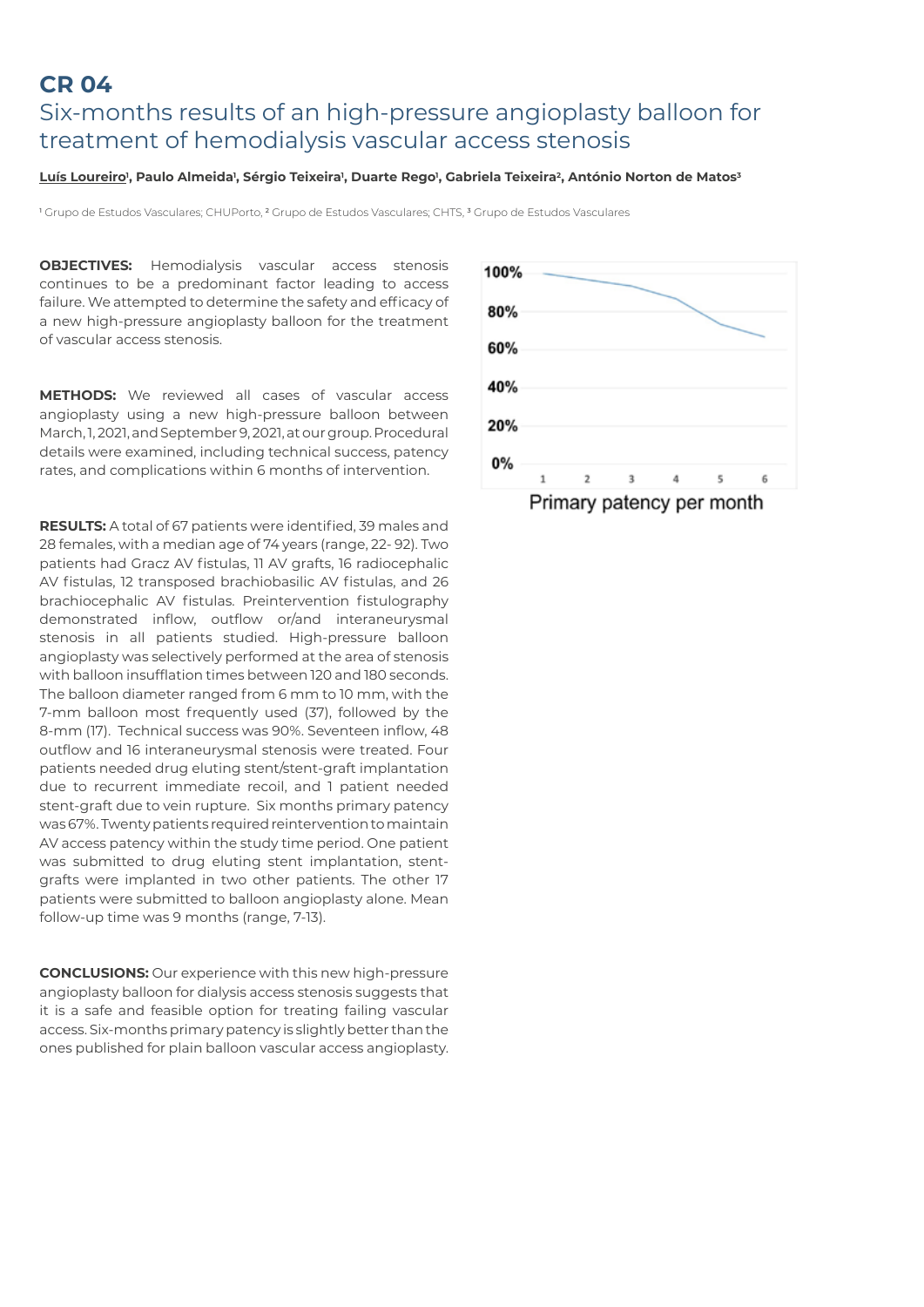### **CR 05**  Symptomatic carotid stenosis occurred frequently in patients with previously known obstructive lesions

#### **Mickael Henriques, Emanuel Silva, Luís Mendes Pedro, Augusto Ministro**

CHULN

Patients with asymptomatic carotid stenosis are at an increased vascular risk, but optimal treatment is controversial. The publication of the Oxford Vascular Study has once again put the spotlight on the best management of asymptomatic carotid disease reopening the discussion over this subject by the current ESVS guidelines. In this study, we aimed to establish if there is an association between the presence of asymptomatic carotid artery stenosis and ipsilateral stroke in patients submitted to surgical/endovascular treatment of significant symptomatic carotid artery stenosis with previous diagnosis for carotid disease. We performed a cross-sectional study based on a retrospective analysis of all the patients who were operated in our centre due to a symptomatic carotid stenosis over 50%. Risk factors and demographic characteristics of the patients and lesions were analysed. Previous diagnosis or follow- up for carotid stenosis was assessed through the search in the patients' electronic records. A total of 89 patients were operated in our population. The mean age of the population was 73 years, from 54 to 92 years (standard deviation 9 years) and 79.8% were male. All cases were studied through doppler ultrasound (DUS) and mean stenosis degree was 85.1% (SD 10.5%). From the population of 89 patients, 19 or 21.3% already had an ipsilateral stenosis before becoming symptomatic, 18 were already followed by a vascular surgeon, 11 had indication for surgery (asymptomatic stenosis over 70%) while 4 were proposed for surgery. Six patients were followed in vascular surgery for lower limb peripheral arterial disease but had no study for carotid/vertebral disease. One patient had an ipsilateral stenosis detected by a primary care physician but was not referred to vascular surgery.

Ten patients already underwent a carotid endarterectomy, 1 ipsilateral and 9 contralateral to the symptomatic stenosis. The restenosis case was managed through carotid stenting and had no restenosis in the follow-up DUS. Of the other 9 patients with a carotid endarterectomy contralateral to the symptomatic stenosis, 4 had indication for surgery in the follow-up DUS while 2 were proposed for surgery. Most cases were managed through carotid endarterectomy in 97.8%, while only 2 carotid stenting procedures were performed. In conclusion, a significant number of patients operated for symptomatic carotid stenosis had previously documented carotid disease. This work supports the findings of the OxVasc study and the role of surgical treatment of asymptomatic carotid stenosis in prevention of disabling or fatal stroke.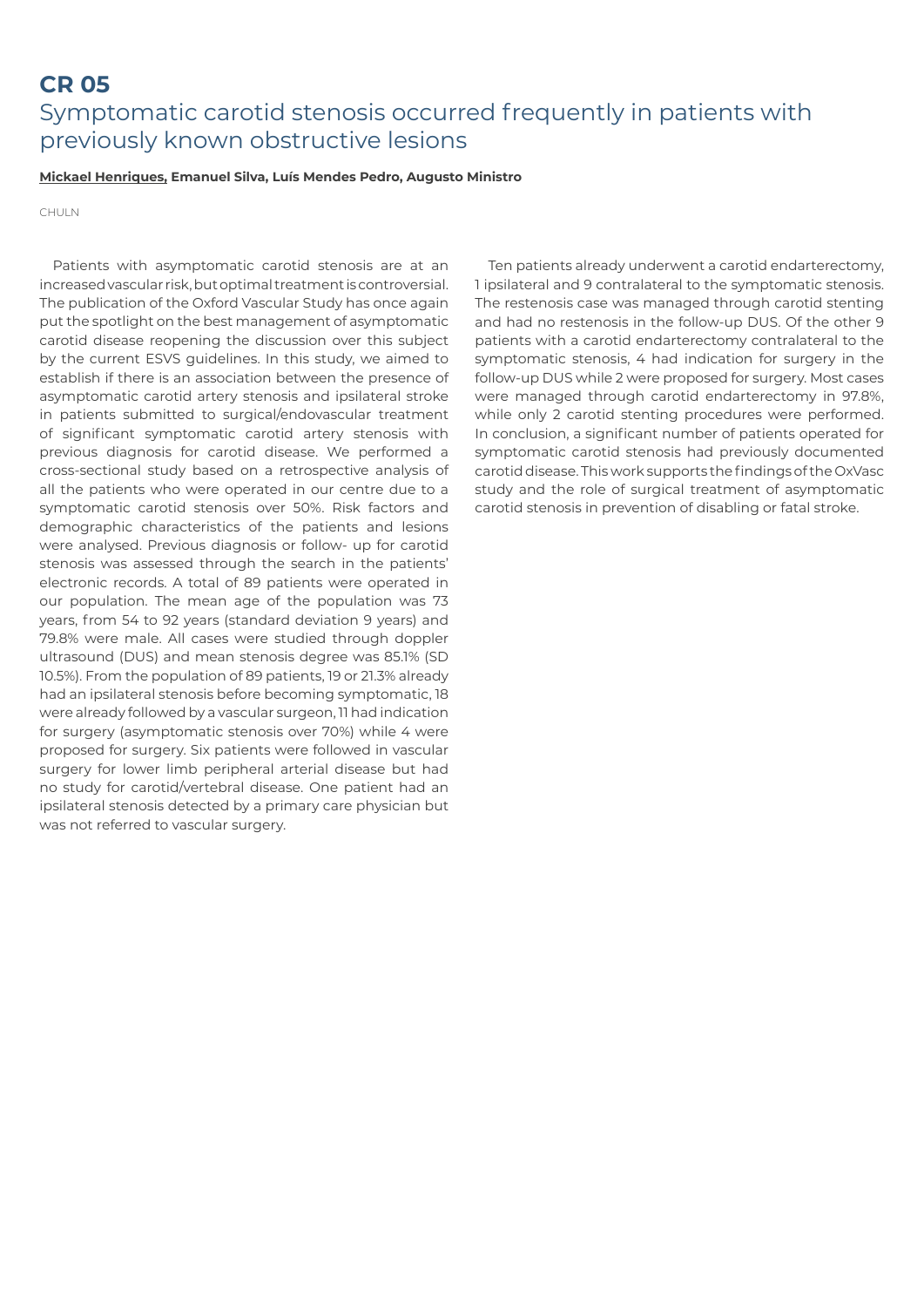### **CR 06** Defying the odds – best treatment strategy option for larger than 80mm abdominal aortic aneurysms

<u>Luís Diogo Fernandes</u>', Diogo Silveira<sup>2</sup>, Ana Carolina Semião<sup>2</sup>, João Paulo Peixoto<sup>2</sup>, Marta Machado<sup>2</sup>, Francsico Basílio<sup>2</sup>, **Alexandra Canedo2**

<sup>1</sup> CHVNG, <sup>2</sup> CHVNG/E

**INTRODUCTION:** Abdominal aortic aneurysm (AAA) diameter is the standard basis for predicting rupture risk, with aneurysms >8cm having reported annual rupture risk of up to 50%. Larger AAA's pose several challenges both during repair and follow-up. Endovascular aortic repair (EVAR) in these cases shows poorer long-term outcomes, more re-interventions and lower freedom from rupture and survival. Open repair (OR) might be more challenging due to unique anatomic features in large AAAs, including inexistent or short necks, adherence to adjacent structures or co-existence of large iliac aneurysms.

**METHODS:** 10-year retrospective analysis of consecutive patients with larger than 80 mm abdominal aorto-iliac aneurysm repaired either by EVAR or OR in our center between January 2012 and March 2022.

**RESULTS:** During the study period, 22 patients were treated, 12 by OR and 10 by EVAR (9 aorto-bi-iliac EVAR, 1 aorto-uniiliac). Mean age was 75 years, and mean aortic diameter was 89 mm. Eight patients (36%) were treated urgently due to symptoms (3 EVAR and 5 OR), 18% with rupture (1 EVAR and 3 OR). Thirty-day mortality in elective cases was 0% and in ruptured cases was 25% (1 case treated by OR in a ruptured AAA with aortocaval fistula complicated with bilateral acute limb ischemia and shock).

On the EVAR group, 6/10 patients developed late endoleaks (2 type Ia, 2 type Ib, 2 type II) and one patient with no identified endoleak but sac growth, 3 of which were previously treated in an urgent setting. Late reintervention rate was 40% (two distal extensions, two proximal cuffs plus double chimneys for renal arteries, one of which had also inferior mesenteric artery embolization). One patient (10%) died at the fifth year post operatively, due to aneurysm related complications. Three others died, at 6 months, 4 and 8 years post operatively, with unidentified cause.

On the open surgery group, two patients had postoperative complications (one stroke with ataxia and one large incisional hernia). Mean duration of intensive care unit (ICU) and hospital stay in patients with large AAA who underwent OR were, respectively, 2.5 and 13.5 days in elective cases and 8.6 and 14.5 days in the urgent cases, higher when compared to non-large (< 8 cm) patients treated by OR in our center. Need for blood transfusion was also higher in this subgroup, as well as compared to the EVAR group. Four patients died during follow-up due to unknown causes, presumably nonaneurysm related.

A limited number of cases for a robust statistical analysis due to the rarity of these large AAAs is a limitation of the study.

**CONCLUSION:** 30-day mortality wasn´t higher in patients treated for large > 8 cm AAA compared to non-large AAA, either by OR or EVAR, in elective and urgent settings. The complexity of the case reported as the only death associated with OR must be taken into account and might bias conclusions. The rate of late endoleak seems to be higher in this cohort than described in literature for the standard EVAR for smaller aneurysms. When patients were submitted to OR, duration of ICU and hospital stay and transfusion need was higher but there was no need for aneurysm related reinterventions. When treating such large AAA, each case should be individualized, depending on patients' comorbidities, presentation, suitable anatomy and center experience.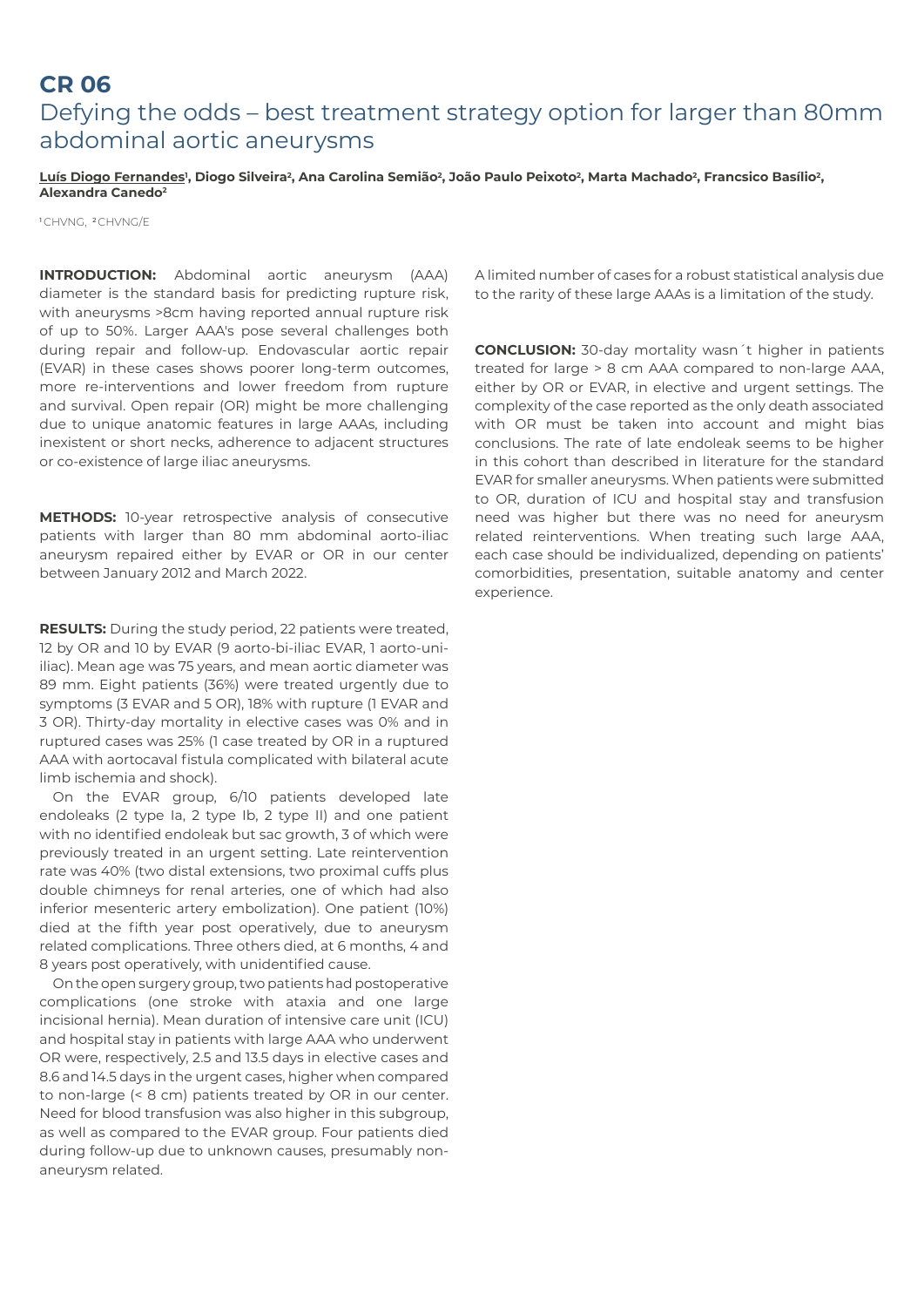# **CR 07**  Infected abdominal aortic endograft: a tertiary center experience and literature review

#### **Vânia Constâncio Oliveira, Joana Cruz Silva, Celso Nunes, Eduardo Silva, Miguel Castro, Leonor Baldaia, Ricardo Vale Pereira, Manuel Fonseca**

Centro Hospitalar e Universitário de Coimbra

**INTRODUCTION:** Endovascular aneurysm repair (EVAR) has undergone explosive growth over the last 2 decades. EVAR reduces complications and perioperative mortality but also creates new problems, such as aortic endograft infections (AEgIs). The incidence of AEgIs is about 0.3–2% and mortality rates range from 25 to 75% being a life-threatening condition. The aim of this study was to assess the management of AEgIs in patients submitted to endovascular abdominal aortic aneurysm repair at our tertiary center and integrate findings with current literature.

**METHODS:** The Management of Aortic Graft Infection Collaboration (MAGIC) criteria were used to define AEgIs. Patients fulfilling these criteria and admitted at our center were included in the study. Clinical history, surgical and perioperative data, morbidity and mortality were retrospectively assessed. Additionally, a review of literature was conducted in MEDLINE via PubMed using the terms abdominal aortic endograft and infection. The search was restricted to studies performed in humans and published in English or Portuguese within the last 5 years. Results: Four cases of AEgIs were identified; one case developed an early infection, while 3 cases were diagnosed as late infections. Most frequent symptoms at presentation were abdominal/lumbar pain (100%), malaise (75%) and fever (50%) and all had elevated levels of C-reactive protein and erythrocyte sedimentation rate. One patient developed a psoas abscess. All patients had been submitted to additional procedures due to endoleak treatment after index EVAR before the AEgIs diagnosis. One case was managed with endograft explantation (EE) and extra-anatomical bypass (EAB), one case with EE and "in situ" reconstruction (ISR) using a silver coated Dacron graft and one case exclusively with antibiotic therapy. One patient was selected for EE but due to hemodynamic instability during procedure explantation was not feasible. In our cohort mortality rate was 75%. Literature review identified 76 potential relevant articles, but after analysis only 29 studies were related with abdominal aortic endograft infection. Different surgical methods have been reported to treat AEgIs, such as EE and debridement followed by either EAB or ISR using autologous vein, cryopreserved allograft, or antibiotic-soaked prosthetic grafts. The Management Guidelines for Vascular Graft and Endograft Infections reported significantly better outcomes for ISR rather than EAB, however a recently published Nationwide Multicenter Study reported no differences in survival or re-infection rate. In our cohort the patient submitted to EAR was the only case of survival and the patient submitted to ISR died before discharge. EE, debridement, and reconstruction is

considered the gold standard treatment although these methods may not always be the best option for all patients. One case reported the administration of a course of antibiotics and percutaneous drainage with good results in a selected patient.

**CONCLUSION:** AEgIs is a rare complication after EVAR. EE is the gold standard of treatment; however, given the overall high morbidity and mortality rates of this pathology, a tailored approach should always be offered depending on the patient's overall condition. Due to the rarity of AEgIs, centralization of its treatment could contribute to improve surgical outcomes.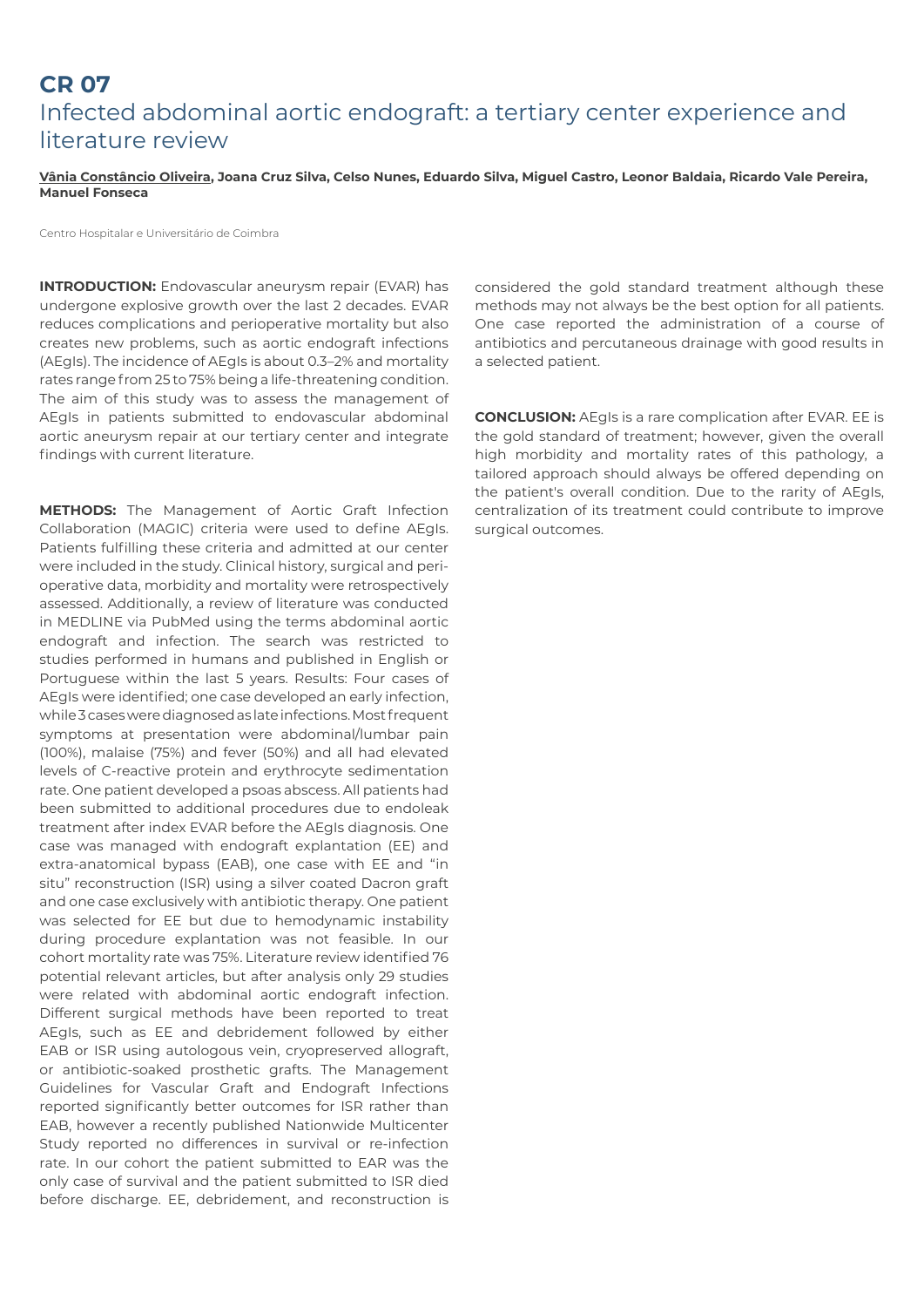# **CR 08** Preditores de sobrevida e preservação de membro na isquemia aguda

#### **Helena Fidalgo, Ricardo Correia, Tiago Ribeiro, Joana Cardoso, Adriana Figueiredo, Carolina Tavares, Daniela Gonçalves, Maria Emília Ferreira**

Serviço de Angiologia e Cirurgia Vascular, Hospital de Santa Marta, Centro Hospitalar Universitário de Lisboa Central

**INTRODUÇÃO:** A isquemia aguda de membro está associada a significativa morbimortalidade perioperatória. Com o presente estudo, pretendemos determinar os indicadores laboratoriais associados a aumento de mortalidade e amputação major, após revascularização de membro por isquemia aguda.

**MÉTODOS:** Apresentamos um estudo retrospectivo, unicêntrico, com inclusão dos doentes submetidos a um procedimento de revascularização, por isquemia aguda de membro superior ou inferior, num hospital terciário, entre Agosto de 2020 e Janeiro de 2021. Foi determinado o nível máximo de creatina cinase (CK) e de mioglobina no sangue venoso e de lactatos no sangue arterial nas 48 horas que se seguiram à admissão do doente. A apresentação clínica, a etiologia, o nível de oclusão, o procedimento cirúrgico e o resultado vascular final foram avaliados. Os endpoints primários foram a sobrevida global e amputação major e o endpoint secundário foi insuficiência renal aguda.

**RESULTADOS:** Foram incluídos 56 doentes (idade média 70.6 anos, 70% homens, 71% casos de isquemia aguda de membro inferior) neste estudo. À admissão, a gravidade da isquemia segundo a classificação de Rutherford, apresentou correlação estatisticamente significativa com o aumento de CK (p=0.002), de mioglobina (p=0.034) e lactato (p=0.015). Observou-se uma tendência para lesão renal aguda com mioglobinemias superiores (p=0.057). A sobrevida a 1 ano foi inferior nos doentes com elevação de lactato (p<0.001). A taxa de amputação durante o internamento foi superior em doentes com lactatos elevados à admissão (p=0.009). Não se verificou uma associação estatisticamente significativa entra a sobrevida global e a elevação de CK e mioglobina (p=0.378; p=0.300), apesar das curvas Kaplan-Meier sugerirem uma menor sobrevida nos doentes com CK e mioglobina elevados. Apesar das curvas Kaplan-Meier sugerirem uma taxa de amputação major superior nos doentes com elevação de CK e mioglobina, esta associação não foi estatisticamente significativa (p=0.257; p=0.528).

**CONCLUSÃO:** A isquemia de membro clinicamente mais grave apresenta parâmetros analíticos de rabdomiólise superiores, o que se pode relacionar com a maior incidência de lesão renal aguda após revascularização. No entanto, este estudo não demonstrou uma associação categórica dos parâmetros de rabdomiólise com o pior prognóstico vital ou de membro. A elevação perioperatória de lactato está associada a menor sobrevida e a taxas de amputação major superiores.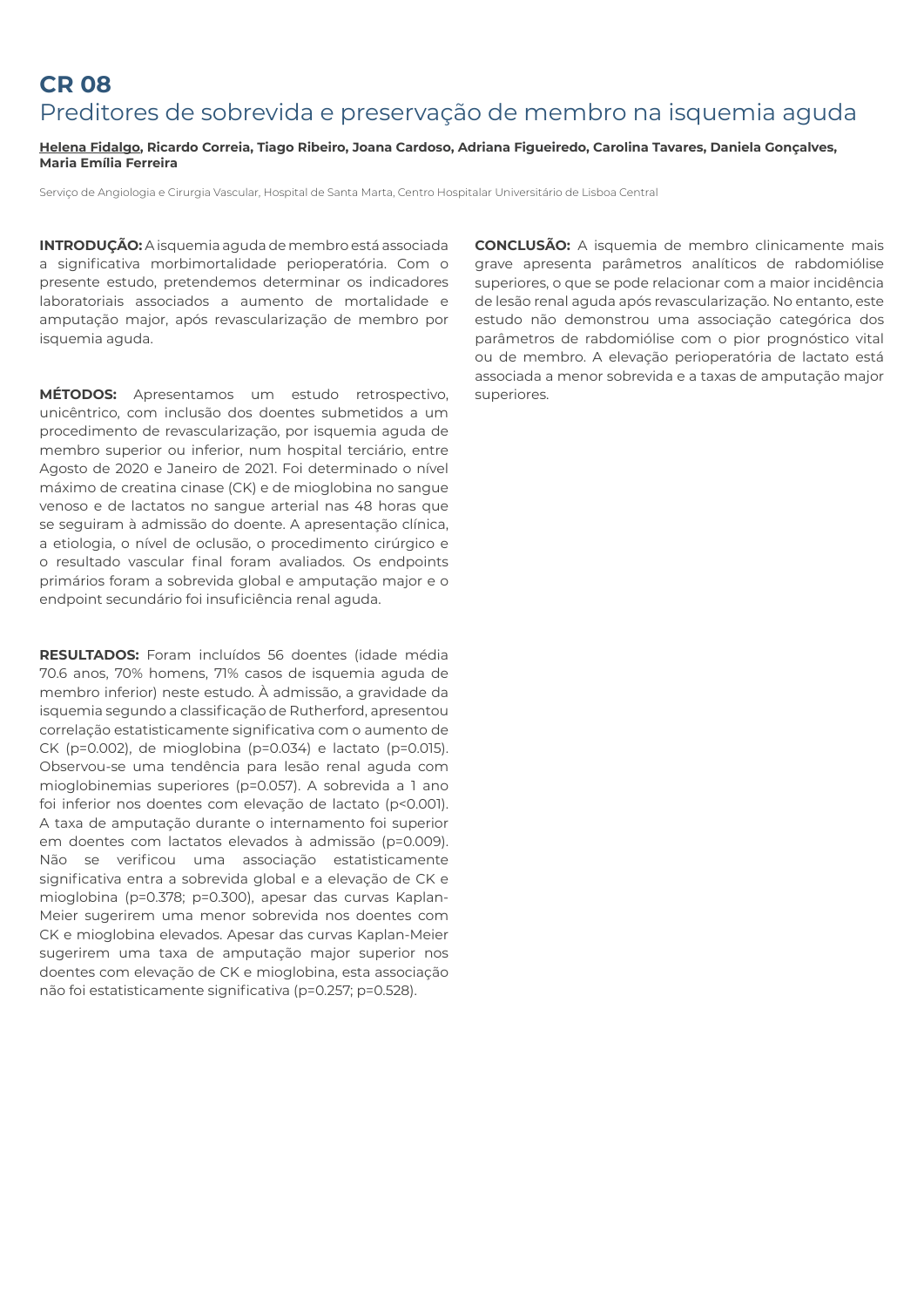### **CR 09**

## Tratamento médico otimizado e a importância da sua adesão na doença carotídea – uma revisão narrativa

#### **Francisco José Andrade Basílio, Ricardo Gouveia, Ana Carolina Semião, João Peixoto, Luís Fernandes, Marta Machado, Alexandra Canedo**

Centro Hospitalar Vila Nova de Gaia/ Espinho

**INTRODUÇÃO:** O AVC é uma doença muito comum na população europeia e com altas taxas de morbimortalidade, sendo uma das suas principais causas a estenose da artéria carótida interna. Os principais fatores de risco para a estenose carotídea são o tabagismo, hipertensão, hipercolestrolemia, obesidade, diabetes mellitus, sedentarismo, abuso de álcool e uma dieta desadequada. A má adesão às terapêuticas implementadas é uma das principais limitações ao sucesso do tratamento médico.

**OBJETIVOS:** Definir o atual conceito de tratamento médico otimizado em doentes com estenose carotídea; estudar a adesão terapêutica ao tratamento médico nestes doentes, assim como os fatores que a influenciam e as estratégias que a melhoram; e identificar possíveis necessidades investigacionais nessa área.

**MÉTODOS:** Foi efetuada uma pesquisa nas bases de dados PubMed e Cochrane, usando a query: ((best medical treatment) OR (tertiary prevention) OR (secondary prevention) OR (prevention)) AND ((adherence) OR (compliance) OR (adhesion)) AND (carotid stenosis). Foi também efetuada uma análise de referências de relevo. Elegeram-se os artigos que abordassem a terapêutica médica otimizada na doença carotídea extracraniana assintomática ou sintomática. Selecionamos os que analisassem a adesão terapêutica e o seu cumprimento. Um total de 31 artigos científicos foram considerados para esta revisão.

**RESULTADOS:** O tratamento médico na doença carotídea evoluiu nos últimos anos, o que se traduziu em diminuição das taxas de eventos cerebrovasculares. Desta forma, todos os doentes com estenose da artéria carótida beneficiam de tratamento farmacológico com estatina e antiagregante plaquetário, de um bom controlo tensional e glicémico, assim como de um estilo de vida saudável. Isto é particularmente verdade em doentes com história de eventos cerebrovasculares, com maior risco de recorrência. As razões para a fraca adesão terapêutica são normalmente multifatoriais, e podem ser intencionais ou não intencionais. Algumas das razões identificadas para a diminuição da adesão terapêutica neste contexto foram: esquecimento, alterações cognitivas, posologias complexas, falta de um método de monitorização clínico ou laboratorial que mostre a eficácia de alguns tratamentos e a falsa "sensação de segurança" em doentes submetidos a intervenção para

estenose carotídea. Condições cardiovasculares crónicas (superior a 6 meses) estão associadas ao declínio progressivo da adesão, nomeadamente quando comparadas com o evento clínico agudo inicial. As técnicas identificadas para otimização da adesão terapêutica nesta patologia foram: o contacto constante com os doentes, a individualização do tratamento, a educação para a doença e para a medicação instituída e a visualização de placas ateroscleróticas pelos doentes nos estudos ecográficos. Outras foram sugeridas.

**CONCLUSÃO:** Embora não seja uma tarefa simples, é fundamental compreender o que leva os doentes a abandonar o tratamento médico no contexto da patologia carotídea/ AVC, assim como desenvolver mecanismos que potenciem a sua adesão. São fundamentais estudos prospetivos nesta área, nomeadamente em doentes sintomáticos, que avaliem a adesão terapêutica antes e após as intervenções cirúrgicas (stent ou endarterectomia) de forma a avaliar se há algum método com maior impacto em termos de adesão terapêutica médica, particularmente quando comparadas com doentes submetidos a tratamento médico conservador.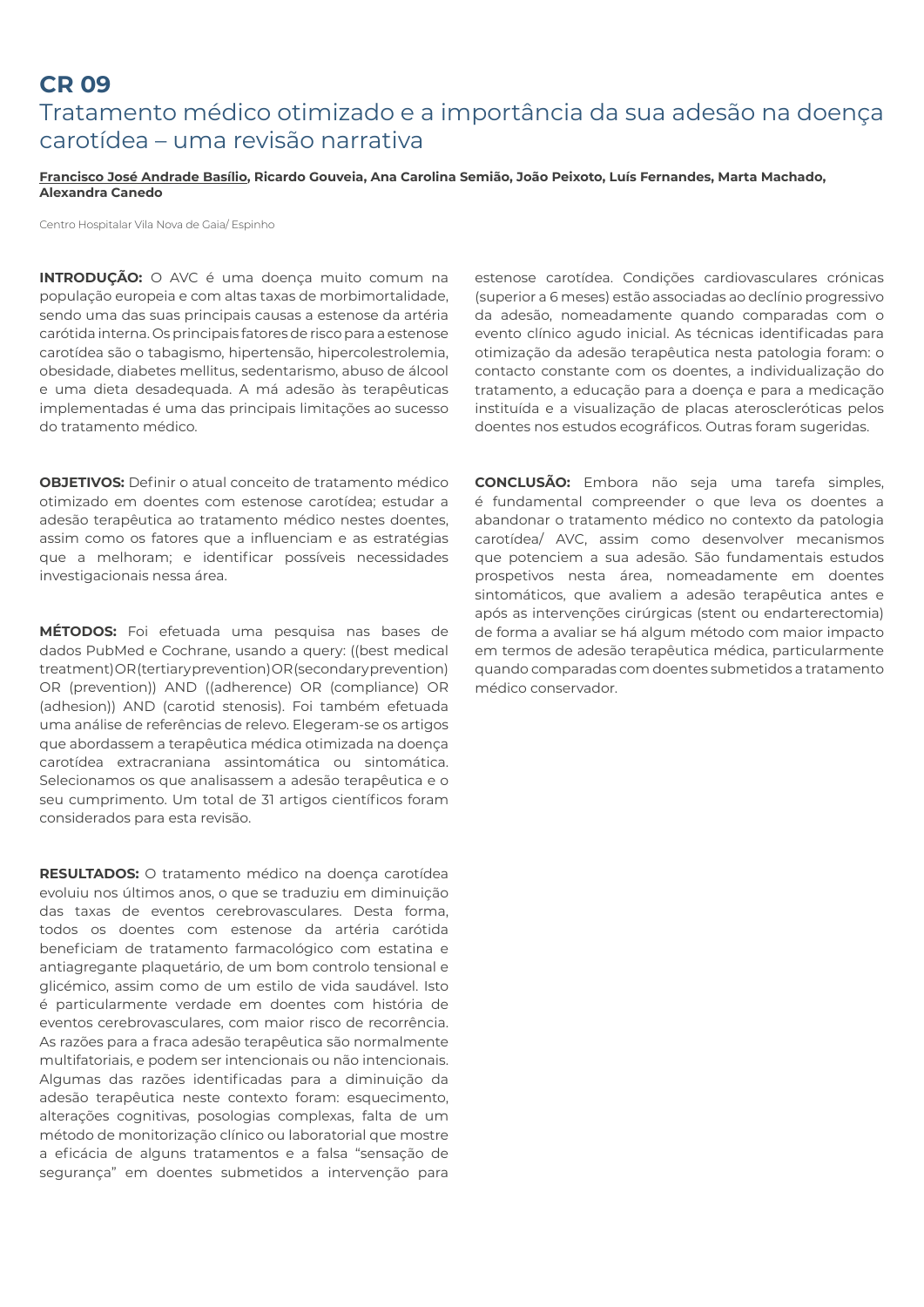# **CR 10**  Multidisciplinary approach to tavr pathway choice

**João Peixoto, Pedro Brandão, Ana Semião, Luís Fernandes, Marta Machado, Francisco Basílio, Alexandra Canedo**

CHVNG/E

The transfemoral (TF) pathway has become the gold standard for transcatheter aortic valve replacement (TAVR) however, significant peripheral vascular disease are amongst anatomical challenges that render the iliofemoral pathway unfeasible. Up to 15% of patients are ineligible to the TF approach.

Alternative TAVR approaches offer the possibility of valve replacement in patients ineligible to the transfemoral route. We present three cases of alternative TAVR approaches.

 All three patients had severe iliofemoral disease so that the TF approach was deemed inappropriate.

Two patients were submitted to TAVR using the left common carotid artery (CCA) after established patency of both carotid and vertebral arteries using doppler ultrasound. Surgical approach of left CCA was preformed and cerebral perfusion was tested using INVOSTM system after a 3-minute clamping of the left CCA. TAVR was performed using a Medtronic® Evolut R 34mm in one patient and an Edwards ® Evolut Sapien3 26mm in the other. No complications were registered during the procedure and both patients remain asymptomatic at 6-month follow-up.

One other patient was submitted to TAVR using a subclavian access. The decision of this pathway was due to heavily calcified aortic arched that deemed the transcarotid approach unachievable. Due to obesity (which deemed the percutaneous approach impossible), a surgical approach was mad. TAVR was performed using a Medtronic® CoreValve evolut R 34mm. No complications were registered during the procedure.

There are several alternatives to the transfemoral approach: although the first developed, the transapical pathway is associated with a higher risk of complications.

Multiple studies attest the safety of the transcarotid approach, when compared to transfemoral. A thorough study of the carotid arteries is necessary as patients with a greater than 50% stenosis have a higher risk of embolization. A head CTA may be necessary to evaluate the circle of Willis patency to identify patients with the potential risk for cerebral hypoperfusion.

The transaxillary /trans-subclavian is another alternative pathway, although further research is needed regarding its safety. An important issue is the presence of a patent internal mammary artery graft being of the risk of its occlusion due to the sheath in the subclavian artery.

The optimal alternative access site for TAVR has not been elucidated yet, nonetheless, the transcarotid and transaxillary seem safe options with outcomes similar to those observed in transfemoral pathway.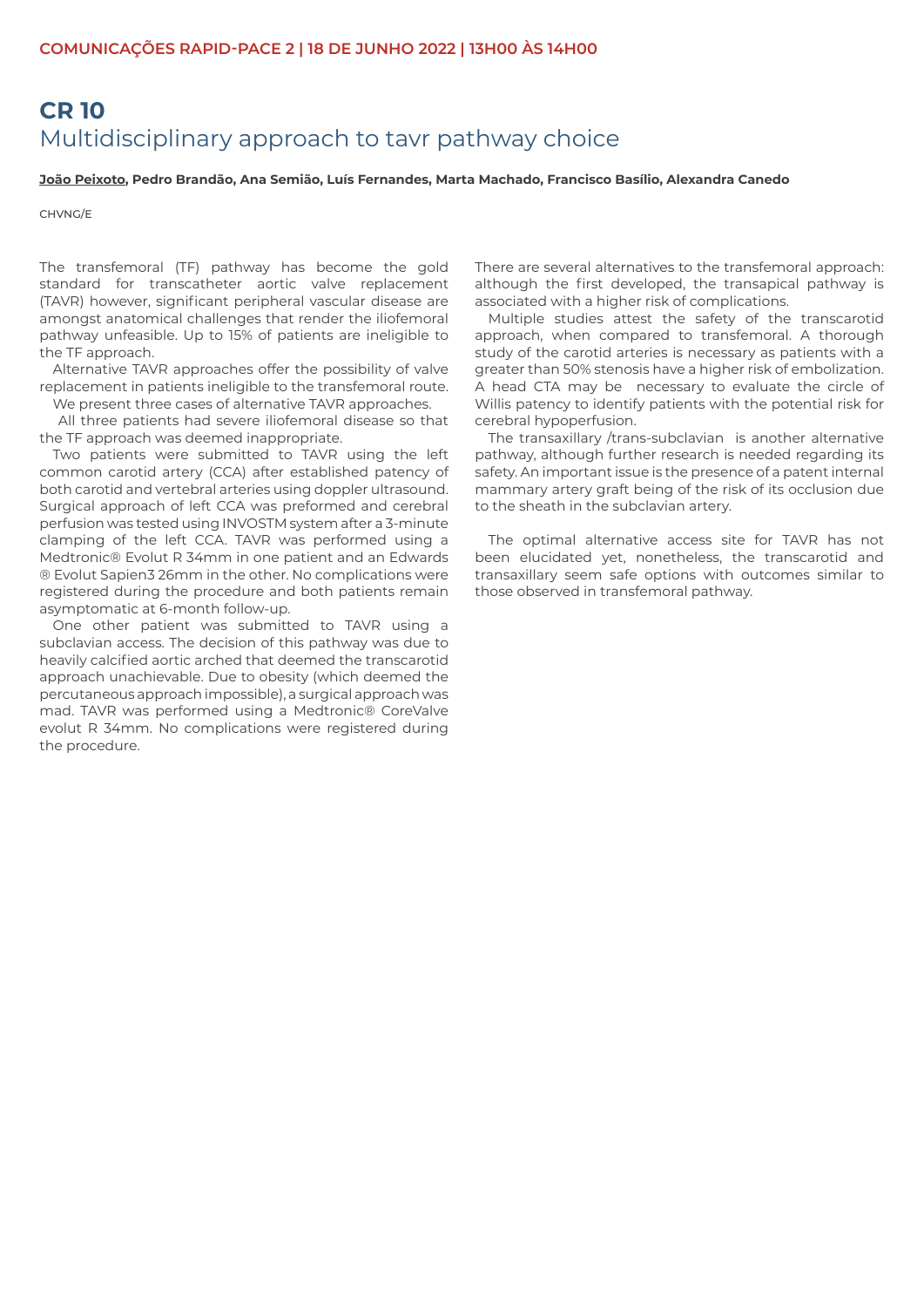# **CR 11**  Aortitis: report of three cases of a rare life threatening entity

#### **Ana Carolina Semião, Clara Nogueira, João Peixoto, Luís Fernandes, Marta Machado, Francisco Basílio, Alexandra Canedo**

CHVNG/E

**INTRODUCTION:** Aortitis is a rare but potentially risky disease. Given the non-specific presentation, a high clinical index of suspicion is necessary to detect the disease.

**METHODS:** Three patients were admitted to the emergency room (ER) with a contained symptomatic rupture due to suspected vasculitis, which required urgent treatment.

Clinical presentation was similar between patients, all of them referring recurrent lower back pain for several weeks that lead them to ER several times. They were submitted to extensive serologic workup, blood and urine cultures (negative). During hospital stay, patients were kept under broad antibiotics coverage and at the moment of discharge oral antibiotic therapy was prescribed.

Patient A was a 68 year old female with previous dyslipidemia and history of repeated urinary tract infections. She presented with one week evolution of fever and right lower back pain. Initial clinical suspicion was pyelonephritis but CTA scan revealed a retroperitoneal densification, infrarenal ulcer and saccular AAA that increased 1 cm in size in a week (45x55 mm). Patient B was a 66 year old male, with hypertension, dyslipidemia and active smoking. He presented to the ER with severe right hypochondrium pain. CTA showed aortic wall densification and apparent infrarenal aortic pseudoaneurysm (17x6mm). Due to increasing abdominal pain and fever, an endovascular exclusion of the pseudoaneurysm was performed with a 22x22x58 mm endograft preserving renal arteries, in both patients.

Patient C was a 76 year old male who presented to ER with recurrent back left pain and constipation. Medical history included active smoking, malaria and typhoid fever infections, and appendicectomy 30 years before. CTA scan revealed a rapidly increasing in size ulcer and aortic rupture at the level of the celiac trunk (CT). A hybrid off-the-shelf solution was performed with open surgical revascularization of the superior mesenteric and left renal arteries with silver impregnated bifurcated Dacron bypass (14x7 mm), originated from the distal right common iliac artery, followed by endovascular exclusion of the pseudoaneurysm with a stent-graft (28x28x49 mm) that was previously back-table surgeon-modified to perform a fenestration for the right renal artery. Additionally a parallel graft to the CT and right polar renal artery microcoil embolization was performed.

**CONCLUSIONS:** Aortitis is an inflammation of the aortic wall. The classification includes underlying rheumatologic and infectious diseases. In most cases of bacterial aortitis, a segment of the aortic wall with preexisting pathology (atherosclerotic plaque, aneurysm sac) is seeded by bacteria via vasa vasorum. The underlying aggressive evolution in such short period of time is similar in all three cases, which favors an infectious etiology. We hypothesize there is a relation between the higher rate of abdominal organ-related infections and a predilection to aortitis in the abdominal aorta instead of other locations. Endovascular repair has been adopted for the treatment of some infectious aortic pathologies. Although the stent graft is deployed in an infected field without resection of the infected nidus, it appears to be associated with superior short term survival, without late disadvantages, compared with open surgery. Antibiotic treatment appears to be beneficial for 6-12 months post-operatively, irrespective of the surgical approach, and in some cases lifelong.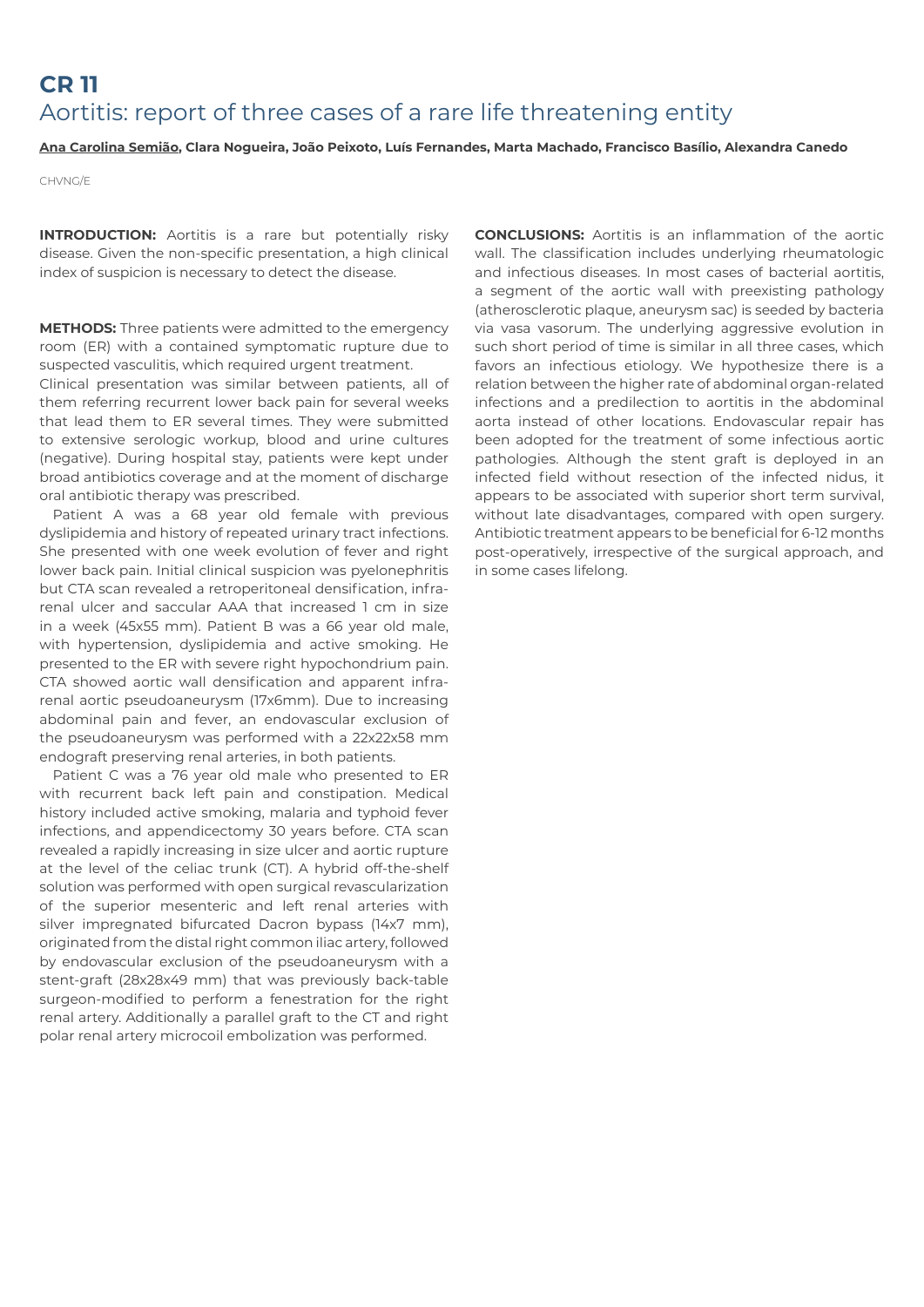### **CR 12**  Acute mesenteric ischemic: what do we have and what can we do better

<u>Marta Machado</u>', Lara Guedes<sup>2</sup>, Carolina Semiao', Joao Peixoto', Luís Fernandes', Francisco Basílio', Pedro Brandão', **Alexandra Canedo1**

<sup>1</sup> CHVNGE, <sup>2</sup> ISSP

**INTRODUCTION:** Acute mesenteric ischemia (AMI) is generally thought to be a rare disease, but in fact, in patients over 75 years of age it is a more common cause of acute abdomen than other frequent causes such as appendicitis or diverticulitis

Due to the difficulty of diagnosis and the rapid progression, the condition is life-threatening if not identified and treated early, with high associated mortality rate of 60-80 percent. In occlusive AMI, surgical treatment without revascularization is associated with as high as 80% overall mortality

It has been shown that early diagnosis with contrastenhanced computed tomography and revascularization can reduce the overall mortality in AMI by up to 50%

Interprofessional teams by maintaining a high index of suspicion for this condition and diagnosing and treating it early, can prevent some of the associated mortality and decrease associated morbidity

The aim of our study was to evaluate clinical, laboratory and imagiologic findings at admission and identify variables associated with adverse outcome with the final purpose of supporting treatment decision

**METHODS AND MATHERIAL:** Retrospective review of a cohort of patients with acute mesenteric ischemia admitted at the emergency department at single tertiary referral center (Centro Hospitalar Vila Nova de Gaia Espinho - CHVNG/E) from 2017 to 2021

Were included only patients with arterial occlusive AMI (caused by a thrombotic or embolic arterial occlusion)

Patients were identified from electronic patient records by conducting a search for the International Classification of Diseases 10 or 9 codes K55011; K55012; K55019; and by caseby-case analysis of patients registered in the general surgery and vascular surgery operating room in the same period

Were analysed demographics variables, medical comorbidities, clinical presentation, radiologic findings, operative and postoperative follow up data

Primary end point was postoperative 30 days and 2 years mortality

Statistical analysis was performed using the SPSS

#### **RESULTS: Table 1.2.3**

**CONCLUSION:** AMI is a life-threatening disorder and is very difficult to diagnose. The disorder is best managed by an interprofessional team that includes a radiologist, general surgeon, vascular surgeon and intensivist.

In our serie, the results show that leukocytosis, creatinine levels, type of revascularization and performing or not laparostomy are significantly different between alive and death groups, at 30 days (p=0.038, p=0.012, p= 0.024, p= 0.018, respectively). The other variables in study doesn't seem to differ significantly between the two groups, at 30-day or 2-years period. [Table 3]

Although we didn´t found this in our study, probably because we have a reduced number of patients, timingbased management protocols that emphasize routine evaluation by a vascular surgeon and early, definitive mesenteric revascularization should be established and widely adopted for all patients with clinically suspected AMI at presentation.

Endovascular treatment has altered the management of AMI, and it may be adopted in selected patients who are not at risk for bowel necrosis. Avoidance of bowel necrosis patients and close monitoring for bowel necrosis are important. In our serie, the total length of stay seems to differ significantly with the type of revascularization (open with median 9.5 (iqr 17.5), endovascular with median 29 (iqr 49.5), p=0.043).

|                                                                                             | All (n=48)          |            |
|---------------------------------------------------------------------------------------------|---------------------|------------|
| Age* median (IQR)                                                                           | 79 (15)             |            |
| Sex <sup>*</sup> $n(8)$                                                                     |                     |            |
| Female                                                                                      | 32                  | (66.7)     |
| Male                                                                                        | 16                  | (33.3)     |
| Comorbidities n (%)                                                                         |                     |            |
| Auricular Fibrilhation                                                                      | 19                  | (44.2)     |
| Cardiovascular risk factors.                                                                | 37                  | (86.0)     |
| Valvular cardiopaty                                                                         | 13                  | (30.2)     |
| Ischemic cardiopaty                                                                         | ă                   | (9.3)      |
| Chronic kidney injury.                                                                      | 3                   | (7.0)      |
| <b>Stroke</b>                                                                               | 6                   | (14.0)     |
| Peripheral arterial oclussive disease                                                       | 7                   | (16.3)     |
| Aortic thrombus                                                                             | $\overline{2}$      | (4.7       |
| Symptoms," n (%)                                                                            |                     |            |
| Abdominal pain                                                                              | 39                  | (92.9)     |
| Vomit                                                                                       | 25                  | (59.5)     |
| Diarrhea                                                                                    | 16                  | (38.1)     |
| Hematochezia                                                                                | sl                  | (11.9)     |
| Physical examination findings" n (%)                                                        |                     |            |
| Signals of peritoneal itritation                                                            | 61                  | (13.3)     |
| Laboratorial findings*                                                                      |                     |            |
| Hemoglobin.median (XQR)                                                                     | 12.95 (2.9)         |            |
| Leucocitasis median (IQR)                                                                   | 14000 (9500)        |            |
| Creatinine mean ± SD                                                                        | $1.248 \pm 0.56329$ |            |
| Lactabes medion (IQR)                                                                       | 2.6(3.55)           |            |
| Angio-CT (artery affected) n (%)                                                            |                     |            |
| SMA                                                                                         |                     | 29 (87.88) |
| ĆÁ                                                                                          | 11                  | (3.03)     |
| SMA=CA                                                                                      | 31                  | (9.09)     |
| Etiology, n (%)                                                                             |                     |            |
| Embolic                                                                                     | 23                  | (47.9)     |
| Trombosis                                                                                   | 9                   | (18.8)     |
| <b>Unknown</b>                                                                              | 15                  | (33.3)     |
| Time evolution before arrive at emergency department (hours) median (IQR)                   | 12 (19)             |            |
| Time evolution between arrive at emergency department and treatment<br>(hours) median (IQR) | 9(10)               |            |

Table 1 - Baseline demographics and clinical presentation of patients with AMI by timing of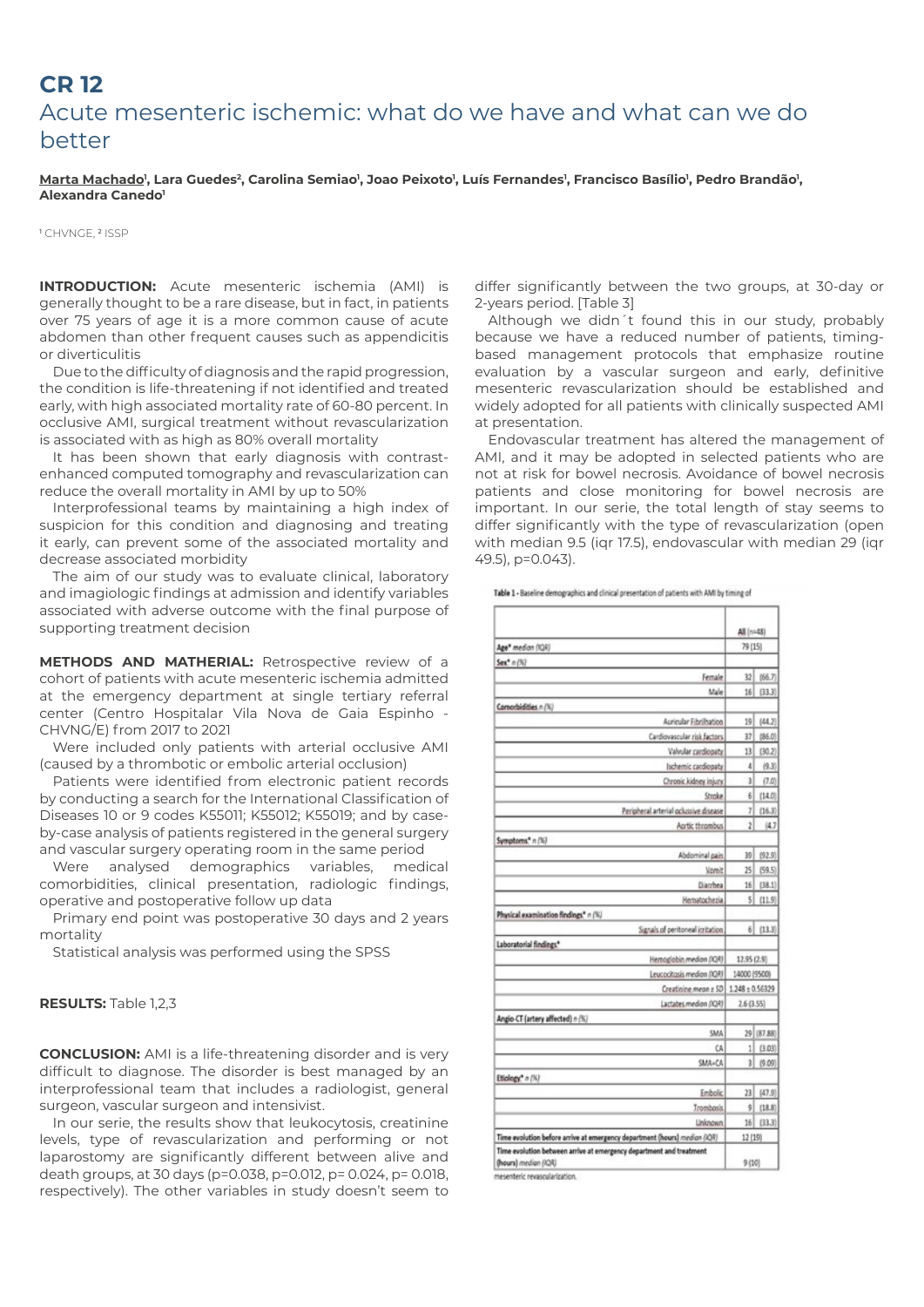Table 2 - Operative details and postoperative outcomes for patients with AMI by timing of<br>mesenteric revascularization.

|                                                  | All (n=48)     |        |
|--------------------------------------------------|----------------|--------|
| Revascularization* n (%)                         |                |        |
| Yes                                              | 21             | (45.6) |
| No                                               | 25             | (54.4) |
| Type of revascularization n (%)                  |                |        |
| Open surgery                                     | 14             | (66.7) |
| Endovascular surgery                             | $\overline{7}$ | (33.3) |
| Explorer laparotomy* n (%)                       |                |        |
| Yes                                              | 28             | (86.4) |
| No                                               | 6              | (13.6) |
| Intestinal ressection n (%)                      |                |        |
| No intestinal ressection                         | 23             | (25)   |
| Intestinal ressection and second look            | 12             | (42.9) |
| Intestinal ressection and imediate anastomosis   | 9              | (32.1) |
| Localization of intestinal ressection n (%)      |                |        |
| Small.intestine                                  | 10             | (58.8) |
| Small intestine + Colon                          | 5              | (29.4) |
| Colon                                            | 5              | (11.8) |
| Lenght of small intestine resected. median (IQR) | 160            | 330    |
| ICU length of stay (days) median (IQR)           | 3(4)           |        |
| Total length of stay median (IQR)                | 11(13)         |        |
| Vascular Patency n (%)                           | s              | (11.9) |
| Oclusion first 48h                               | 2              |        |
| Oclusion 48h-3M                                  | $\circ$        |        |
| Oclusion > 3M                                    | 1              |        |
| 30 days mortality* n (%)                         | 29             | (60.4) |
| 2 years mortality* n (%)                         | 30             | (69.8) |

Table 3 - Bivariate analysis to compare the characteristics of the groups "alive" and "death" at 30 days and 2 years

|                                                                                                             |            | All (n=48)             | Alive (at.30<br>days) | Death (at 30<br>days) | p.<br>value                        | Alive (at.2)<br><b>VANYA!</b> | Death (at.2)<br>Lousy | ÷<br>value |
|-------------------------------------------------------------------------------------------------------------|------------|------------------------|-----------------------|-----------------------|------------------------------------|-------------------------------|-----------------------|------------|
| Age median (IQR)                                                                                            |            | 79 (15)                |                       |                       | 0.121                              |                               |                       | 0.289      |
| $Sax + (N)$                                                                                                 |            |                        |                       |                       | 0.404                              |                               |                       | 1          |
| Excrude                                                                                                     | 32         | (66.7)                 |                       |                       |                                    |                               |                       |            |
| Male                                                                                                        | 16         | (33.3)                 |                       |                       |                                    |                               |                       |            |
| Analysis                                                                                                    |            |                        |                       |                       |                                    |                               |                       |            |
| Hemadobin median<br>(IGR)                                                                                   |            | 12.95 (2.9)            |                       |                       | 0.501                              |                               |                       | 0.550      |
| Leucocitosis median<br>(IQR)                                                                                |            | 14000 (9500)           | 12200<br>(7200)       | 15260<br>(12700)      | 0.033*                             | 12200<br>(7200)               | 15260<br>(12700)      | $0.041*$   |
| Dealing memory 3D                                                                                           |            | $1.248 \pm$<br>0.56329 | 0.9869 ±<br>0.43677   | 1,5218 ±<br>0.5935    | $0.012*$                           | 0.8475 ±<br>0.33              | 1.5218 x<br>0.5935    | $0.005*$   |
| Lactates median (IQR)                                                                                       |            | 2.6 (3.55)             |                       |                       | 0.867                              |                               |                       | 0.481      |
| <b>Time evolution before</b><br>arrive at emergency<br>department (hours)<br>median (ICM)                   | 12 (19)    |                        |                       |                       | 0.273                              |                               |                       | 0.646      |
| <b>Time evolution</b><br>between arrive at<br>emergency department<br>and treatment (hours)<br>median (IQR) | $(0t)$ $Q$ |                        |                       |                       | 0.550                              |                               |                       | 0.656      |
| Revassularization, n (%)                                                                                    |            |                        |                       |                       | 0.280                              |                               |                       | ĩ          |
| Yas                                                                                                         | 21         | (45.6)                 |                       |                       |                                    |                               |                       |            |
| No                                                                                                          | 25         | (54.4)                 |                       |                       |                                    |                               |                       |            |
| Type of.<br>Revascularization.n (%)                                                                         | ž          | (4.4)                  |                       |                       | $0.024*$                           |                               |                       | 0.522      |
| Open Grigory                                                                                                | 14         | (66.7)                 | 4 (40)                | 10 (90.9)             |                                    |                               |                       |            |
| Endorseular.sugary                                                                                          | 7          | (33.3)                 | 6 (60)                | 1(9.1)                |                                    |                               |                       |            |
| Explorer (agarastomy-n<br>(96)                                                                              |            |                        |                       |                       | $0.018*$                           |                               |                       | 0.452      |
| Yes.                                                                                                        | 28         | (86.4)                 | 11 (68.8)             | 27 (96.4)             |                                    |                               |                       |            |
| No                                                                                                          | ń          | (13.6)                 | 5(31.3)               | 1(3.6)                |                                    |                               |                       |            |
| Intestinal ressection.n<br>(96)                                                                             |            |                        |                       |                       | 0.392                              |                               |                       | 0.137      |
| No intestinal ressection                                                                                    | 23         |                        |                       |                       |                                    |                               |                       |            |
| Intestinal ressection and<br>second look                                                                    | 12         | (42.9)                 |                       |                       |                                    |                               |                       |            |
| Intestinal ressection and<br>imediate anastomosis                                                           | 3          | (32.1)                 |                       |                       |                                    |                               |                       |            |
| Length of small<br>intestine resected<br>median (IQR)                                                       |            | 160 (330)              |                       |                       | 0.288                              |                               |                       | 0.141      |
| ICU length of stay<br>(davs) median (IQR)                                                                   |            | 3(4)                   |                       |                       | 0.872                              |                               |                       | 0.786      |
| Total length of stay-<br><b>SECRITA confidence</b>                                                          |            | 11 (13)                | 16(24)                | 2(6.5)                | $\epsilon$<br>$0.001$ <sup>*</sup> | 16 (17)                       | 3 (8.5)               | $0.008*$   |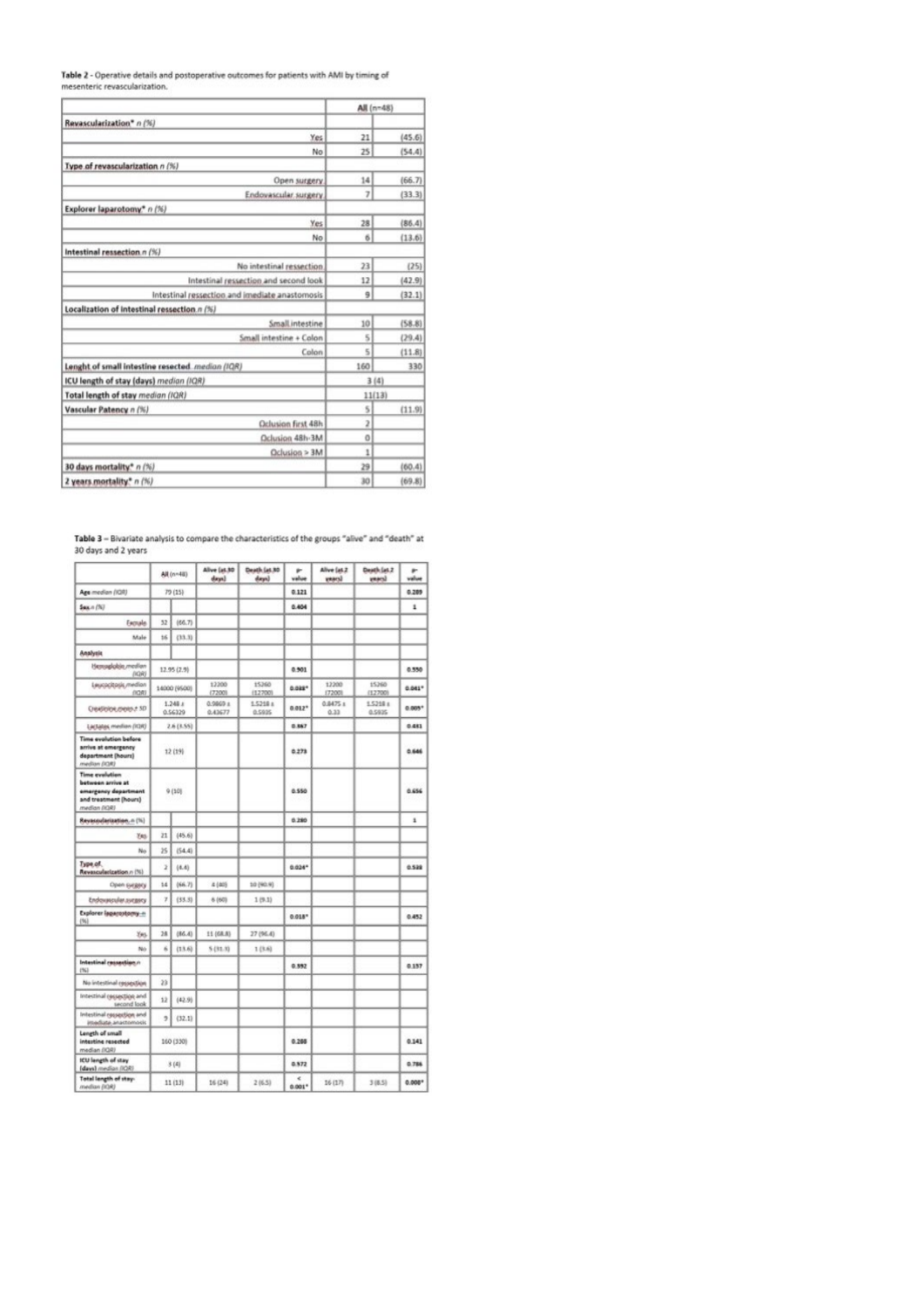# **CR 13**  Thoracic endovascular repair for subacute and chronic type B aortic dissection – single center experience and medium-term follow-up

#### **Lara Dias1 , Filipa Jácome1 , António Pereira-Neves2, Pedro Henrique Almeida1 , José Oliveira-Pinto3, Armando Mansilha3**

1Serviço de Angiologia e Cirurgia Vascular, Centro Hospitalar Universitário São João, <sup>2</sup>Serviço de Angiologia e Cirurgia Vascular, Centro Hospitalar Universitário São João; Departamento de Biomedicina – Unidade de Anatomia, Faculdade de Medicina da Universidade do Porto, Portugal, <sup>3</sup>Serviço de Angiologia e Cirurgia Vascular, Centro Hospitalar Universitário São João; Departamento de Cirurgia e Fisiologia, Faculdade de Medicina da Universidade do Porto, Portugal

**INTRODUCTION:** TEVAR (thoracic endovascular aortic repair) has emerged as an alternative to open aortic repair in the treatment of subacute and chronic type B aortic dissection, in an effort to improve aortic remodeling, with reported good early outcomes and low morbidity and mortality.

**METHODS:** This is a single center, retrospective, cohort study. All patients treated in our center with TEVAR for subacute or chronic type B aortic dissection, with or without adjunct procedures, between 2005 and 2021, were included in this analysis. Survival, major complications, reinterventions, and aortic remodeling were analyzed.

**RESULTS:** A total of eleven patients were identified. Eight were male, with a mean age of 62,3 years. Eight patients presented with chronic type B aortic dissection, and six patients (55%) had DeBakey type IIIB dissection. Three patients had a history of type A aortic dissection open repair, and one patient had previous abdominal aortic surgery for aneurysmatic disease. Indications for treatment were intact (n=9) and ruptured post-dissection aneurysm (n=2). Mean thoracic aortic diameter was 52,9mm, and false lumen was patent in eight patients, the remainder having partial false lumen thrombosis. Procedures included standard TEVAR (n=7), scalloped TEVAR (n=2), chimney TEVAR (n=1) and TEVAR with parallel graft (n=1). Median clinical and radiological follow-up was 14 months, with 64% survival. Two patients (18%) died during initial admission, and three deaths occurred during follow-up, with two aortic-related. At 30 days, one patient suffered a stroke, and one patient was readmitted for persistent thoracic pain. Five patients suffered reinterventions, with one patient submitted to distal stent graft extension during initial admission and four patients undergoing reinterventions after initial discharge. Mean time to reintervention was 12 months, most commonly distal stent graft extension.

**DISCUSSION:** TEVAR is a safe strategy for subacute and chronic type B aortic dissection. However, reinterventions are common, and follow-up of these patients is essential.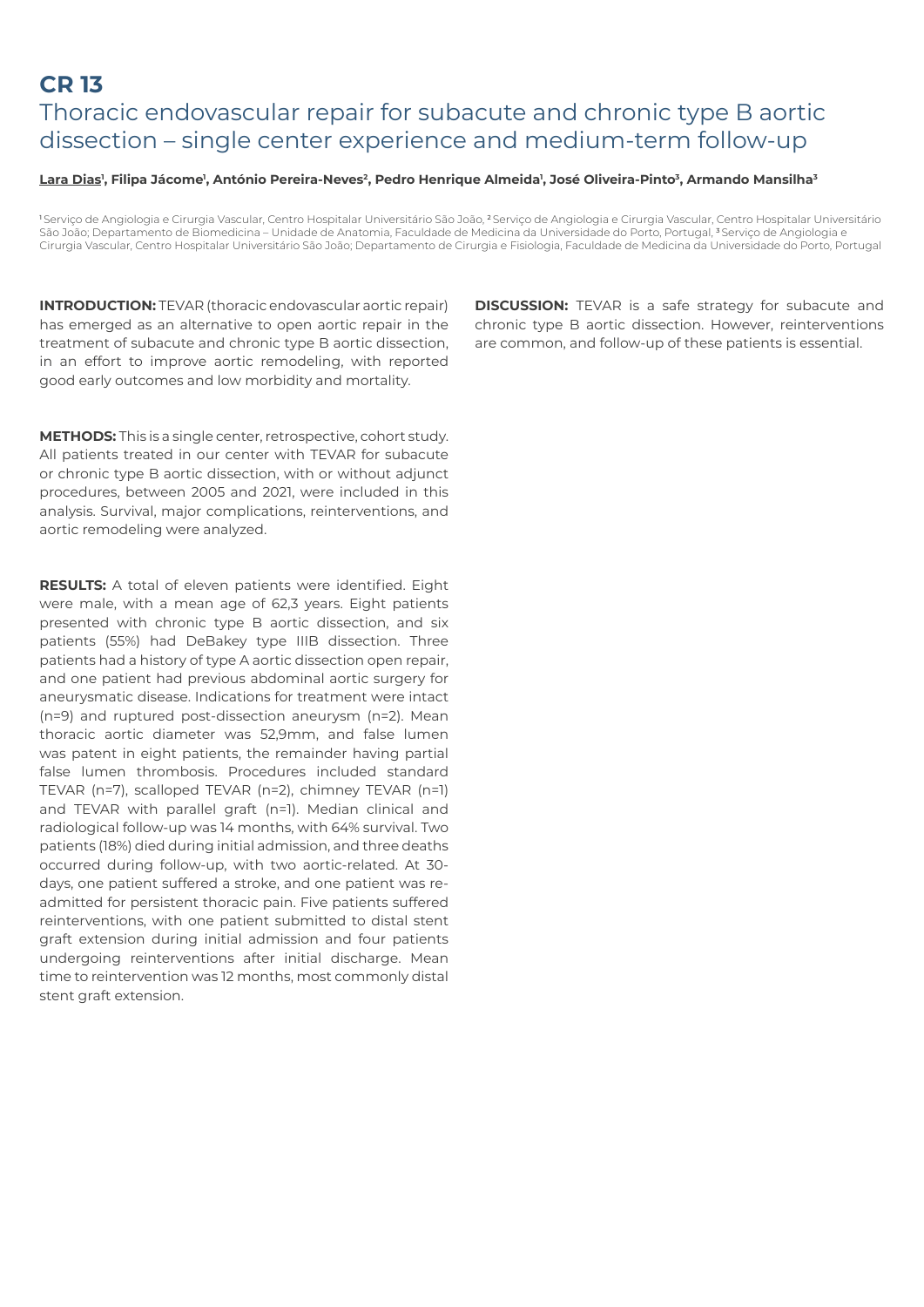# **CR 14**  Abordagem em dois tempos aos falsos aneurismas infeciosos: adiar ou prevenir um desastre?

#### **Andreia Pinelo, Luís Loureiro, Duarte Rego, Carlos Pereira, Daniel Mendes, João Castro, Rui Almeida**

Centro Hospitalar Universitário do Porto

**INTRODUÇÃO:** A rotura de um falso aneurisma infecioso é uma situação ameaçadora do membro e da vida. Se por um lado é essencial um controlo emergente do quadro, uma estratégia que garanta resultados a longo prazo tornase fundamental. Este trabalho tem como objetivo relatar a estratégia de abordagem em duas fases adotado pelo nosso centro e respetivos resultados.

**MÉTODOS:** Foi realizada uma análise retrospetiva dos falsos aneurismas de etiologia infeciosa admitidos de forma emergente por rotura entre Janeiro de 2021 e Janeiro de 2022.

**RESULTADOS:** Foram admitidos 3 doentes com falso aneurisma roto, dois da artéria femoral comum em doentes toxicómanos e um da artéria ilíaca externa após enxertectomia de rim transplantado complicada com infeção da loca cirúrgica. Em todos os casos foi conseguida uma exclusão do falso aneurisma com endoprótese recoberta com controlo do quadro agudo. Um doente acabou por falecer após descompensação das patologias de base pelo quadro sético. Os restantes foram submetidos a pontagem extra-anatómica e explante da endoprótese num segundo tempo. Num doente foi contruída uma pontagem entre a ilíaca externa e a femoral superficial trans-obturador, que acabou por sobreinfetar com necessidade de exérese 4 meses depois. Não foi realizado nenhum procedimento de revascularização adicional e o doente permaneceu estável sem desenvolver isquemia ameaçadora do membro. O terceiro doente foi submetido a pontagem femoro-femoral cruzada eletiva, que mantém patente aos 4 meses de pósoperatório. Os esquemas de antibiótico foram dirigidos por antibiograma e mantidos por pelo menos 8 semanas.

**CONCLUSÕES:** Uma abordagem em dois tempos, através da exclusão do falso aneurisma com endoprótese recoberta para posterior revascularização por via extra-anatómica, evitando assim o circuito infetado, pode ser uma alternativa. Esta curta série mostra que é possível um controlo rápido e adequado por via endovascular na fase aguda, como tratamento de ponte para posterior reconstrução vascular.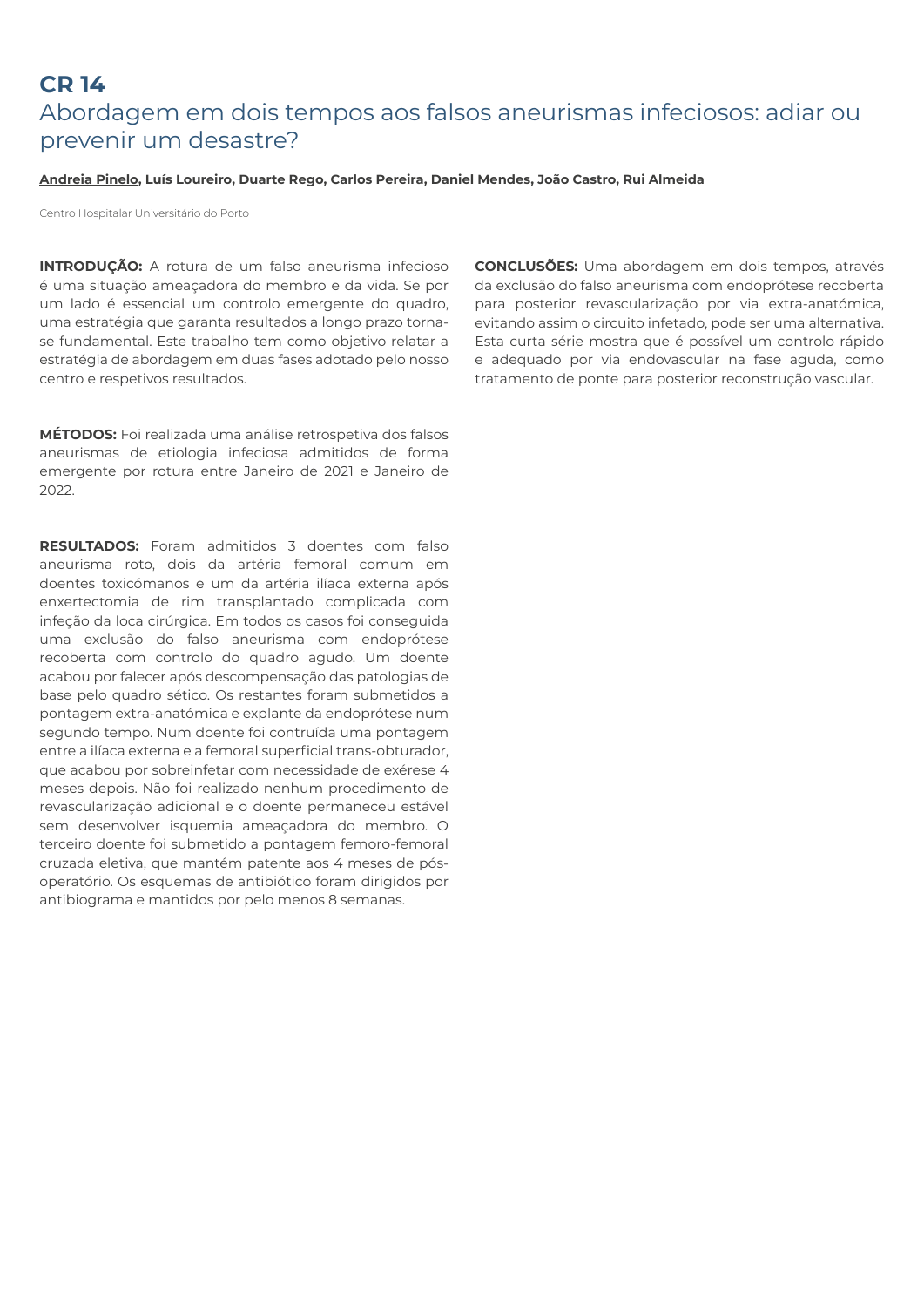# **CR 15**  Treatment of access related hand ischemia – all autologous surgery

#### **Maria Jose Chaves Tavares Ferreira Barbas1 , Antonio Gonzalez, Ana Afonso, Mafalda Correia2**

1 Hospital Garcia de Orta - cirurgia vascular, 2 Hospital Garcia de Orta

**INTRODUCTION:** Vascular access related hand ischemia is a major and serious complication of vascular access for dialysis.

Distal revascularization and interval ligation (DRIL) is an effective approach to the management of access related ischemia that offers both symptom relief and access salvage.

The surgery can be done using either saphenous vein or PTFE prosthesis. The use of the saphenous vein is associated with less infection rate and longer patency, but requires general anaesthesia and is more invasive.

Hence, it is preferable to use an ipsilateral upper limb vein, which is less invasive and can be done under regional anaesthesia.

We report our experience of treating access related hand ischemia with DRIL, using the ipsilateral basilic vein.

Material e methods: We included 6 patients, 4 male and 2 female, with an average age of 62 years (from 58 to 76). All, but one, were diabetic. All patients had umero-cephalic av fistula and 3 patients had previous radio cephalic fistula. They presented with pain and finger or hand lesions (4 with ulcers and 2 with small necrosis areas) previous to undergoing surgery.

They were studied with ecodopler to confirm the steal phenomena and 3 also underwent angiography.

One patient was operated under general anaesthesia, while the others were operated with Supraclavicular Brachial Plexus Block.

We isolated the umeral artery proximal and distal to the anastomoses and then harvested the necessary length of the basilic vein. Afterwards, we dilated the vein with a saline solution and performed the distal anastomosis first. After the two anastomoses, we clamped distal to the av fistula but proximal to the distal anastomosis of the bypass and confirmed patency. Then, we ligated the artery in that site.

All patients saw their symptoms resolved, but one needed a finger amputation.

**CONCLUSIONS:** The basilic vein is a suitable conduit for DRIL revascularization whenever present because it has all the advantages of autologous material, allows for surgery under regional anaesthesia and can be harvested with the a single approach. This technique allows the preservation of the fistula and the reversion of ischemic symptoms.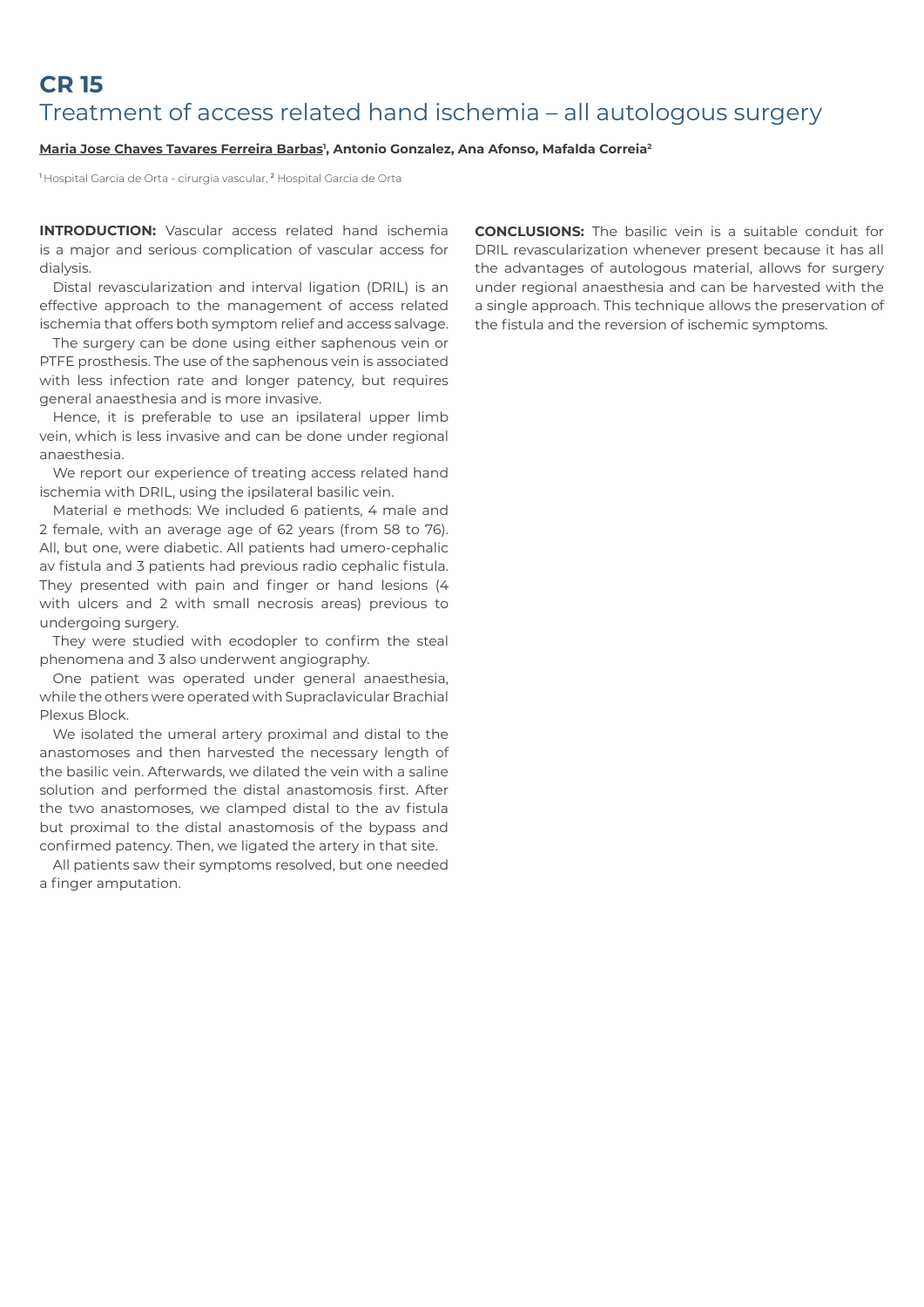# **CR 16**  Isquemia aguda do membro inferior numa jovem politraumatizada

<u>João Mendes</u>', Sandrina Figueiredo Braga<sup>2</sup>, João Correia Simões<sup>2</sup>, Filipa Mendes<sup>3</sup>, Bárbara Costa<sup>3</sup>, Luís Faria<sup>3</sup>, Rui Cerqueira<sup>2</sup>, Celso Carrilho<sup>2</sup>, Inês Antunes<sup>2</sup>, Pedro Pinto Sousa<sup>2</sup>, Amílcar Mesquita<sup>2</sup>

1 Centro Hospitalar Médio Ave, Santo Tirso, 2 Hospital da Senhora da Oliveira, Guimarães, 3 Centro Hospitalar Universitário Cova da Beira, Covilhã

**INTRODUÇÃO:** A isquemia aguda de membro é definida como uma diminuição súbita da perfusão, com ameaça da sua viabilidade. A incidência é de aproximadamente 1,5 casos por 10.000 pessoas/ano. O traumatismo de extremidade (contuso ou penetrante) pode cursar com isquemia aguda, por lesão arterial direta, secção ou dissecção, com trombose e embolização subsequentes. A isquemia aguda de membro pode ser revertida pela revascularização célere, mas todas as outras lesões de órgãos, lesões neurológicas, ósseas e tecidos moles, comprometem o resultado final.

**CASO CLÍNICO:** Doente do sexo feminino, 19 anos, politraumatizada, admitida na sala de emergência a 7/12/2021 após acidente de viação. Ao exame apresentava esfacelo grave da face anterior da coxa direita. Pulso femoral presente e pulsos poplíteo-distais ausentes. A TC toraco-abdominopélvica demonstrou rotura peritoneal da bexiga, fraturas extensas de ramos isquiopúbicos e trombose da artéria femoral comum direita. Submetida urgentemente a rafia da bexiga, bypass femoro-poplíteo direito com veia grande safena contralateral invertida e lavagem e encerramento parcial do esfacelo da coxa. Cerca de 4 horas após constatação de oclusão de bypass com reintervenção: tromboembolectomia e fasciotomias de todos os compartimentos da coxa e perna direitas. Aplicação de Terapia de Pressão Negativa (TPN) com vacuoterapia isolada ou instilação associada. Internamento prolongado quer pela necessidade de algaliação pela laceração vesical, quer pelo alectuamento necessário para consolidação das fracturas de ramos isquiopúbicos. Realizou fisioterapia intensiva e precoce. Necessidade de múltiplos desbridamentos e lavagens das fasciotomias e do esfacelo, no leito e no bloco operatório. Permaneceu internada 6 semanas, com evolução muito favorável. Alta com o membro revascularizado, esfacelo da coxa em granulação, com limitação da dorsiflexão do pé, mantendo TPN e fisioterapia em ambulatório. Aos 4 meses de follow-up, está proposta para enxerto cutâneo da coxa. Caminha autonomamente sem auxiliares de marcha, com pulsos pedioso e tibial posterior.

**CONCLUSÃO:** A abordagem do doente politraumatizado requer equipas multidisciplinares comprometidas na sua recuperação plena. Neste caso, a intervenção de Cirurgia Vascular, Urologia, Ortopedia, Cirurgia Plástica, Fisiatria, Medicina Intensiva, Psiquiatria, Infecciologia, o apoio de enfermeiros, auxiliares e fisioterapeutas, permitiu não só a viabilidade do membro como, mais importante, a reabilitação funcional da doente.





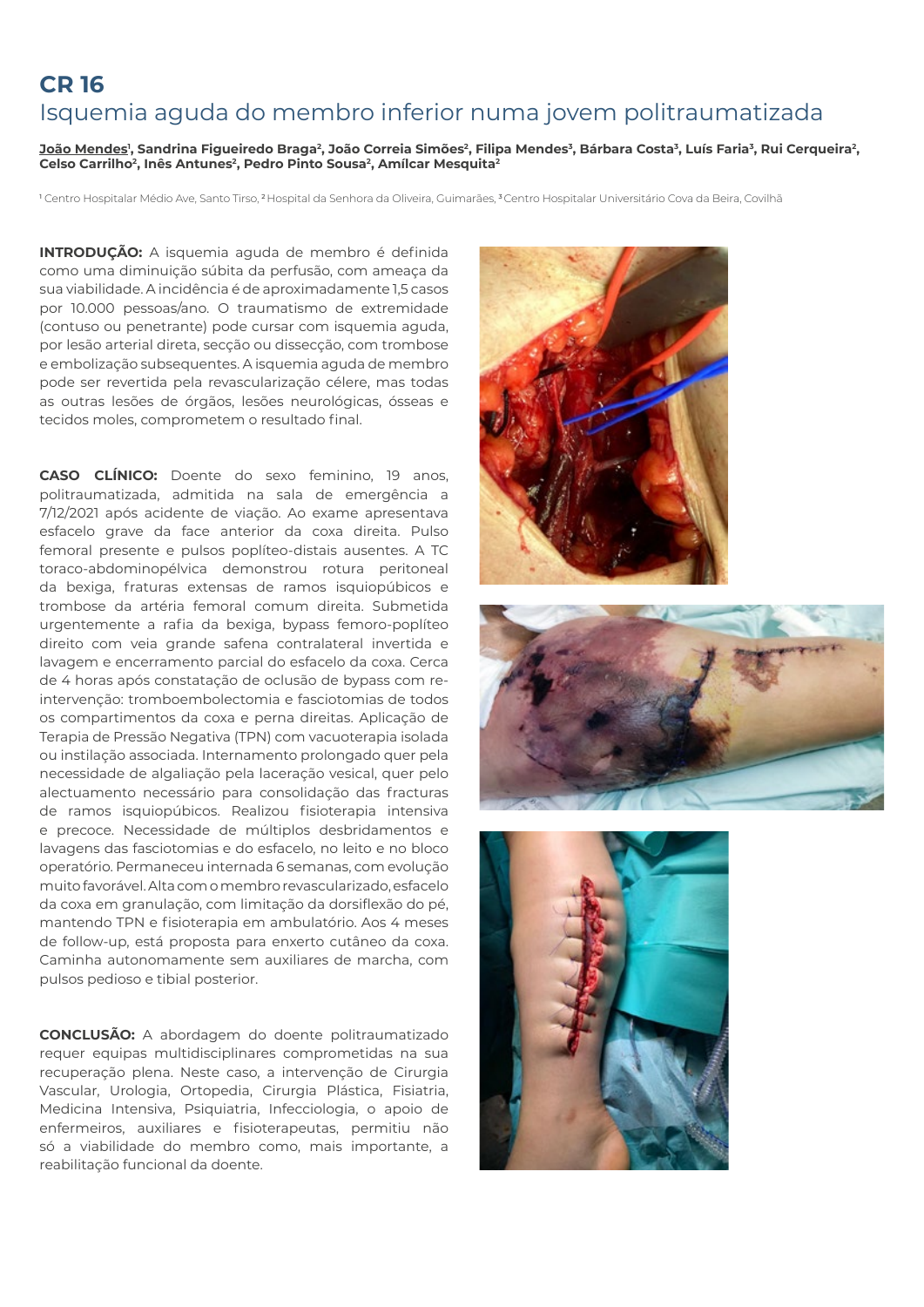# **CR 17**  Renal artery disease: endovascular escape for imminent hemodialysis

#### **Marta Romão Rodrigues, Ruy Fernandes e Fernandes, Pedro Garrido, Luís Mendes Pedro**

Serviço de Cirurgia Vascular, Departamento de Coração e Vasos, Centro Hospitalar Universitário Lisboa Norte (CHULN), Lisboa, Portugal.

**INTRODUCTION:** Renal artery stenosis is an expression of various type of arterial disease, with potential for associated high morbidity. Atherosclerotic disease is the most common (up to 90%), and appears to affect up to 7% of the elderly population. It is associated with refractory hypertension, and it's increased burden of cardiovascular disease, as well as progressing loss of excretory function and risk of dialysis dependence, with elevated morbidity and healthcare costs. We describe a case of acute on chronic renal disease, associated to atherosclerotic disease of the renal arteries.

**CLINICAL CASE DESCRIPTION:** An 89 year old male, with heavy cardiovascular disease history and risk factors (arterial hypertension, type 2 diabetes mellitus, hipercholesterolemia, ischemic cardiopathy with previous surgical revascularization and consequent heart failure, and atrial fibrillation), was admitted in our center's Nephrology department in November 19th 2021 for acute on chronic renal failure (KIDGO 3) with rapid increase of serum creatinine in the course of four months (1.51mg/dL in June 2021 to 4.52mg/dL in October 2021). Upon entry, he presented a serum creatinine of 4,61mg/ dL with rapid progression to a maximum of 5,77mg/dL, with no dialysis induction criteria. A complete etiologic study was conducted but no significant alterations were found in renovesical ultrasound, blood tests and infectious serologies and screenings for auto-immune or endocrinologic disorders were negative. In the thoraco-abdominal angio-CT, osteal pre-occlusive calcified stenosis of both renal arteries were found, with apparent hypoperfusion of the right kidney. Assuming renovascular cause for the deterioration of renal function, the patient was submitted, on December 07th, to percutaneous (femoral access) diagnostic arteriography, which showed a pre-occlusive stenosis of the origin of the left renal artery (LRA) and occlusive lesion of the ostium of the right renal artery (RRA), with a patent and long principal trunk beyond this occlusion. He was therefore submitted to, over 0.014mm guidewire, angioplasty with bare balloon expandable stent (Hippocampus®) 5x20mm of the LRA and recanalization and angioplasty with bare balloon expandable stent (Hippocampus®) 5x20mm of the RRA, with good angiographic result and very low dose of contrast administrated (85mL). Over the course of hospital stay, serum creatinine stabilized to 4.11 mg/dL, with no complications and no need for dialysis. And over follow-up, a recovery of renal function was observed, with a serum creatinine at four months post-procedure of 2,67mg/dL, and patency of both renal stents.

**CONCLUSION:** Atherosclerotic lesions of renal arteries may act in synergism with multiple causes of renal failure with serious burden of disease and lifelong need for dialysis. These lesions, however, including complete focal arterial occlusions may be treatable with short and low invasive procedures with potential for marked recovery of renal function.